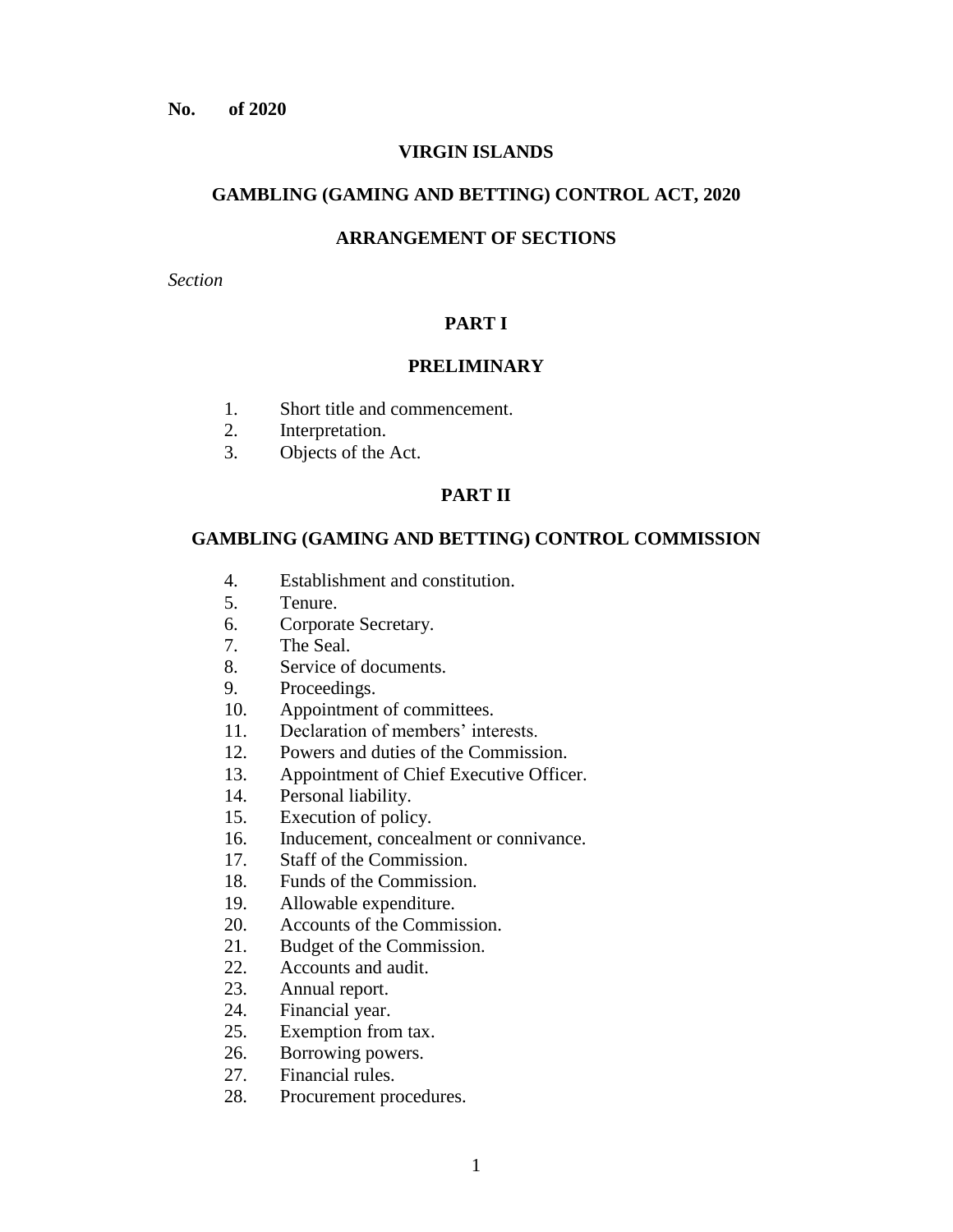# **PART III**

## **LICENSING REGIME**

- 29. Requirement for a licence.
- 30. Categories of licences.
- 31. Application for a licence.
- 32. Investigations.
- 33. Decision of the Commission.
- 34. Power to approve or refuse.
- 35. Form of licence.
- 36. Conditions of licence.
- 37. Publication of licence.
- 38. Premises Licence.
- 39. Personal Licence.
- 40. Fit and proper criteria.
- 41. Expiration.
- 42. Renewal.
- 43. Review of licence.
- 44. Suspension.
- 45. Revocation.
- 46. Notice of change.
- 47. Application to vary licence.
- 48. Application for multiple licences.
- 49. Appeals.
- 50. Register.
- 51. Internal controls.

# **PART IV**

# **GAMING**

- 52. Participation in a game of chance.
- 53. Prize competitions.
- 54. Designation of machines.
- 55. Approval of games.
- 56. Display of gaming rules.
- 57. Private gaming.
- 58. Charge for participation in gaming.
- 59. Entertainment not held for private gain.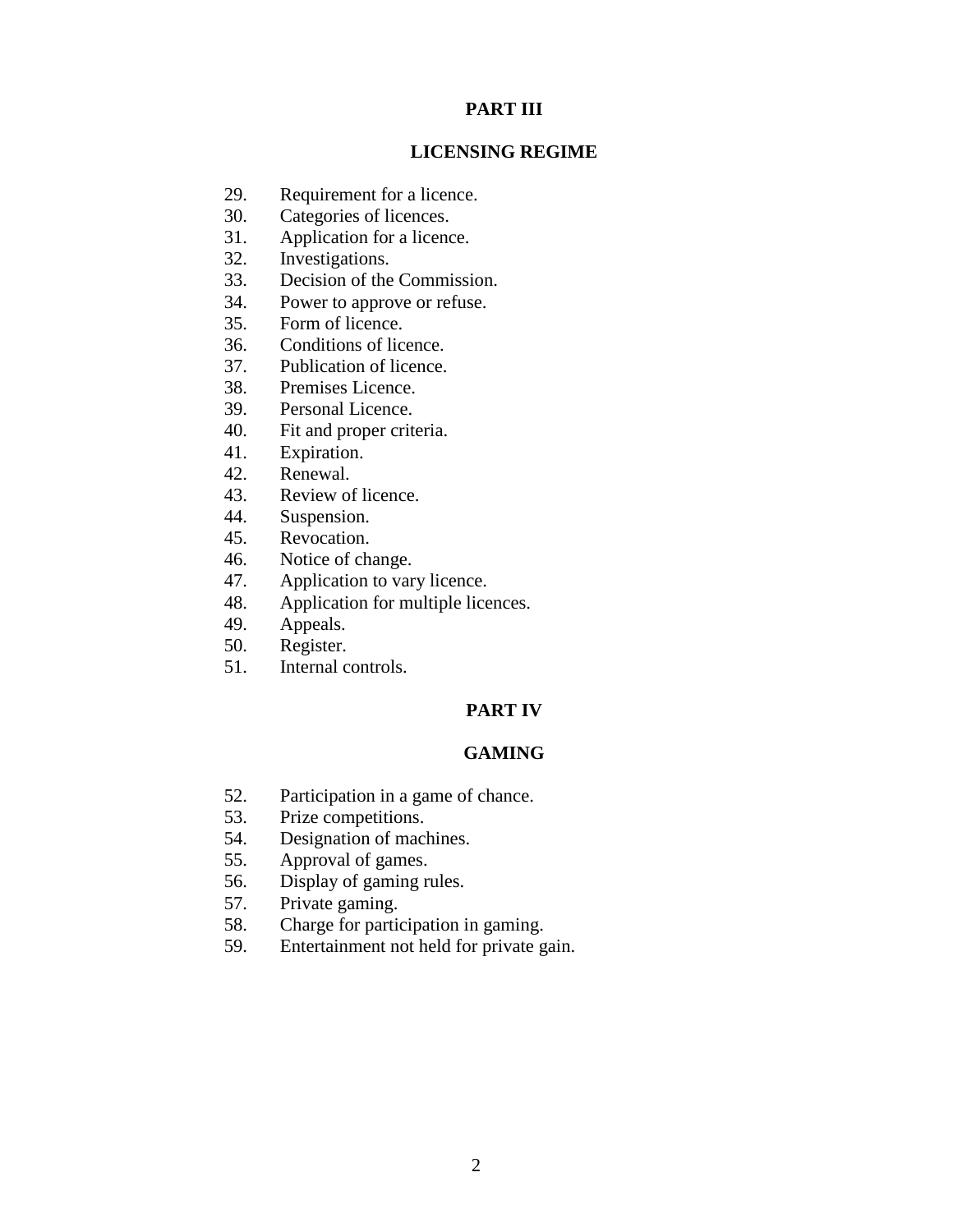# **PART V BETTING**

- 60. Number of licences per applicant.
- 61. Conduct of betting.

# **PART VI**

# **TAXES AND FUNDS**

- 62. Payment of fees.
- 63. Rehabilitation and Development Funds.
- 64. Rehabilitation and Development Funds Committee.
- 65. Accounts and audit.

### **PART VII ENFORCEMENT**

- 66. Authorised officers.
- 67. Issue of warrant.
- 68. Submission of report.

# **PART VIII**

## **OFFENCES AND PENALTIES**

# **Division 1 - Gaming and Betting Offences**

- 69. Use of premises.
- 70. Restrictions on gambling.
- 71. Gambling software.
- 72. Cheating.
- 73. Facilities for gambling.
- 74. Remote facilities.
- 75. Restrictions on use of premises for betting transactions.
- 76. Prohibition of betting in streets and public places.

# **Division 2 - Minors**

- 77. Invitation to gamble.
- 78. Invitation to gambling premises.
- 79. Employment offences.

### **Division 3 - General Offences**

- 80. Obstruction.
- 81. Penalties.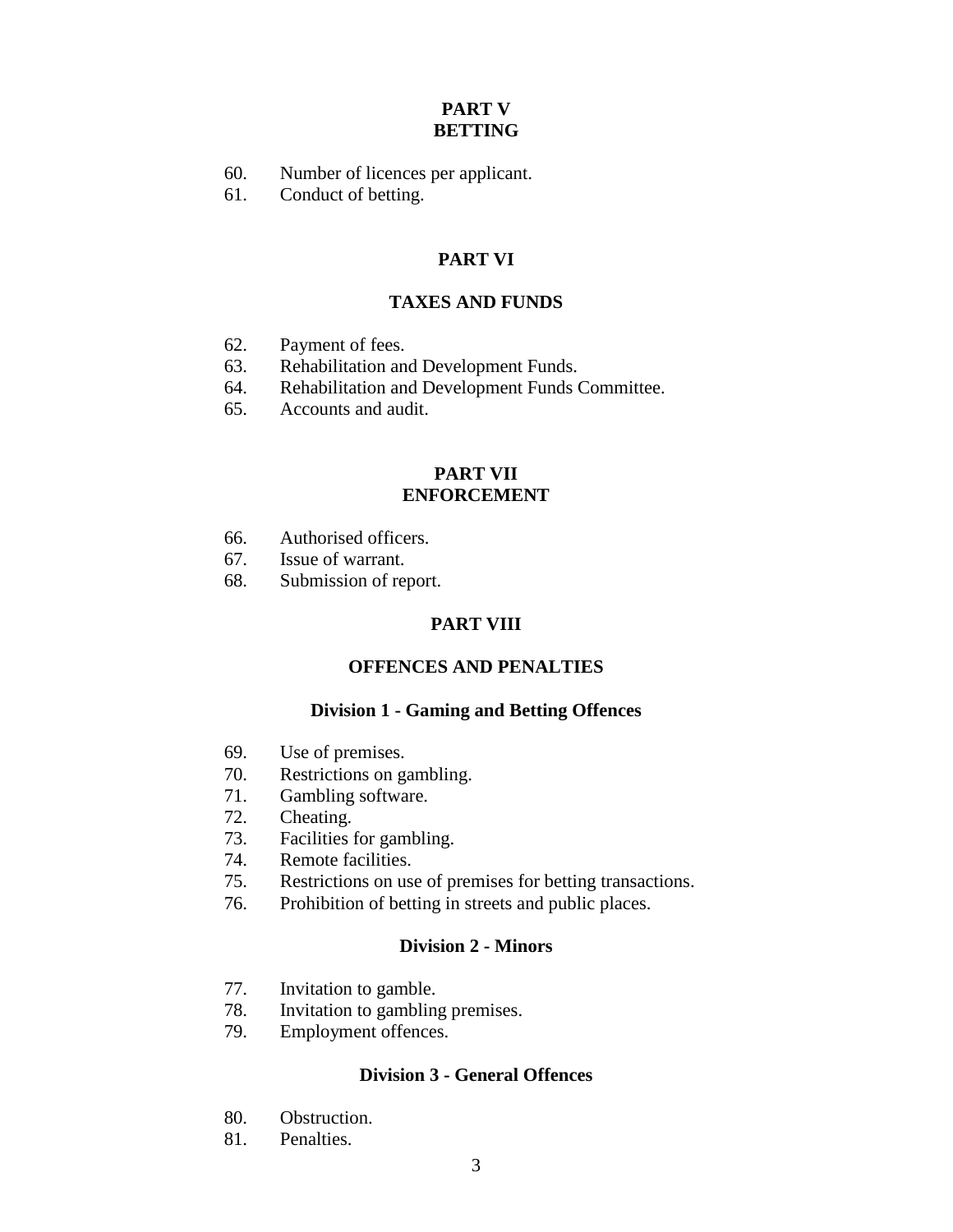# **PART IX**

# **NOTIFICATIONS AND ADMINISTRATIVE PENALTIES**

- 82. Notification of contravention of the Act.
- 83. Enforcement against person duly notified.
- 84. Imposition of penalties on person duly notified.
- 85. Level of penalty.
- 86. Administrative infringements by corporate body.

# **PART X**

# **MISCELLANEOUS**

- 87. Regulations.
- 88. Confidentiality.
- 89. Amendment of Schedules.

# **PART XI**

# **CONSEQUENTIAL AMENDMENTS**

90. Consequential amendment.

| <b>SCHEDULE 1</b> |
|-------------------|
| <b>SCHEDULE 2</b> |
| SCHEDULE 3        |
| SCHEDULE 4        |
| SCHEDULE 5        |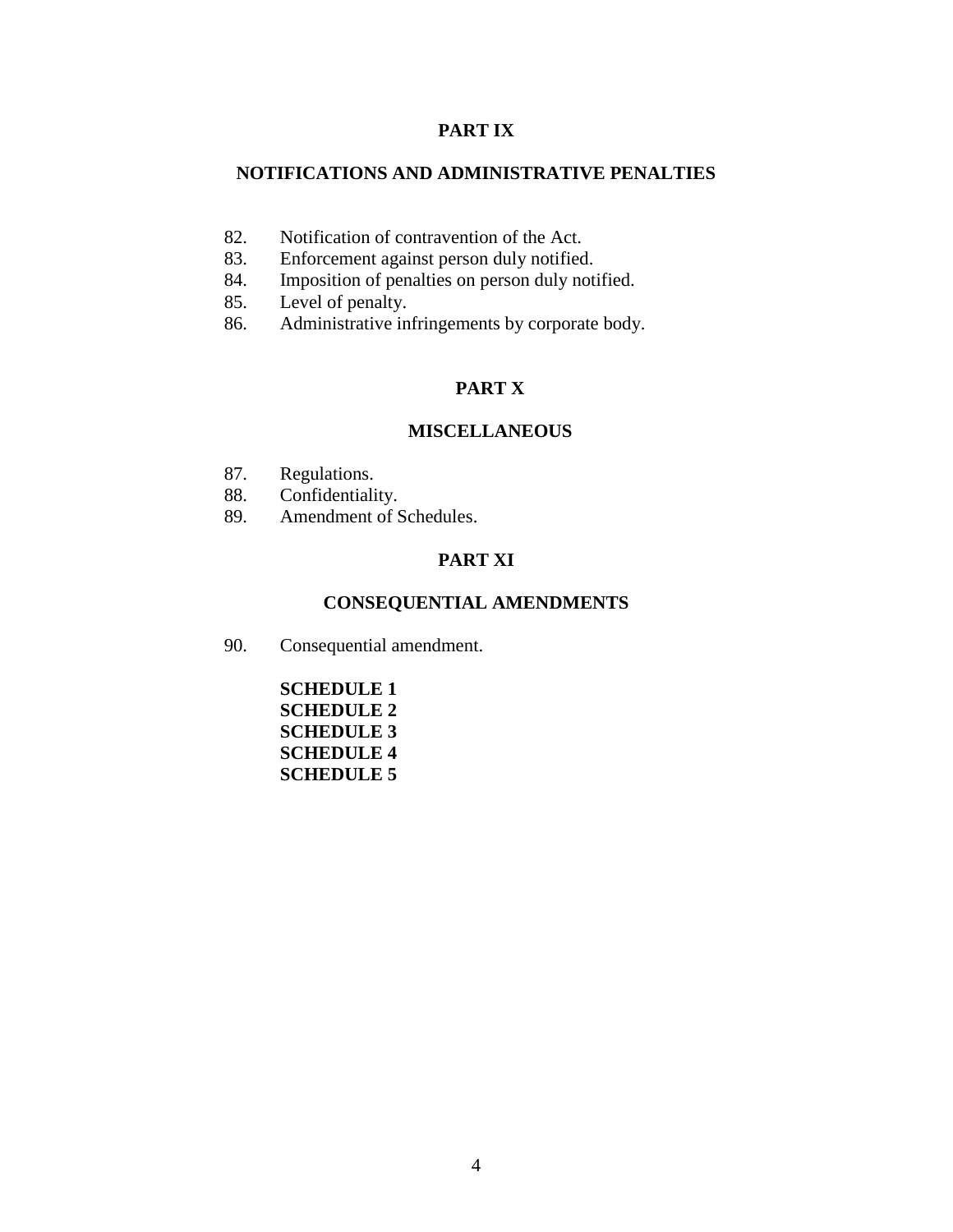**I Assent**

**Governor**

**, 2020**

### **VIRGIN ISLANDS**

**No. of 2020**

A Bill for

AN ACT to provide for the regulation and control of gaming and betting and matters related thereto

[Gazetted , 2020]

ENACTED by the Legislature of the Virgin Islands as follows:

# **PART I**

#### **PRELIMINARY**

**1.** (1) This Act may be cited as the Gambling (Gaming and Betting) Short title and Control Act, 2020. commencement.

(2) This Act shall come into force on a date the Governor may, by Proclamation publish in the *Gazette*, appoint.

**2.** In this Act

"associate", in relation to a licensed business, means any person who holds any financial interest in, or can exercise any power, control or influence over, the licensed business;

"authorised officer" means

- (a) a person appointed by the Commission to carry out the functions of an inspector pursuant to section 66;
- (b) a member of the Police Force; or

Interpretation.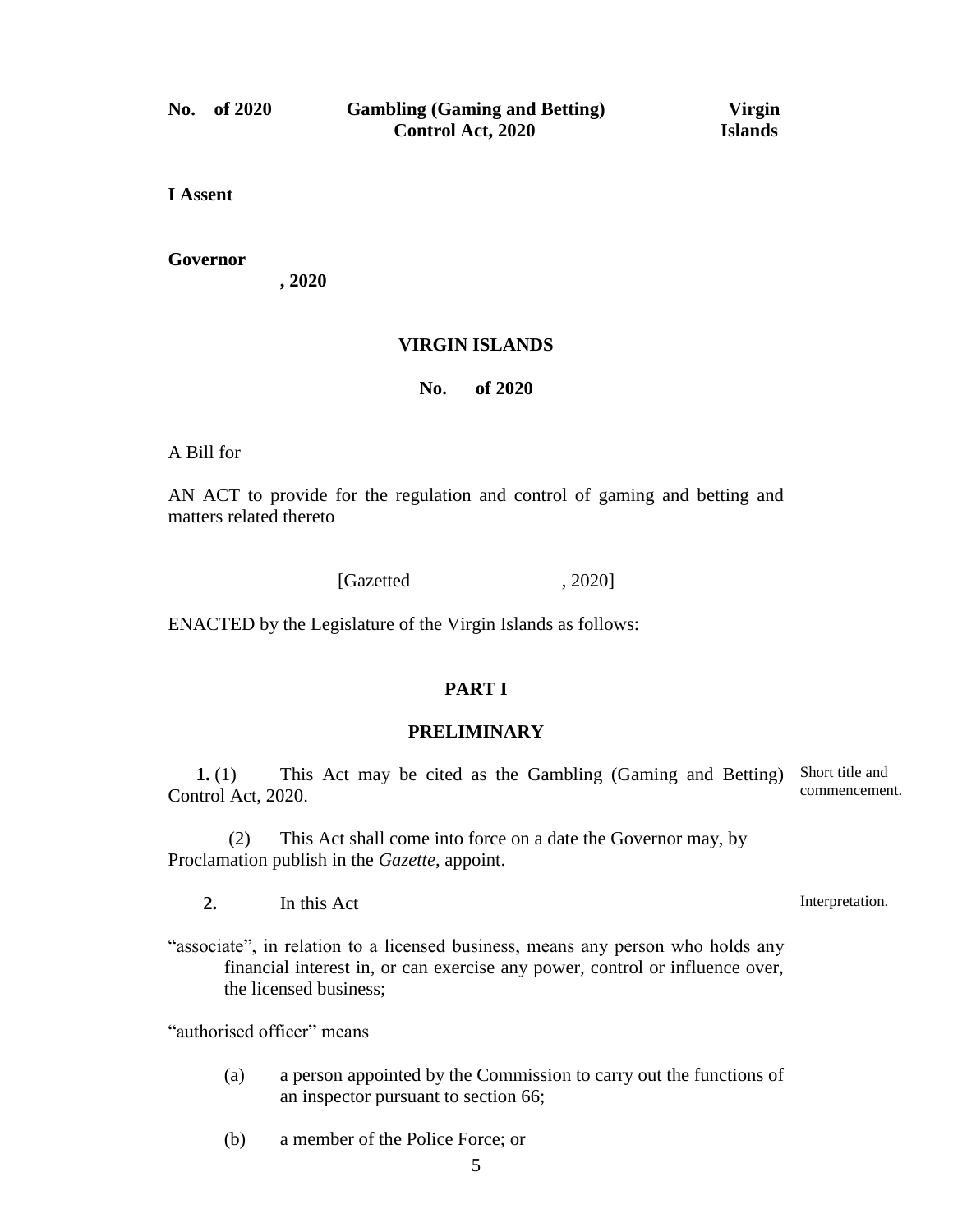- (c) any other person duly authorised by the Commission;
- "betting" means making or accepting, on a fixed odds or pool betting basis, a bet on the outcome of a horse race or a sporting event;

"betting shop" means premises in respect of which a General Betting Operator's Licence and a Premises Licence is in force and in particular, refers to

- (a) an off-track betting shop; or
- (b) a private betting shop;
- "betting transaction" means the accepted contest between a bookmaker or a promoter and a punter or bettor on the outcome of an event;

"Board" means the Board of the Commission referred to in section 4(3);

"bookmaker" means a person licensed by the Commission, who

- (a) accepts bets on a fixed odds basis and to whom the person making the bet looks to for payment of his or her winnings; and
- (b) by way of business in any manner holds himself or herself out or permits himself or herself to be held out as a person who receives or negotiates bets on a fixed odds basis;
- "casino" means premises licensed by the Commission to accommodate casino games;
- "casino game" means a game of chance, other than an equal chance game, and includes Blackjack, Baccarat, Dice, Rum 32, Sip San, Roulette, Poker and slot machine games;
- "Commission" means the Gambling (Gaming and Betting) Control Commission established under section 4(1);
- "company" means a body incorporated or continued under the BVI Business Companies Act, 2004; No. 16 of 2004
	- "director" has the meaning assigned to it in section 2 of the BVI Business Companies Act, 2004;

"enforcement officer" means

- (a) a member of the Police Force; or
- (b) a person authorised by the Commission;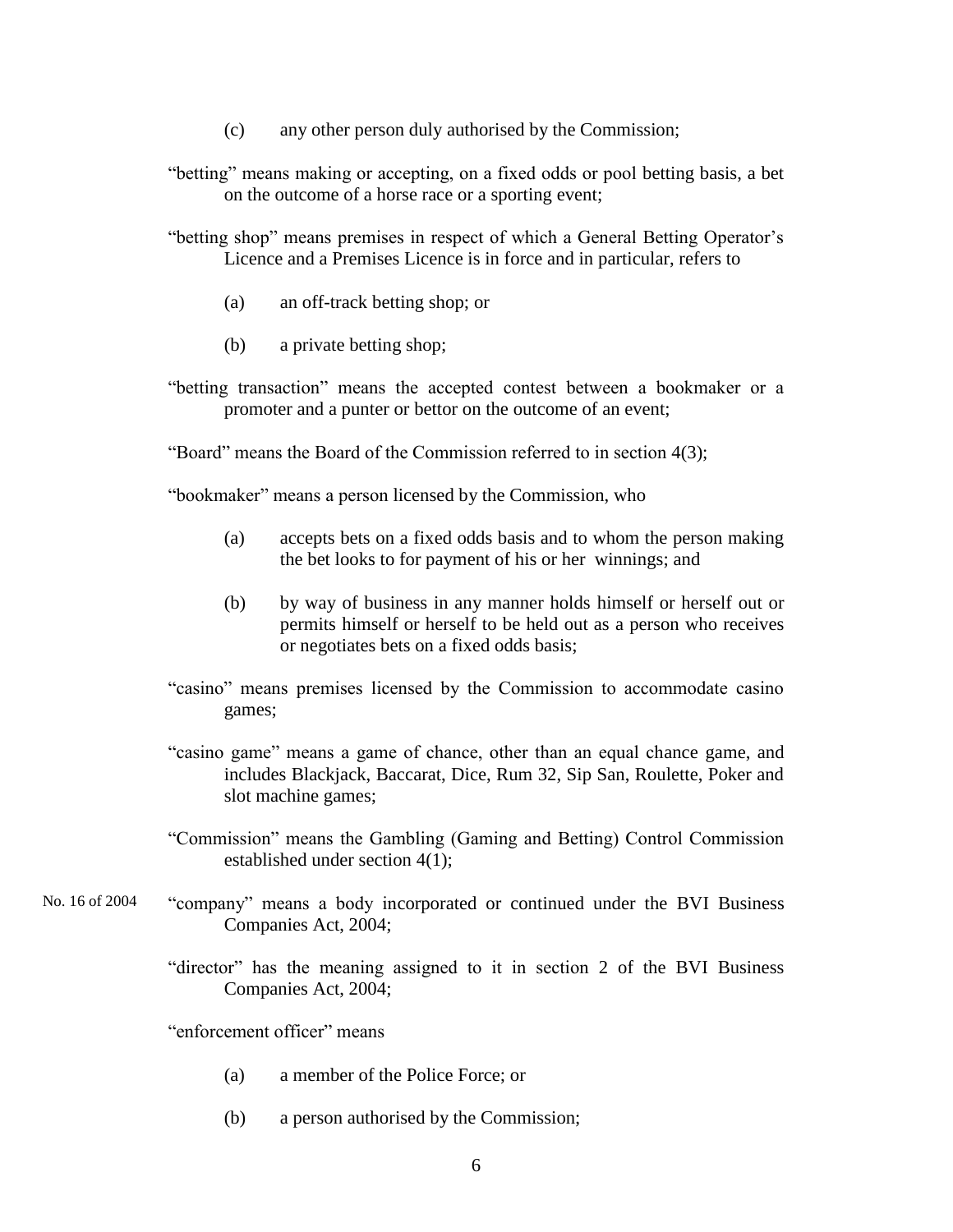"equal chance game" means a game of chance

- (a) that does not involve playing or staking against a bank, regardless of how the bank is described and whether or not it is controlled or administered by a player; and
- (b) in which the chances are equally favourable to all participants, and "equal chance gaming" shall be construed accordingly;

"equipment" means

- (a) a device for the playing of a casino or any other type of game;
- (b) a gaming machine;
- (c) a device used in any type of gaming or betting activity; or
- (d) a machine, computer or device used for the purposes of gaming or betting or the regulation thereof;
- "FIA" means the Financial Investigation Agency of the Virgin Islands established under the Financial Investigation Agency Act, 2003; No. 19 of 2003
- "fixed odds betting" means betting on the basis of odds that are fixed by a licensed promoter or bookmaker, whether locally or abroad, even though the odds may be changed from time to time prior to the start of the race or event;

"game of chance" means a game that

- (a) involves both an element of chance and an element of skill;
- (b) involves an element of chance that can be eliminated by superlative skill; and
- (c) is presented as involving an element of chance;
- "gambling" means the collective activities of gaming and betting and all matters related thereto;

"gambling device" means a device designated by the Commission for gaming and betting activities;

"gambling instrument" or "gambling instrumentality" includes

- (a) tokens;
- (b) machine credits;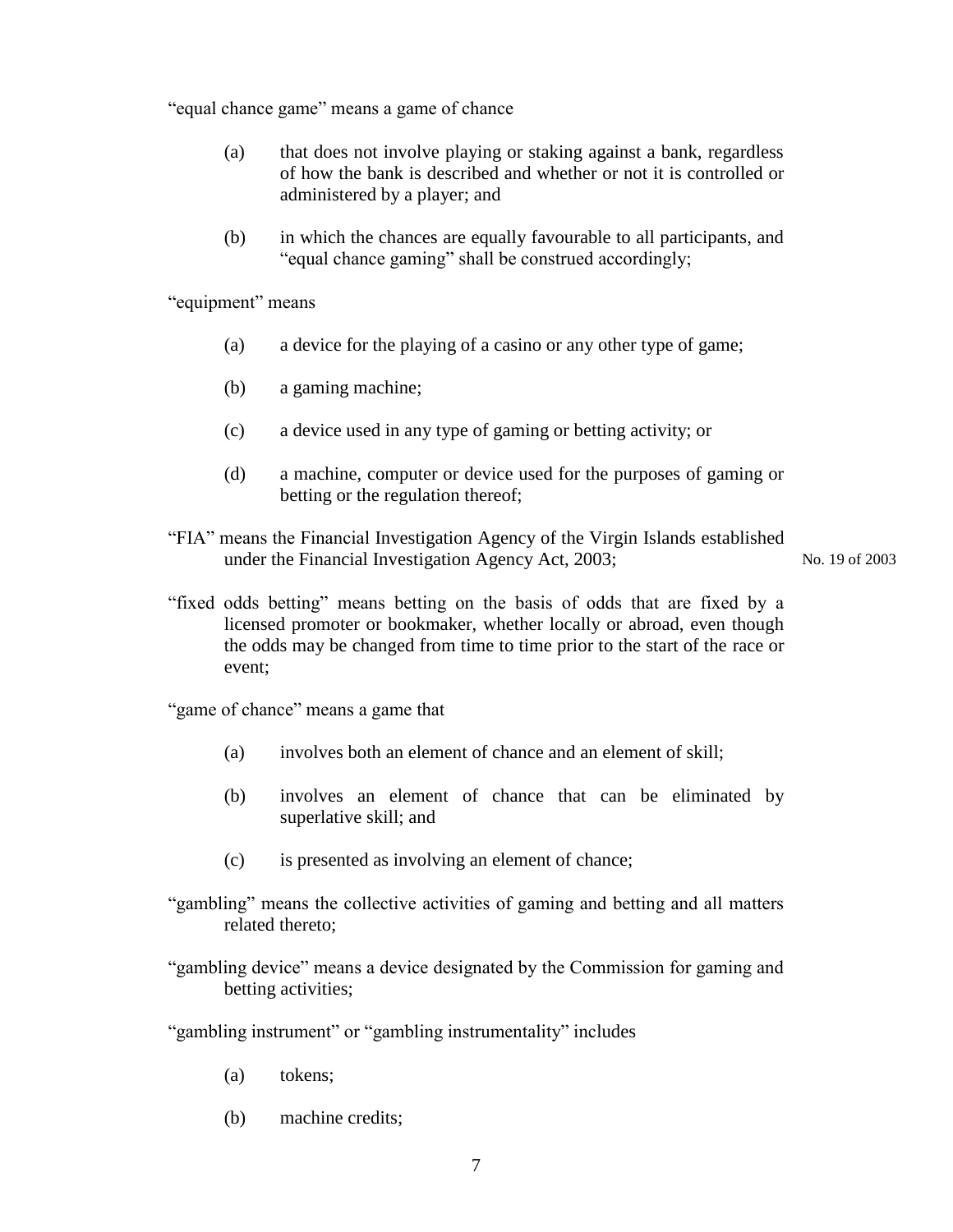- (c) electronic transfer of credits or tokens;
- (d) cash or credit cards; or
- (e) any item of money or money's worth;
- "gaming" means to play a game of chance for a prize or winnings in money or money's worth;
- "gaming establishment" means a casino, a gaming lounge or other premises prescribed by the Commission to provide gaming activities;
- "gaming lounge" means premises licensed under the Liquor Licences Act, in respect of which a licence is issued by the Commission, pursuant to the provisions of this Act, to accommodate a maximum of twenty amusement machines;

"gambling machine" means a machine

- (a) designed or adapted for use by individuals to gamble whether or not it can be used for other purposes; and
- (b) which may be operated wholly or in part by means of a gambling instrument, by virtue of which winnings may become payable or some gain, advantage or prize is awarded;
- "licence" means a category of licence issued by the Commission pursuant to the provisions of this Act;
- "member" means a member of the Board of the Commission;
- "Minister" means the Minister to whom responsibility for finance is assigned;
- "non-commercial gaming" means gaming to raise funds for charitable purposes or gaming for entertainment and not for personal gain;
- "off-track betting shop" means premises in respect of which a license has been issued by the Commission for use by a licensed promoter for the purpose of accepting bets in pool betting;
- "participation fee" means an amount, however described, paid in respect of entitlement to participate in gambling;
- "pool betting" means betting into a pool from which the licensed operator takes a percentage, leaving a balance to be distributed amongst winners;
- "premises" means any house, office, room or building and any racetrack, place or spot, whether open or enclosed, and includes an aircraft, ship, or other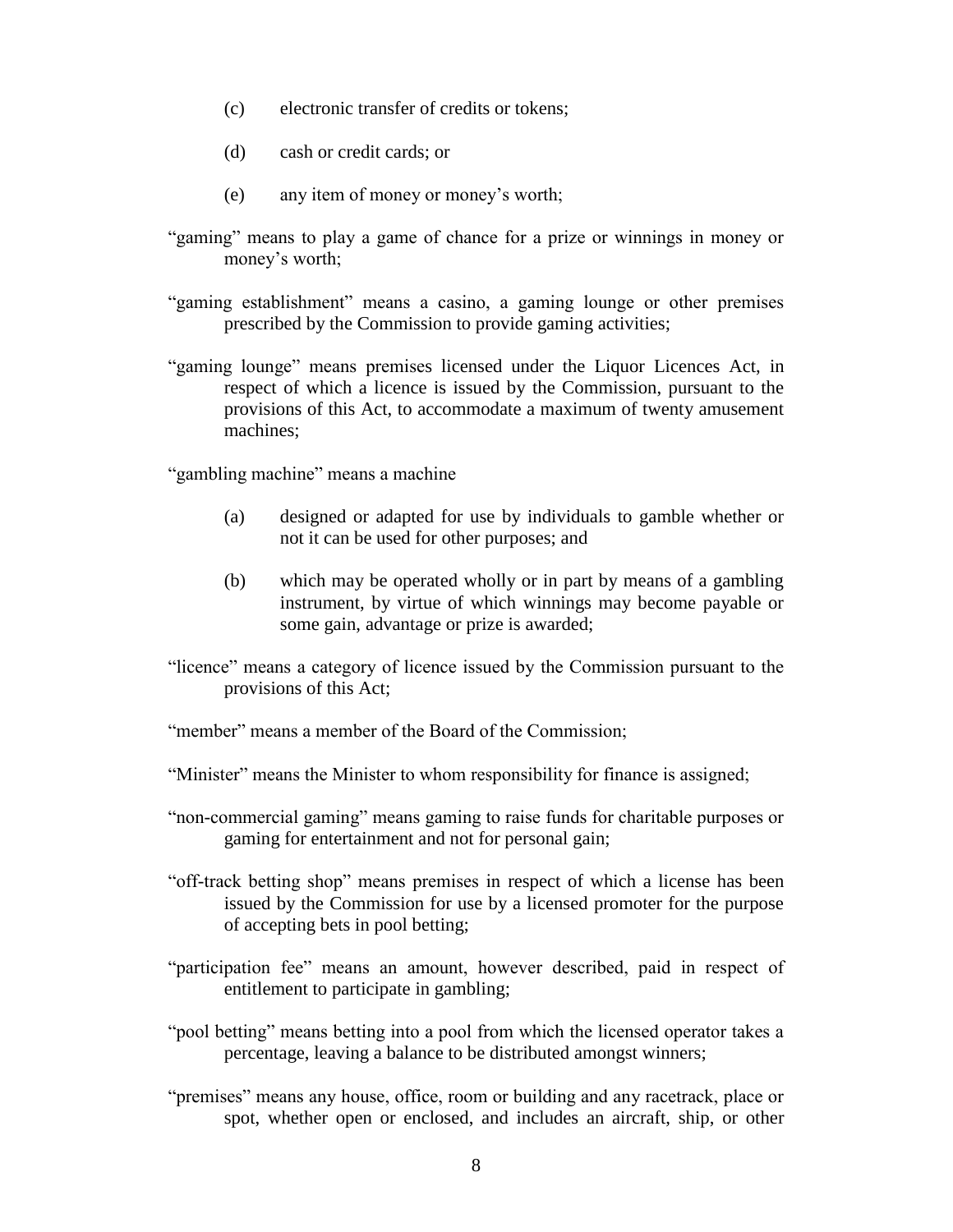vessel whether afloat or not, and any other premises or vehicle as the Commission may prescribe;

- "private betting shop" means premises in respect of which a license is issued by the Commission for the purpose of conducting fixed odds betting;
- "prize", in relation to gaming, means a reward given for winning in the form of money or money's worth;
- "promoter" means a person licensed by the Commission to stage live racing and accept bets on a pool betting basis;

"racing" means horse racing;

- "relative", in relation to a person, means the spouse, father, mother, brother, sister, son or daughter of the person;
- "remote communication" means communication using the Internet, telephone, television, radio or any other kind of electronic or other technology for facilitating communication;
- "remote gambling" means gambling in which persons participate by the use of remote communication;
- "Secretary" means the Corporate Secretary appointed under section 6(1);
- "simulcast racing" means live racing conducted in a jurisdiction outside of the Virgin Islands which is transmitted live on television monitors by modes of transmission approved by the Commission and on which bets are accepted by licensees;
- "sport" means an athletic activity requiring skill or physical prowess and often of a competitive nature;
- "sports betting" means all betting on sports events wherever held;
- "stake" means an amount paid or risked in connection with gambling and which is either used in calculating the amount of the winnings or the value of the prize
	- (a) that the person making the stake receives if successful; or
	- (b) in respect of the gambling in which the person making the stake participates;
- "totalisator" means a device showing the number and amount of bets staked on a race, to facilitate the division of the total among those who have won; and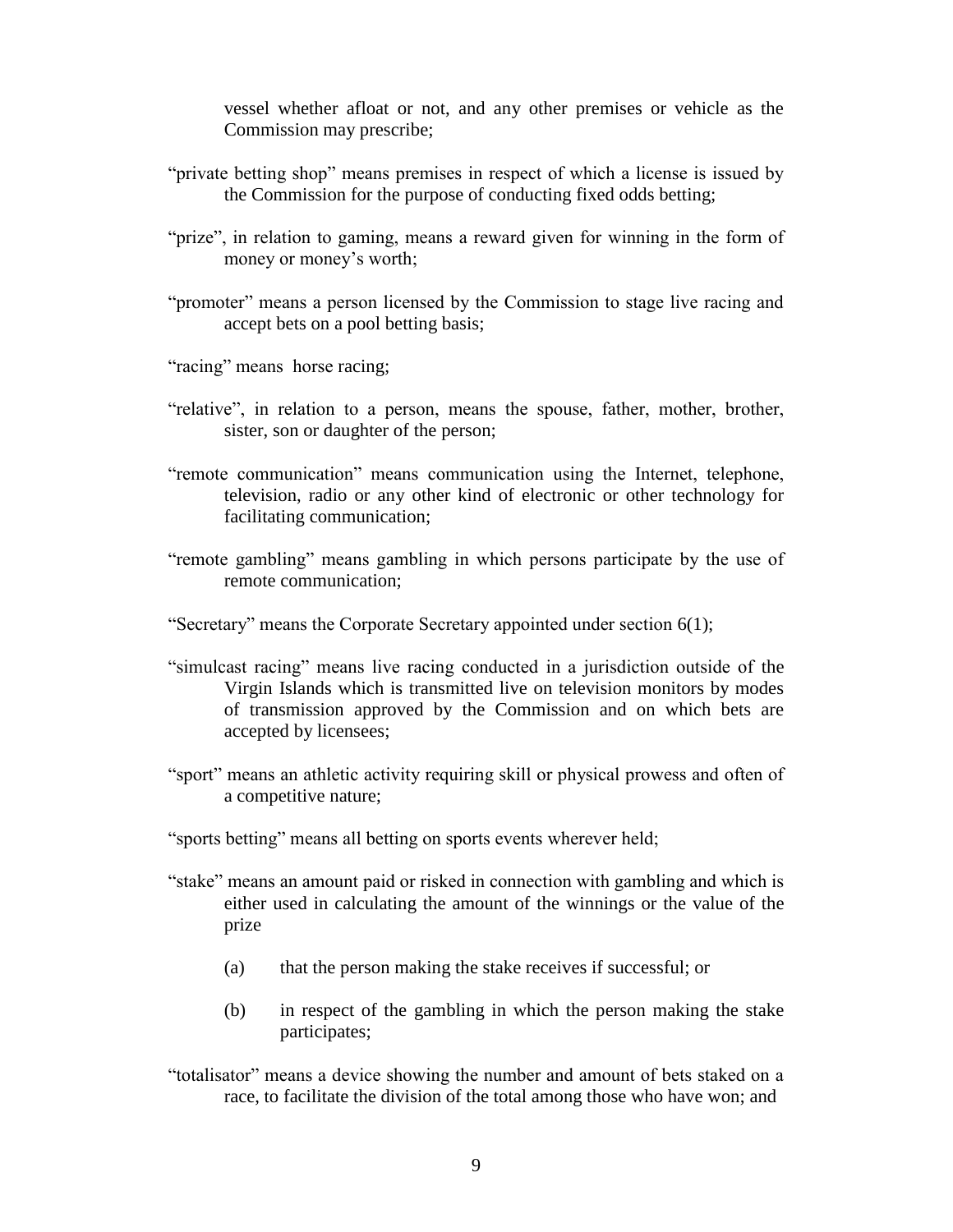- "vulnerable person" means a person who exhibits an addiction to gambling as evidenced by
	- (a) his or her indebtedness to an extent that he or she cannot pay gambling related debts; and
	- (b) his or her inability to
		- (i) meet his or her basic needs or family obligations because of gambling related debts; or
		- (ii) meet the obligations of his or her job because of his or her addiction to gambling.
	- (2) Subject to subsection (3), for the purposes of this Act,

"amusement machine" means a single person terminal device that

- (a) internally has an independent number generator for the play of a video or electro-mechanical game that has an outcome per game that is random and not dependent on the outcome of previous games;
- (b) is set in operation wholly or in part by the insertion of money or money's worth; and
- (c) is so constructed as to return, in certain circumstances, to the person playing, money or money's worth to the maximum award per game played of five thousand dollars.
- (3) A device that
	- (a) is used to play casino games; and
	- (b) has a multiple player station linked to a random or other central game outcome,

is not an amusement machine for the purposes of this Act.

Objects of the Act.

- **3.** The objects of this Act are to
	- (a) protect minors and other vulnerable persons from being harmed or exploited by gambling;
	- (b) ensure that gambling is conducted in a fair, open and responsible manner;
	- (c) prevent gambling from being a source of crime, being associated with crime or being used to support crime;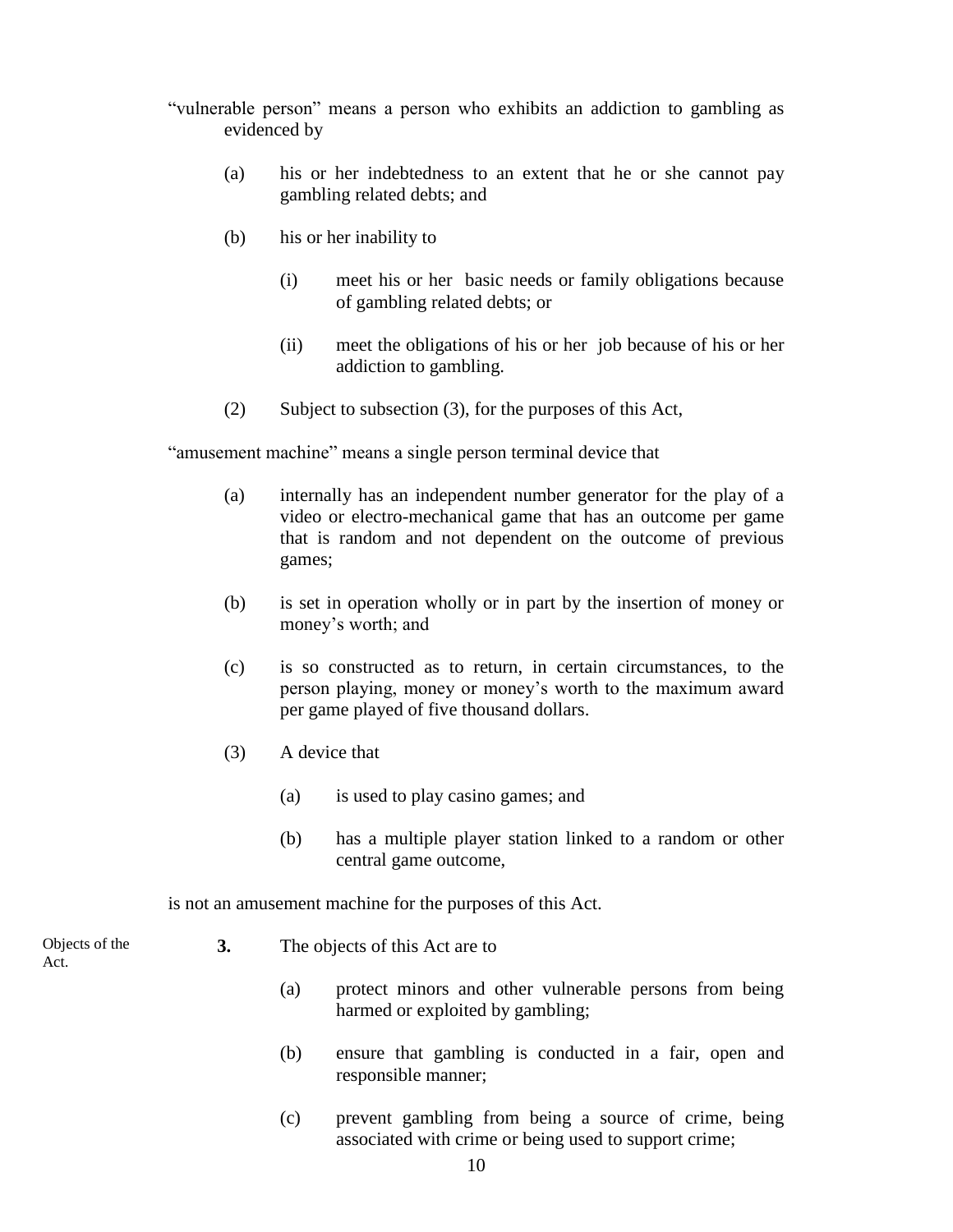- (d) ensure compliance with international anti-money laundering and counterterrorism financing regulations in line with the Financial Action Task Force Recommendations;
- (e) control the growth of and facilitate responsible gambling;
- (f) provide employment opportunities;
- (g) enhance the Virgin Island's tourism product;
- (h) improve horse racing; and
- (i) for the collection of taxes.

# **PART II**

## **THE GAMBLING (GAMING AND BETTING) CONTROL COMMISSION**

**4**. (1) There is hereby established a body corporate to be known as "the Gambling (Gaming and Betting) Control Commission".

Establishment and constitution.

(2) The Commission shall be managed by a Board appointed by the Minister, for the purpose of exercising such powers and duties as are conferred upon it by this Act, regulations made hereunder and any other written law.

(3) The Board shall consist of a Chairman and eight other members, one of whom shall be appointed on the recommendation of the Chambers of Commerce and Hotel Association and Board of Tourism respectively in accordance with subsection (5).

(4) The members of the Board shall be appointed on such terms and conditions as the Minister shall determine.

Persons shall be qualified to be members of the Board by reason of their work and experience in the gambling industry or fields relating to law, finance, information technology, economics, management, social work or law enforcement.

(6) A person who has operated a gambling establishment prior to the coming into force of this Act, who holds a licence issued under this Act or intend to apply for a licence pursuant to the provisions of this Act shall not be eligible for appointment to the Board and, in the case of persons who hold positions on the Board, an application for a licence under this Act, shall be grounds for an automatic termination of the members' appointment on the Board.

**5.** (1) The Board shall consist of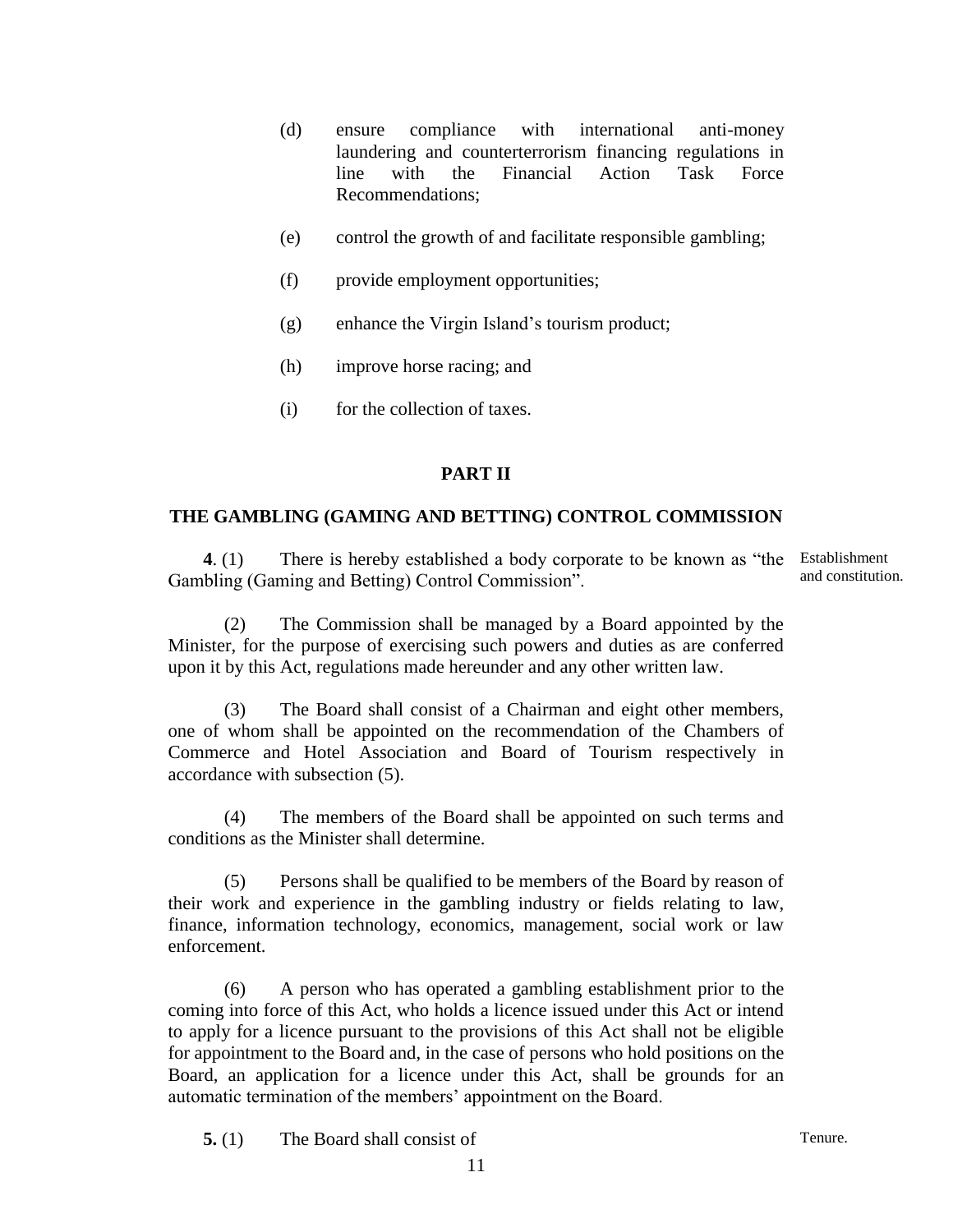- (a) the Chairman, a Deputy Chairman and two other members, each appointed for a term of four years;
- (b) three members, each appointed for a term of three years; and
- (c) two members, each appointed for a term of two years,

and their appointments shall not expire on the same date.

(2) A member shall hold and vacate office in accordance with the terms of his or her appointment.

(3) A member may resign by notice in writing to the Minister.

(4) The appointment of any person to membership of the Board and the termination thereof, whether by death, resignation, revocation, effluxion of time, if he or she becomes an employee or holds any financial interest in a company licenced under this Act or otherwise, shall be published in the *Gazette*.

- (5) A member may be removed from office by the Minister, where he:
	- (a) becomes a person of unsound mind;
	- (b) is unable, unfit or unwilling to perform his or her functions;
	- (c) is absent from three consecutive meetings of the Commission without leave of the Commission or without reasonable cause;
	- (d) is guilty of misconduct in relation to his or her duties as a member of the Board; or
	- (e) is sentenced to imprisonment or is convicted of an offence involving fraud or dishonesty, whether in the Virgin Islands or elsewhere.

(6) Where a member is unable to participate in the business of the Board, by reason of illness or other cause, the Minister may appoint a person to act as a member in his or her stead for that occasion or until termination of the disability.

(7) A person appointed temporarily pursuant to subsection (6) may complete any unfinished business of the Commission in which he or she has taken part, notwithstanding the resumption of duty of the member in whose place he or she was appointed under this section.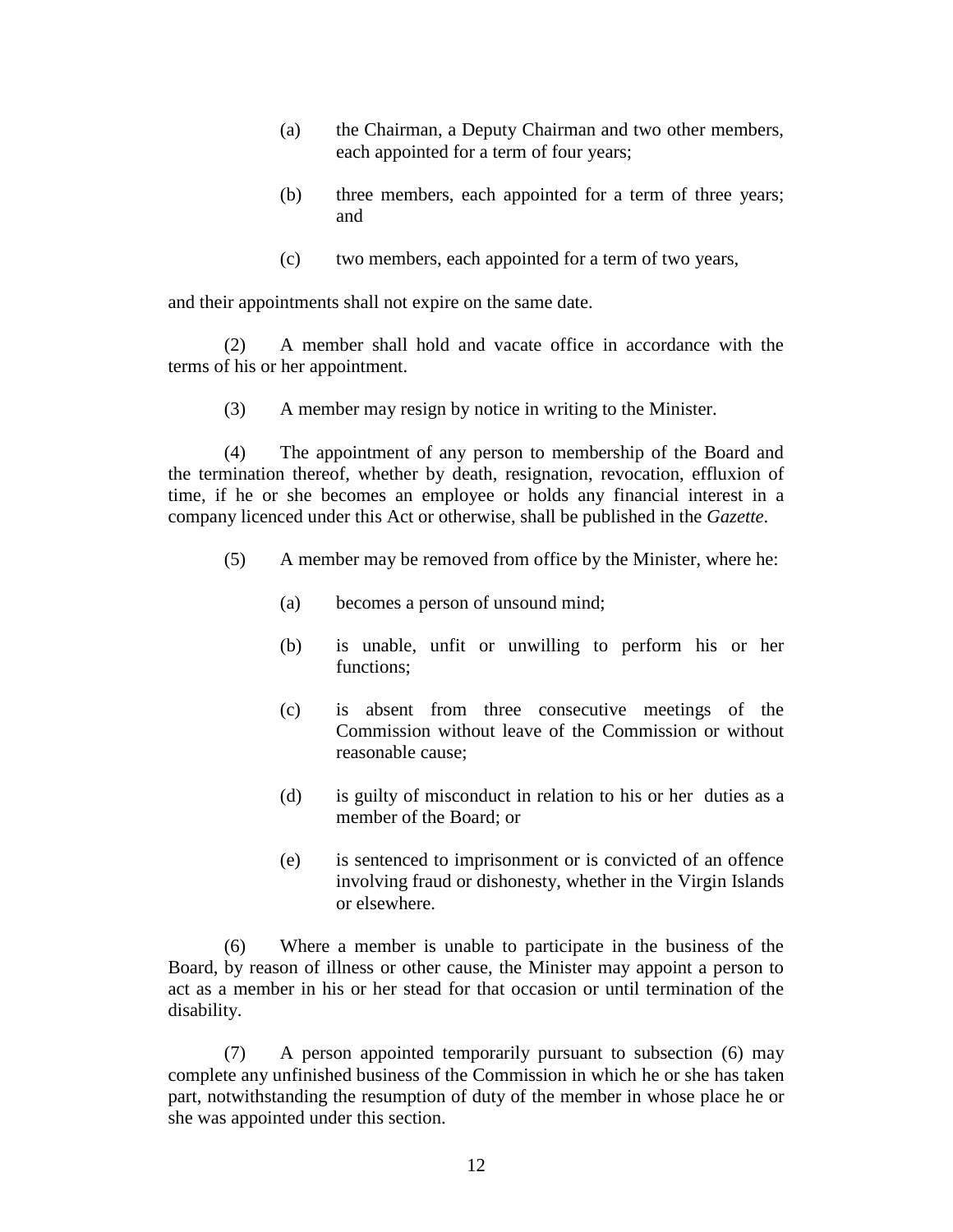**6.** (1) The Board shall appoint a Corporate Secretary for a period of not Corporate less than three years on such terms and conditions as shall be agreed. Secretary.

(2) The Secretary shall be responsible for such matters as the Board may determine.

**7.** (1) The Seal of the Commission shall be kept in the custody of the The Seal. Secretary.

(2) The Seal shall be used with the permission of the Board in the presence of the Chairman and one other member and the Secretary and every instrument to which it is affixed shall be signed by the Secretary and Chairman or the Secretary and the Deputy Chairman.

(3) All documents other than those required by law to be under Seal shall be signed by the Chairman or the Deputy Chairman or a member authorised by the Board.

**8.** (1) Service upon the Board of any notice, order or other document, shall be executed by delivering the same or by sending it by registered post addressed to the Secretary at the office of the Board. Service of documents.

(2) Service upon the Commission of any document, by electronic means, shall be supported by hard copy as soon as possible thereafter.

**9.** (1) The Board shall meet at such times as may be necessary or Proceedings.expedient for the transaction of business but in any case shall meet at least once in every calendar month, and the meetings shall be held at such place and time and on such days as the Board determines.

(2) The Chairman may, at any time, call a special meeting of the Board and shall also call such meeting within seven days of the receipt of a request for that purpose addressed to him by any five members.

(3) The Chairman shall preside at meetings of the Board and in the absence of the Chairman from any meeting, the Deputy Chairman shall preside at that meeting.

(4) The Chairman, or in his or her absence the Deputy Chairman, and four other members shall form a quorum.

(5) The Board may co-opt any one or more persons to attend any particular meeting of the Board for the purpose of assisting or advising the Board, but no such co-opted person shall have any right to vote.

(6) Subject to this section, the Board may, by Standing Orders, regulate its own proceedings.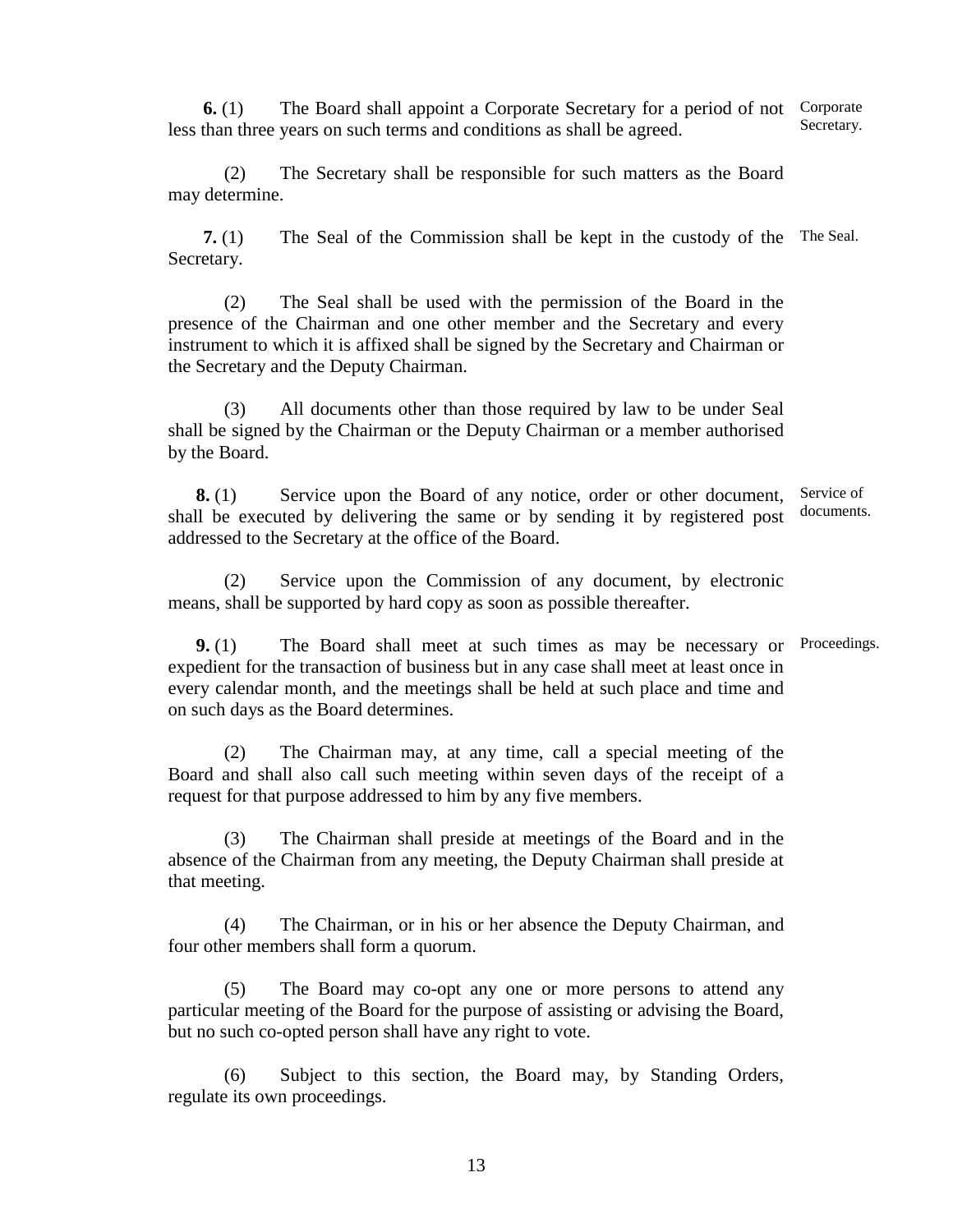Appointment of committees.

**10.** (1) The Board may appoint committees to examine and report to it on any matter whatsoever arising out of, or connected with, any of its powers and duties under this Act.

(2) The Board shall establish a standing committee to be known as "the Audit and Regulatory Committee" which shall have a compliance oversight role in the specific areas of financial reporting and internal controls implemented within the operations of the licensees.

(3) Based upon their specific expertise, three members of the Board shall be appointed to the Audit and Regulatory Committee and may be required to attend industry training seminars to gain specific knowledge of their governance roles.

(4) Other committees appointed by the Board shall consist of at least one member of the Board together with such other persons, whether members of the Board or not, whose assistance or advice the Board may require.

(5) Where persons, not being members of the Board, are members of the committee appointed under this section, the Board may, with the approval of the Minister, by resolution declare the remuneration and allowances of such persons and such sums shall properly be so payable out of the funds and resources of the Commission.

(6) The Board may, by resolution reject the report of any such committee or adopt it either wholly or with such modification, addition or adaptation as the Board considers appropriate.

(7) Subject to this Act, and to the prior approval of the Minister, the Board may delegate to a member or a committee, power and authority to carry out on its behalf such functions and to exercise such powers as the Board may determine, but any such delegation shall be revocable at will and shall not preclude the Board from acting from time to time as occasion requires.

Declaration of members' interests.

**11.** (1) Every member of the Board shall, on appointment and annually thereafter, submit to the Minister a declaration stating whether or not he has an actual or contingent pecuniary interest in an

- (a) licensee or proposed licensee regulated or to be regulated by the Commission; or
- (b) business or body corporate carrying on business with the Commission in the exercise of its functions.

(2) Any member whose actual or contingent pecuniary interest is likely to be affected in any way by a decision of the Board on any matter specified in subsection (1) shall, as soon as possible after the relevant facts come to his or her knowledge, disclose to the Board and to the Minister the nature of that interest.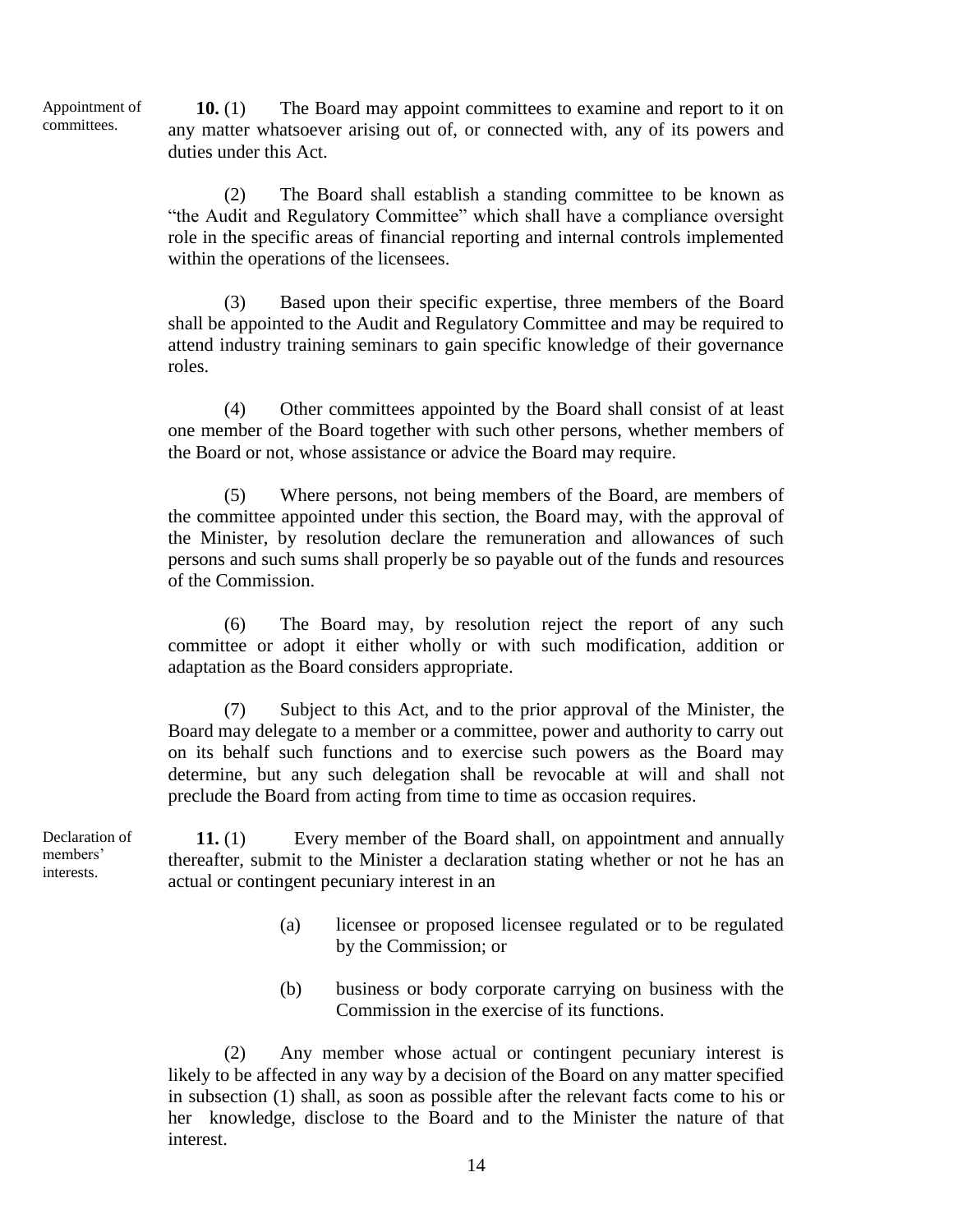(3) A disclosure under subsection (2) shall be recorded in the Minutes of a meeting of the Board and the member shall

- (a) not take part after disclosure in any deliberation or decision of the Board with respect to that matter; and
- (b) be disregarded for the purpose of constituting a quorum of the Board.

(4) For the purposes of this section, a person who, or a nominee or relative of whom, is a shareholder who owns in excess of five per cent of the shareholding, or is a partner in a company or other body of persons or who is an employee thereof, shall be treated as having an actual or contingent pecuniary interest.

(5) Any person to whom this section applies who fails to comply with the provisions of this section commits an offence unless he or she can prove to the satisfaction of the Court that he or she did not know:

- (a) the matter in which he or she had an interest was the subject of consideration at the meeting; or
- (b) he or she had an interest in the matter under consideration at the meeting.
- **12.** (1) The Commission shall

Powers and duties of the Commission.

- (a) regulate and control the operation of gambling in the British Virgin Islands;
- (b) subject to section 89, provide such information to other regulatory and government agencies, including the Inland Revenue Department, the Financial Investigation Agency, the Commissioner of Customs, and the Commissioner of Police , as may be agreed between the Commission and those agencies;
- (c) seek to address, through the Rehabilitation and Development Funds, the harmful and negative effects of gambling; and
- (d) carry out such other actions in pursuance of the provisions of this Act or any regulations made hereunder.

(2) Without prejudice to the generality of the foregoing, the Commission shall

(a) grant licences pursuant to the provisions of this Act;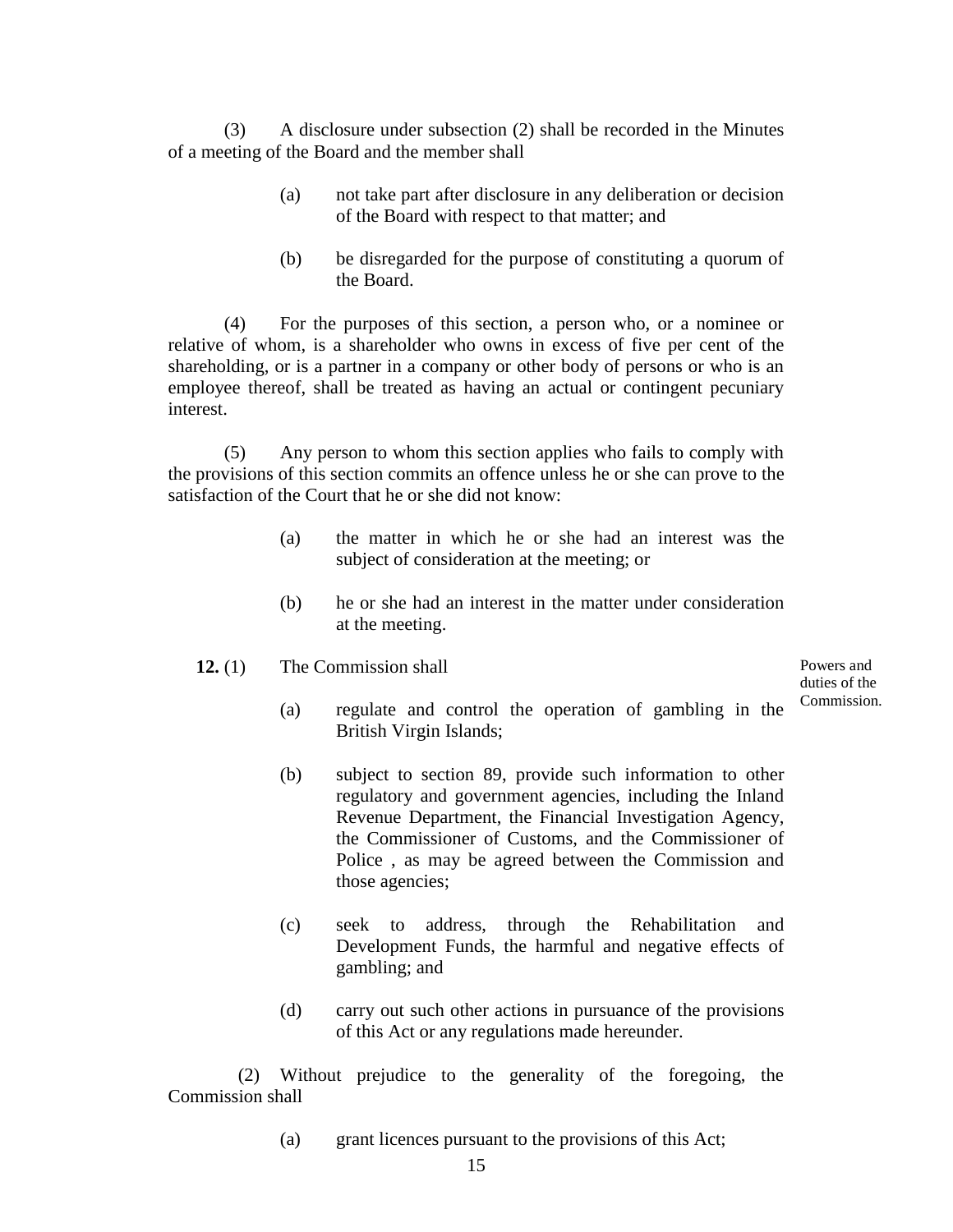- (b) impose conditions in the granting of licences subject to the provisions of this Act;
- (c) engage in consultations in accordance with prescribed regulations;
- (d) conduct studies, prepare reports, and generally make recommendations relating to the gambling industry in the British Virgin Islands;
- (e) verify or cause to be verified the background, character and reputation of an applicant and any associate, employee, relative or other person as the Commission deems necessary;
- (f) regularly review the operations of the licensed gambling activity;
- (g) inspect or cause to be inspected any equipment or device associated with gaming or betting and which is being used or is proposed to be used in a licensed gambling establishment and, in furtherance of this function, the provisions of Schedule 4 shall apply;

Schedule 4

- (h) ensure that licensed activities are conducted in a fair and honest manner;
- (i) collect fees and levies;
- (j) advise the Minister on all matters relating to the operation of this Act;
- (k) require the production of any documents, records and information in the custody or control of a licensee or an associate;
- (l) request the appearance of a licensee, associate or any employee or officer of a licensee or any other person for the purpose of attaining compliance with this Act;
- (m) formulate and implement policies, codes of practice and other documents for the administration and control of the conduct of gaming and betting;
- (n) require verification of all income and other matters relevant to the business for which a license was granted under this Act;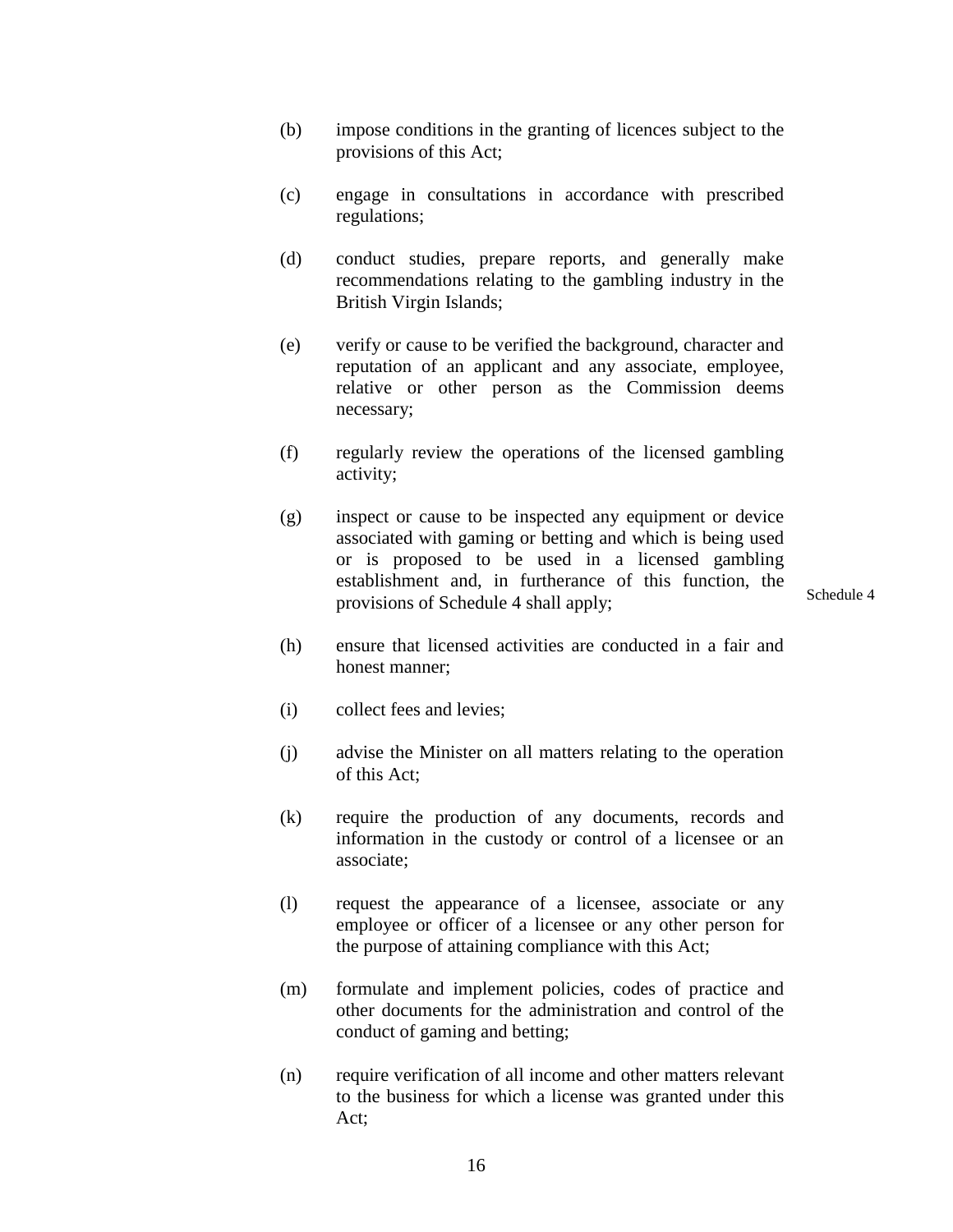- (o) inspect premises and all equipment where licensed activities are conducted;
- (p) seize or impound any betting machine, gaming machine or gaming device or associated equipment, document or records for the purpose of examination or inspection;
- (q) designate any machine or device to be a gaming or betting machine or device;
- (r) direct the implementation of a computerised internal enterprise network system approved by the Commission to facilitate interrogation, validation and auditing of gaming and betting operations;
- (s) seek to resolve disputes between licensees and consumers; and
- (t) do all such other things as are in its opinion necessary for, or conducive to, the proper discharge of its powers and duties.

13. (1) The Board shall appoint a Chief Executive Officer for a term not Appointment of exceeding five years on such terms and conditions as are agreed upon between the Board and the Chief Executive Officer. Chief Executive Officer.

(2) The Chief Executive Officer shall manage the affairs of the Commission subject to the directions of the Board.

(3) The Chief Executive Officer shall attend all meetings of the Board and participate in its deliberations but shall not vote on such deliberations.

(4) The appointment of the Chief Executive Officer and the termination of that appointment, whether by death, resignation or otherwise, shall be published in the *Gazette*.

14. (1) No personal liability shall be attach to any member of the Board Personal liability. for

- (a) any act or omission of the Board; or
- (b) anything done or permitted in good faith, in the course of the operations of the Commission, under this Act.

(2) Any sums of money, damages or costs recovered against the Commission for anything done, omitted or permitted in good faith in the course of the operations of the Commission shall be paid out from the funds of the Commission.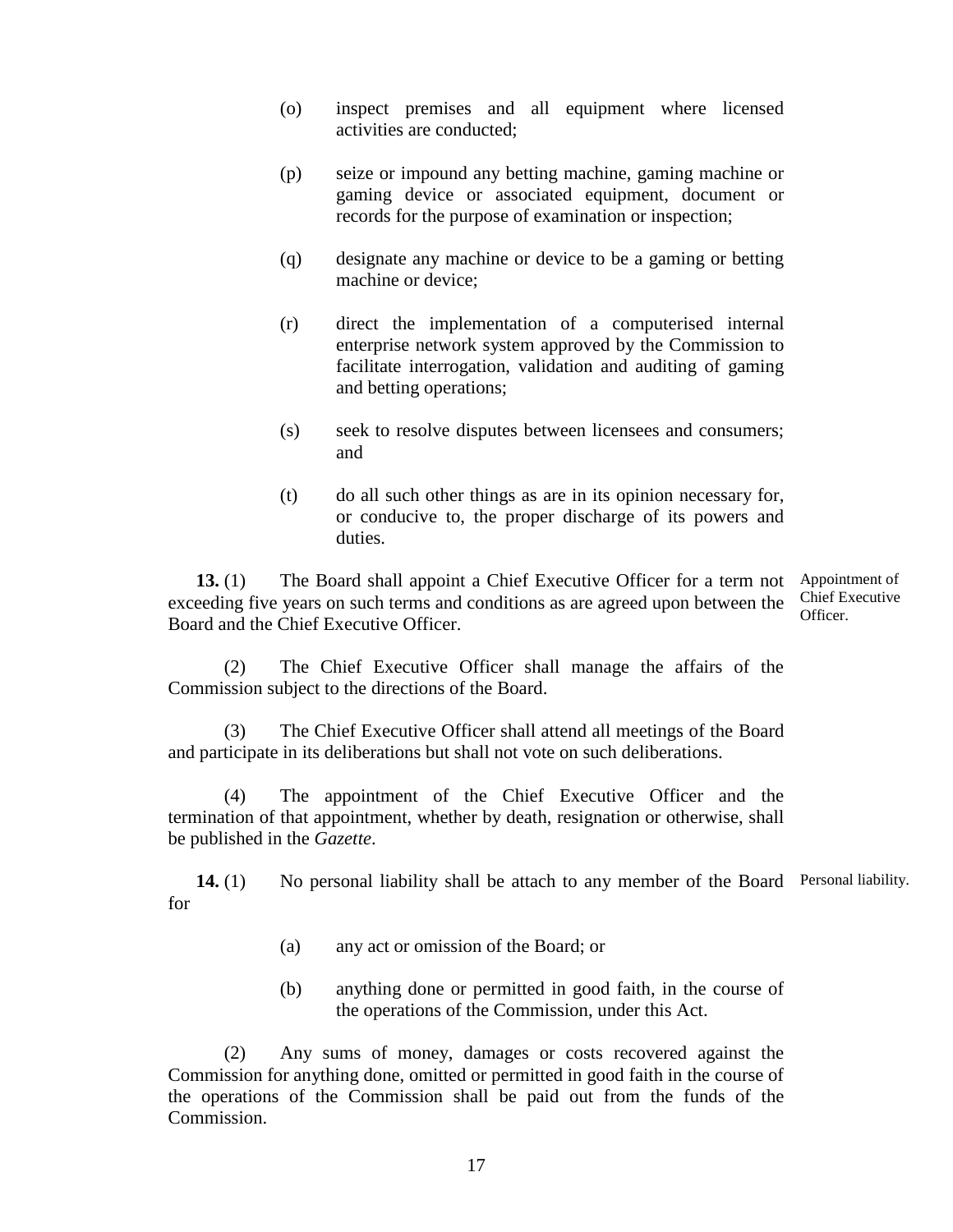(3) No personal liability shall be attached to any member of staff of the Commission for

- (a) any act or omission of the Board; or
- (b) anything done or permitted in good faith, in the course of the operations of the Commission, under this Act.

**15.** The Commission shall give effect to such general policy directions of the Minister, in relation to any matter relating to the regulation of gambling as appears to him or her to be of public interest. Execution of policy.

**16.** The provisions of the Criminal Code apply where any person demands or accepts any fee, perquisite, bribe, gratuity, recompense or reward, whether pecuniary or otherwise, from any other person on account of anything done or to be done, omitted or to be omitted by such person, in any way relating to his or her office or employment or, if such a person attempts to make any collusive agreement to neglect his or her duty or to conceal or connive at any act whereby any provision of this Act or any other law may be evaded or violated, such person commits an offence and is liable, on summary conviction to imprisonment and a penalty as stipulated in that Act. Inducement, concealment or connivance.

**17.** (1) The Commission may employ such persons as it considers necessary for the due and efficient performance of its functions and powers and on such terms and conditions as are agreed upon between the Commission and those persons, subject to such remuneration as the Board may determine. Staff of the Commission.

> (2) Pursuant to the provisions of Schedule 1, officers in the Public Service or a Statutory Authority may be seconded or transferred to the Commission.

(3) The Commission may employ persons to perform specific tasks that the Commission considers necessary for the due performance of its functions and exercise of its powers under this Act, on such terms and conditions as are agreed between the Commission and the person and subject to such maximum limit of remuneration as the Board determines.

Funds of the Commission.

Schedule 1

**18.** The funds of the Commission will comprise of

- (a) such amounts as may be appropriated by the House of Assembly for the purposes specified in section 19;
- (b) special grants of funds as may from time to time be provided for the financing of any special project;
- (c) monies collected in respect of licences, levies, fees and other monies lawfully due to the Commission under this Act;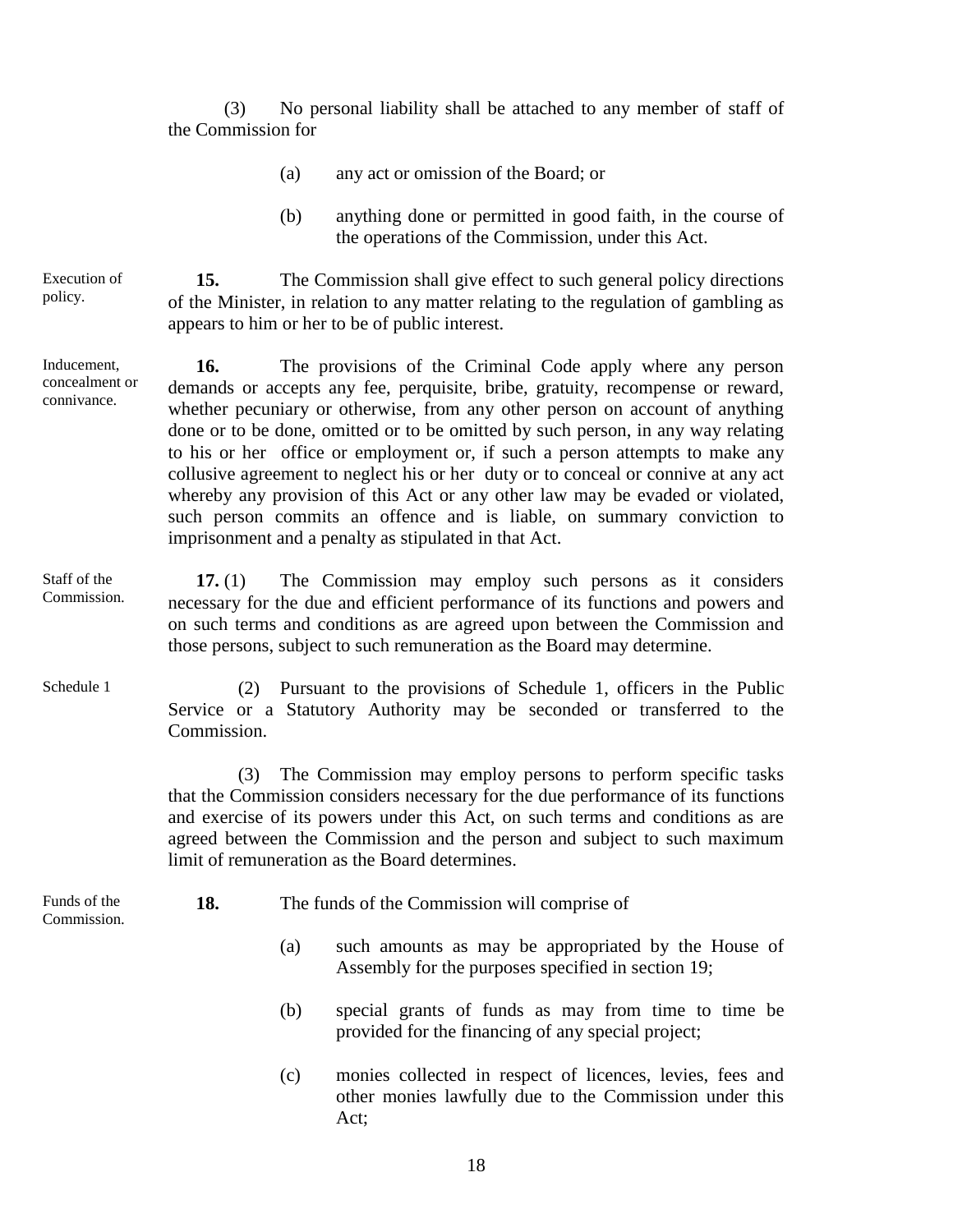- (d) sums from time to time received by, or falling due to the Commission as fees or payments for services rendered;
- (e) all other sums that may in any manner become lawfully payable to the Commission in respect of any matters incidental to its functions; and
- (f) such amounts borrowed by the Commission consistent with section 26.

**19.** The funds of the Commission, in any financial year shall be Allowable applied in defraying the following expenditure: expenditure.

- (a) the operating expenses of the Commission;
- (b) such capital expenditure as may be necessary;
- (c) the fees and allowances of the Chairman and other members of the Board;
- (d) the salaries, fees, allowances, advances, loans, gratuities, pensions and other payments to the Chief Executive Officer, Secretary and other members of staff of the Commission;
- (e) research and development projects, training and certification and other related matters; and
- (f) any other expenditure authorised by this Act in relation to the Commission's discharge of its duties, functions and contractual obligations.

**20.** (1) The Commission shall keep and maintain a bank account into Accounts of the which monies, collected by way of licence fees and levies and any other monies collected pursuant to the provision of this Act, shall be deposited and disbursed therefrom for the purposes set out in section 19.

Commission.

(2) The Commission shall establish a secondary bank account to be known as "the Contingency Fund Account", in which it shall deposit sums collected by way of levy pursuant to section 62 and approved by the Minister, for the purposes of meeting obligations that come due in the short-term of no more than twelve months.

(3) The Commission shall establish and maintain such other bank accounts opened with the approval of the Minister as deemed necessary in furtherance of the provisions of this Act.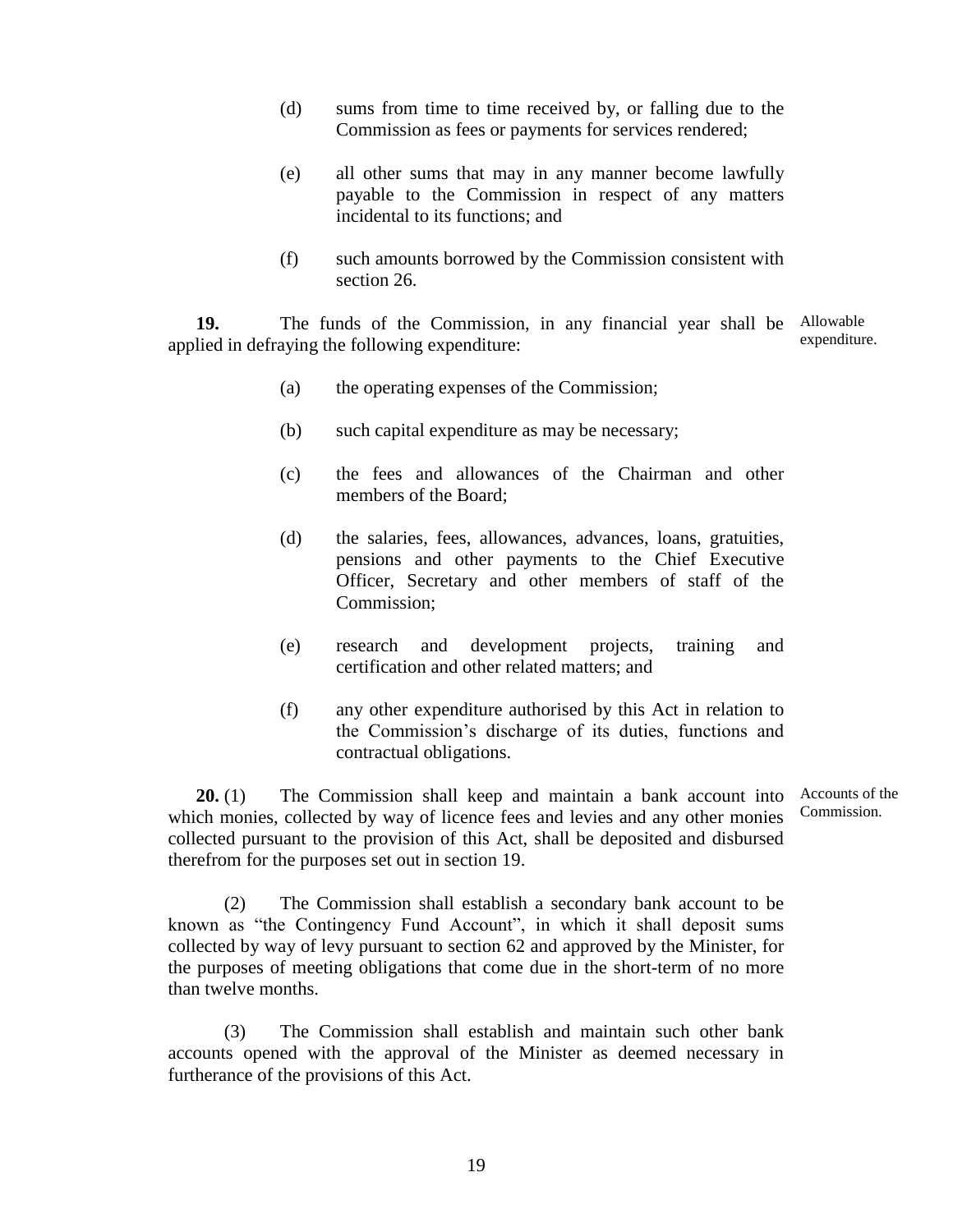(4) At the end of each financial year, any surplus of funds remaining in the account opened in accordance with subsection (1), shall be paid into the Consolidated Fund.

Budget of the Commission.

**21.** (1) For the purposes of this Part

"IFRS" means International Financial Reporting Standards which includes the International Accounting Standards adopted by the Institute of Chartered Accountants of The British Virgin Islands;

"surplus" means the balance of revenue after payment of all allowable expenditure of the Commission and approved allocations to the Contingency Fund, the Rehabilitation Fund and the Development Fund.

(2) The Commission shall prepare a budget in accordance with such form as the Minister may direct and submit those estimates to the Ministry not later than the stipulated deadline date.

(3) The Commission shall furnish the Minister with any additional information in relation to the estimates as he or she may require.

(4) The estimates of expenditure as approved by the Minister shall be the expenditure budget of the Commission for the financial year to which it relates.

Accounts and audit.

**22.** (1) The Commission shall keep proper accounts and other records in relation to the business of the Commission and shall prepare annually a statement of accounts in accordance with IFRS or other best practice commercial standards.

(2) The accounts of the Commission are public accounts of the British Virgin Islands for the purpose of the Laws of the Virgin Islands and the Audit Act applies as if an audit referred to in this Part is one to which that Act applies.

(3) The Auditor General or an auditor authorised by him, or her to undertake an audit shall undertake an audit of the annual accounts and other records in relation to the business of the Commission.

(4) Four months after the end of the Commission's fiscal year, the Commission shall submit a copy of the audited accounts to the Minister.

**23.** (1) The Commission shall, within four months after the end of each financial year or such longer period as the Minister may in special circumstances approve, cause to be made and transmit to the Minister a report dealing generally with the activities of the Commission during the preceding financial year. Annual report.

> (2) The Minister shall cause a copy of the report together with the annual statement of accounts and Auditor's Report to be laid before the House of Assembly.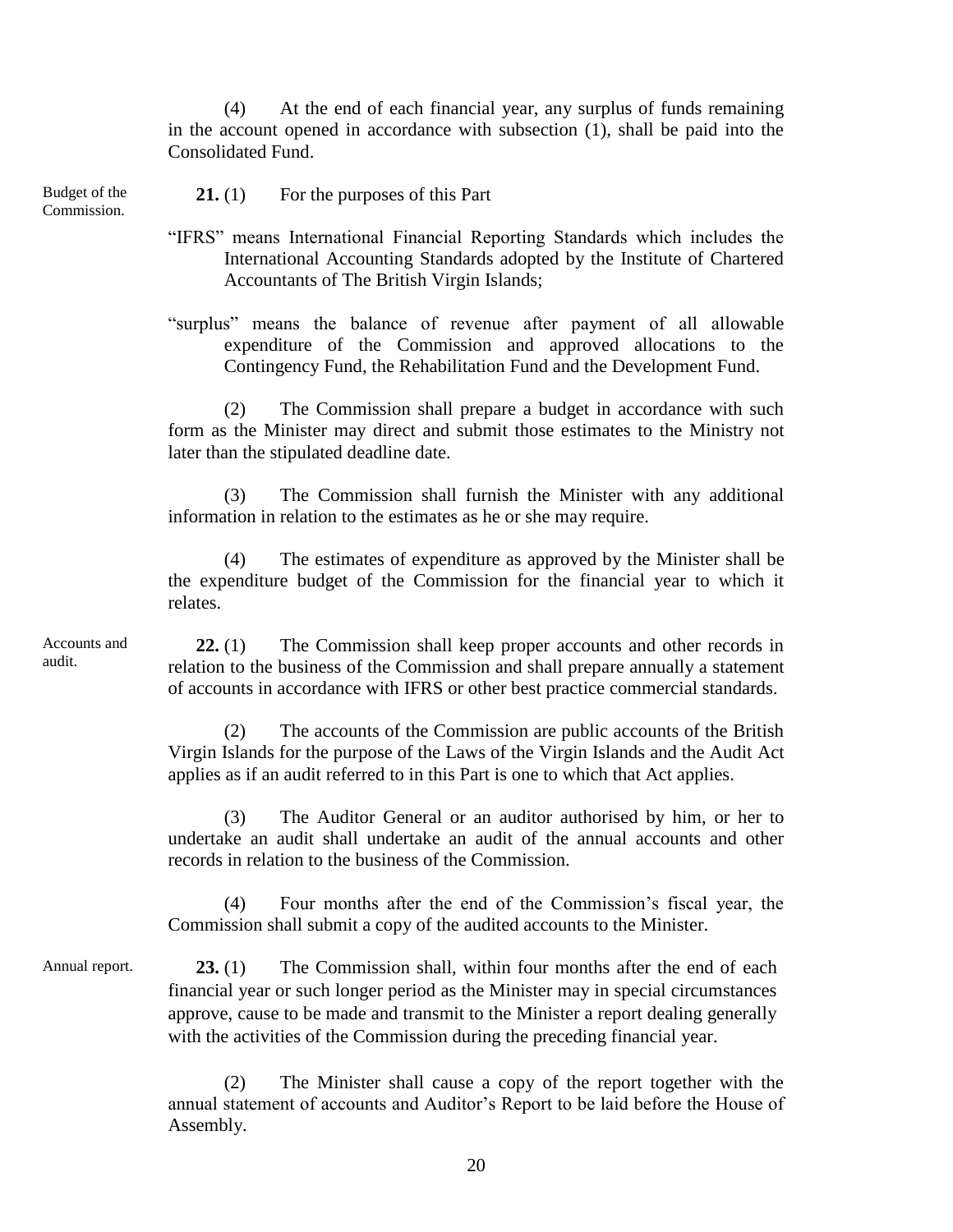(3) The Commission shall publish copies of the documents referred to in subsection (2) in such manner as it deems appropriate.

**24.** The financial year of the Commission shall be the twelve-month Financial year. period ending  $31<sup>st</sup>$  December in every year or such other period that the Commission may prescribe, and the period from the date of commencement of this Act, to the  $31<sup>st</sup>$  of December next following year, shall be deemed to be the first financial year.

**25.** (1) The Commission is exempt from stamp duty, corporation tax, customs duty and all other taxes, fees, charges, provisions of assessments, levies and imposts on its income or on assets which it acquires for its own use. Exemption from tax.

**26.** (1) Subject to the provisions of subsection (2), the Commission may borrow sums required by it for capital expenditure in discharging any of its functions under this Act. Borrowing powers.

(2) The power of the Commission to borrow shall be exercisable only with the approval of the Minister as to the source of borrowing and as to the terms on which the borrowing may be effected, and an approval given in any respect for the purpose of this subsection may be either general or limited to a particular borrowing or otherwise and may be either unconditional or subject to conditions.

(3) The Minister may guarantee the repayment of the principal and the payment of interest on any authorised borrowings of the Commission.

27. For the purpose of regulating and controlling the financial Financial rules. operations of the Commission, the Board may develop Accounting Procedures and Policies in accordance with IFRS or other best practice commercial standards.

**28.** The Commission shall, in the performance of its functions, be subject to the provisions of the Public Finance Management Act, 2004 and the Public Finance Management Regulations, 2005 until such time as the Commission develops its own procurement policies and procedures. Procurement procedures. No. 2 of 2004 S.I. No. 87 of 2005

#### **PART III**

#### **THE LICENSING REGIME**

**29.** A person shall not participate in any aspect of the gaming and Requirement for betting sectors, that is to say a licence.

> (a) own or operate a gaming establishment for the purpose of conducting gaming;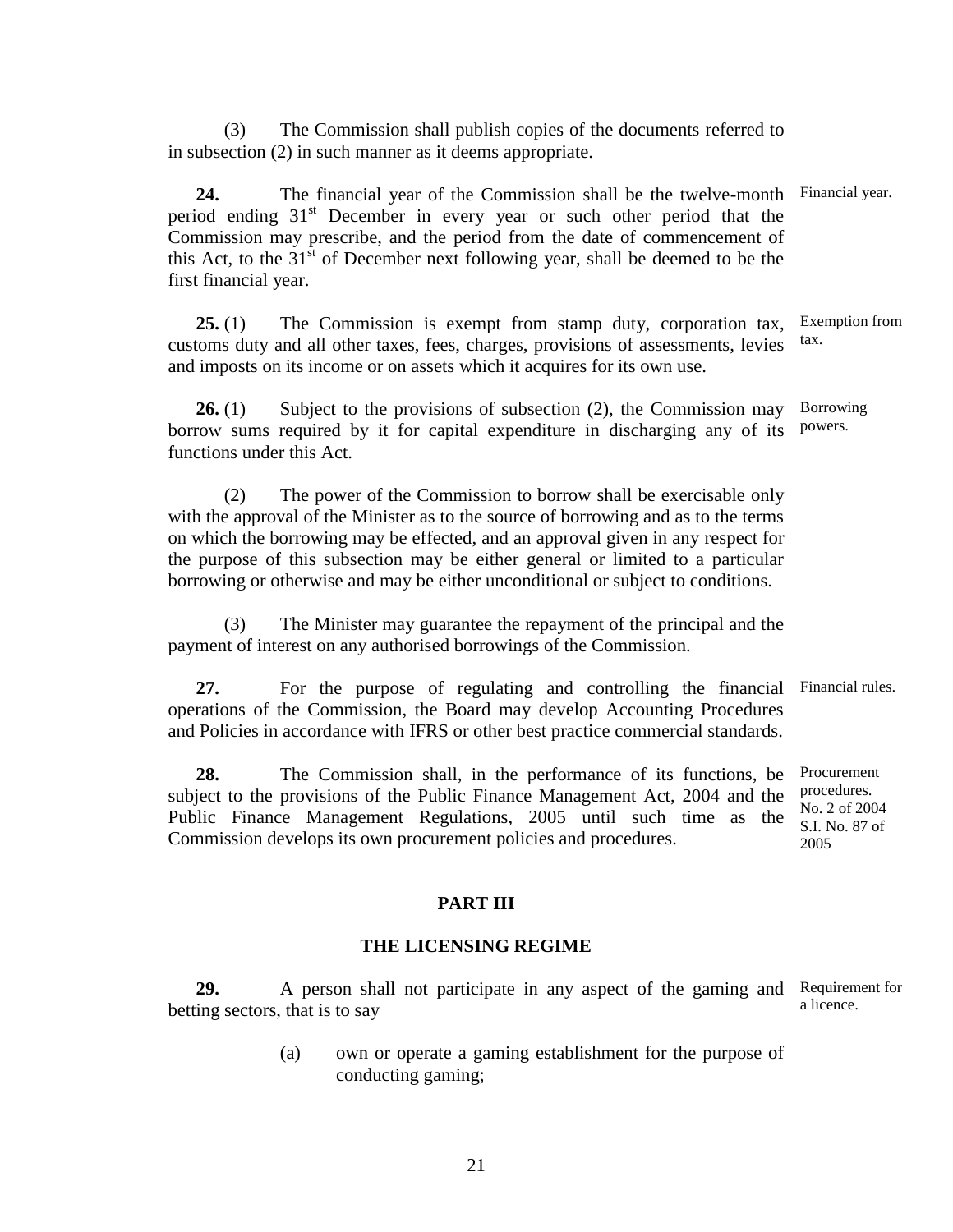- (b) perform a specific function in connection with a licensed betting or gaming activity or in relation to a licensed premises;
- (c) manufacture, fabricate, assemble, programme, modify or repair equipment;
- (d) sell, import, supply or distribute a gaming machine or associated equipment;
- (e) lease gaming machines to an owner or operator of a gaming establishment in exchange for remuneration based on earnings in profit from a gaming operation;
- (f) manufacture, sell, supply, install and adapt gaming software;
- (g) provide facilities for betting of any kind; and
- (h) provide or utilise premises for the purpose of gaming or betting,

without first acquiring the necessary licence from the Commission pursuant to section 31.

**30.** (1) The Commission shall issue licenses in accordance with the provisions of this Act. Categories of licences.

- (2) There shall be several categories of licence, as follows:
	- (a) a Gaming Operators Licence, which shall permit the licensee to operate a gaming establishment for the purpose of conducting gaming;
	- (b) a Gaming Owners Licence, which shall permit the licensee to own a gaming establishment though such licensee shall not operate such establishment without first having obtained a Gaming Operators Licence;
	- (c) a Bookmakers Licence, which shall permit the licensee to conduct betting activities other than pool betting;
	- (d) a Promoters Licence which shall permit a licensee to stage live racing and conduct pool betting *(pari-mutuel)* activities;
	- (e) a Gaming Machine Operating Licence, which shall permit the licensee to sell or lease gaming machines for use in premises approved by the Commission for the purpose,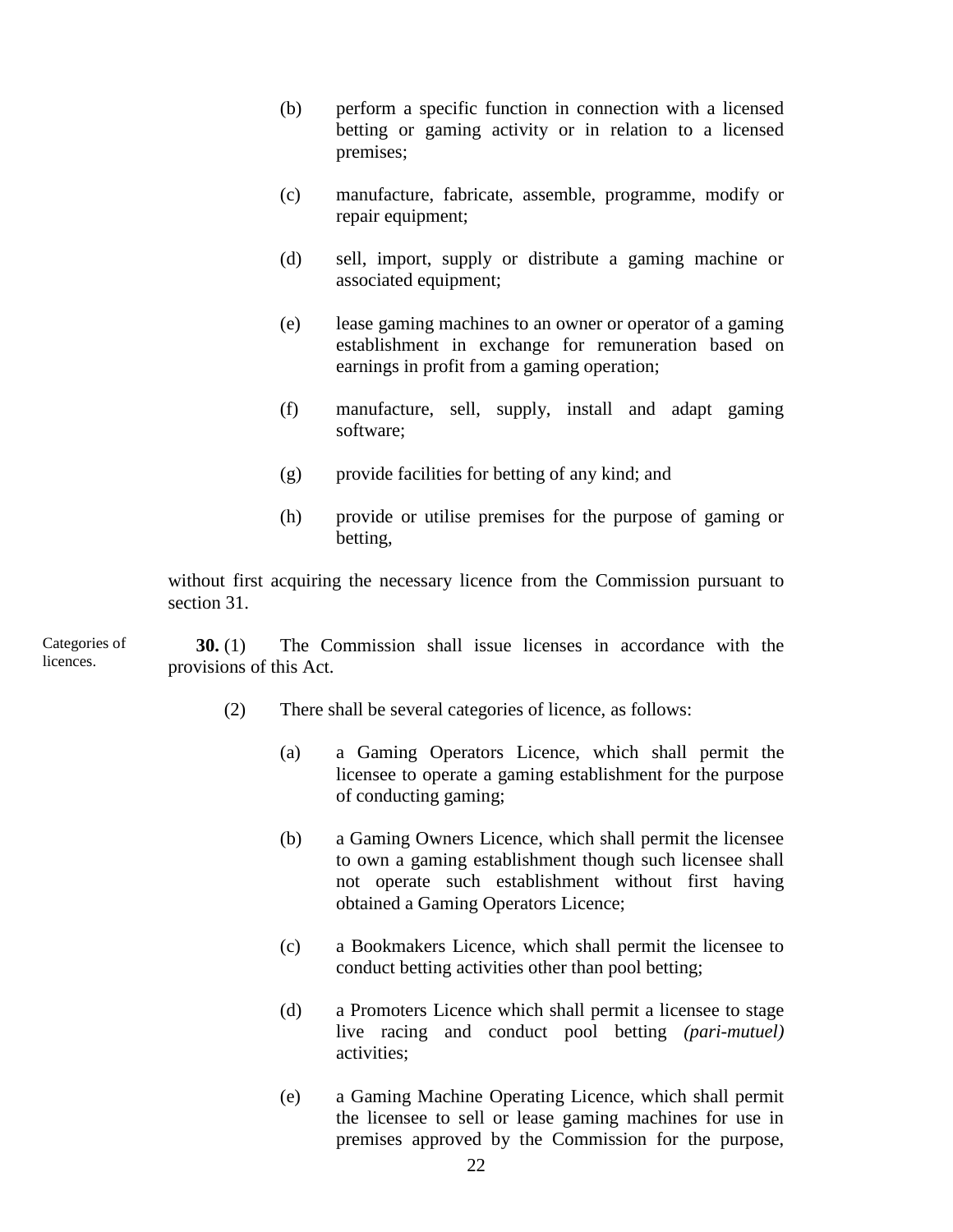including casinos, gaming lounges and other premises licensed to conduct such activities;

- (f) a Gaming Machine Distributor Licence which shall permit a licensee to import, supply licensed gaming machines, prescribed gaming components and related equipment;
- (g) a Technical Operators Licence which shall permit the licensee to install, maintain or repair licensed gaming machines;
- (h) a Premises Licence, which shall permit activities approved by the Commission under an operating licence to be conducted at premises stipulated in the licence;
- (i) a Personal Licence, in respect of key employees within a licensed betting or gaming establishment; and
- (j) any other licence as the Commission may from time to time stipulate, as it deems necessary.

(3) A person who is a key stakeholder in the racing sector shall not be permitted to hold a Bookmakers Licence or a Promoters Licence.

(4) For the purposes of subsection (3), a *"key stakeholder"* includes racehorse owners, trainers, jockeys and members of organisations affiliated with, or regulating the betting industry.

(5) The Minister may by Order, subject to negative resolution of House of Assembly, amend the categories of licences.

**31.** (1) Subject to subsection (2), the following persons may apply for a Application for a licence under this Act: licence.

- (a) an individual who is eighteen years old and older; or
- (b) a company incorporated under the laws of the British Virgin Islands.

(2) A company incorporated under the Laws of the British Virgin Islands is eligible to apply for a Gaming Owners Licence, Bookmakers Licence or a Promoters Licence.

(3) An application for a category of Operating License shall be made to the Commission in writing in such form as may be prescribed by the Commission and on payment of the prescribed fee.

(4) Notice of such application shall be published by the Commission in at least two local newspapers for such period as the Commission shall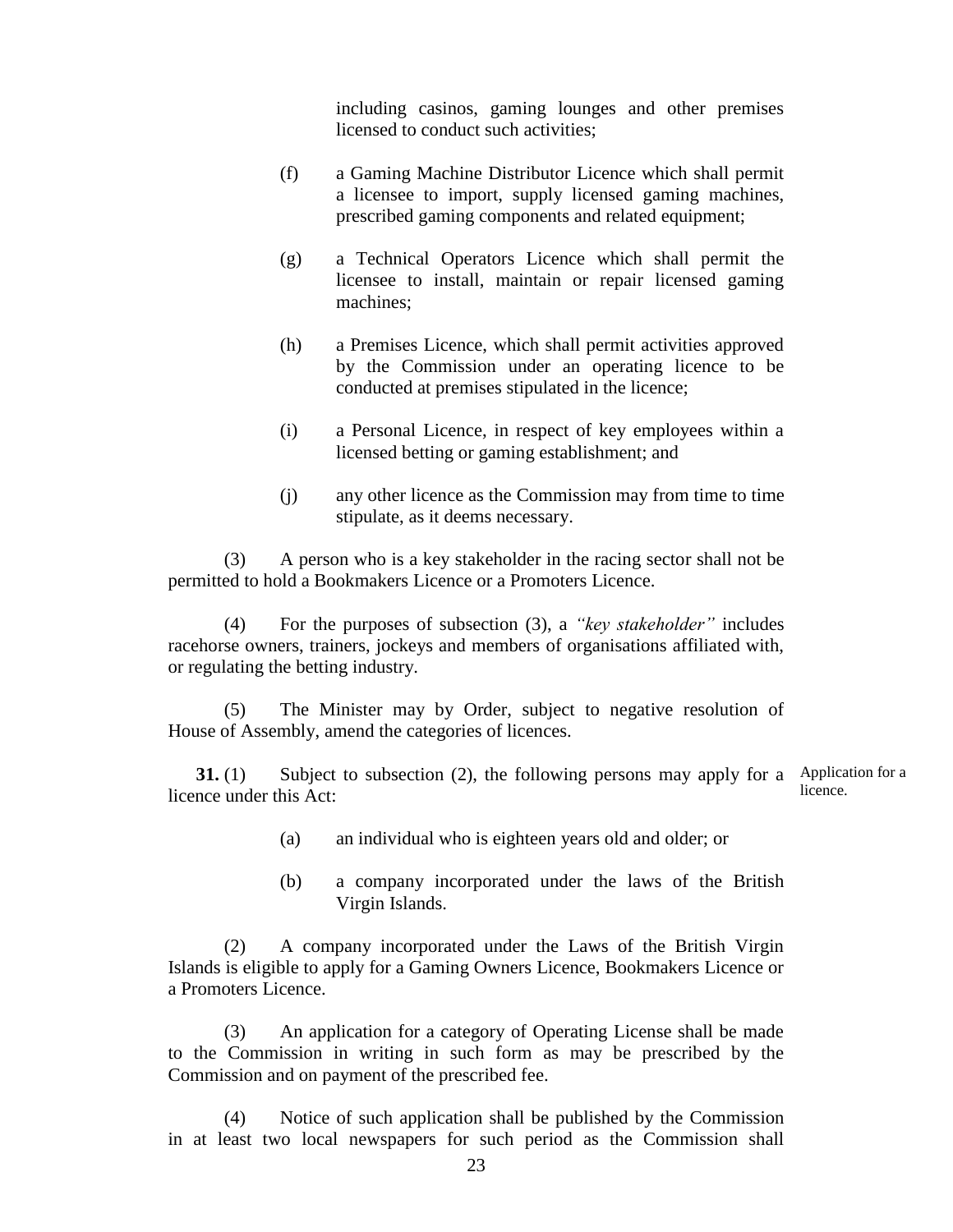determine, inviting the general public to comment thereon within one month from the time the notice first appears in the newspapers.

(5) An application for a licence shall be accompanied by such documents as the Commission prescribes.

(6) Objections to the grant of a licence may be made by the following persons, in writing, to the Commission

- (a) any resident of, or business owner in the area in which the proposed licensed premises are located;
- (b) any school principal, teacher or parent of a student of a school within the area of the proposed licensed premises;
- (c) representative of any religious group that is located in the area of the proposed licensed premises;
- (d) the Commissioner of Police of the Royal Virgin Islands Police Force; or
- (e) any other interested party.

**32.** (1) Upon receipt of an application, the Commission shall carry out an investigation of the applicant and any proposed or existing associate or employee. Investigations.

> (2) The applicant and persons referred to in subsection (1) may, if requested by the Commission

- (a) submit to, or assist in the investigation;
- (b) submit to an interview;
- (c) provide information or documents requested by the Commission that are pertinent to the application; and
- (d) be required to have his or her photograph and his or her finger and palm prints taken.

(3) If any person referred to in subsection (1) fails to comply with a request under subsection (2), the Commission may reject the application.

(4) The Commission shall consider all objections made pursuant to section  $31(5)$ .

(5) The Commission shall, within fourteen days of the completion of its investigation, publish in at least two local newspapers notice of the date, time and place of hearing of the application which hearing shall be open to the public.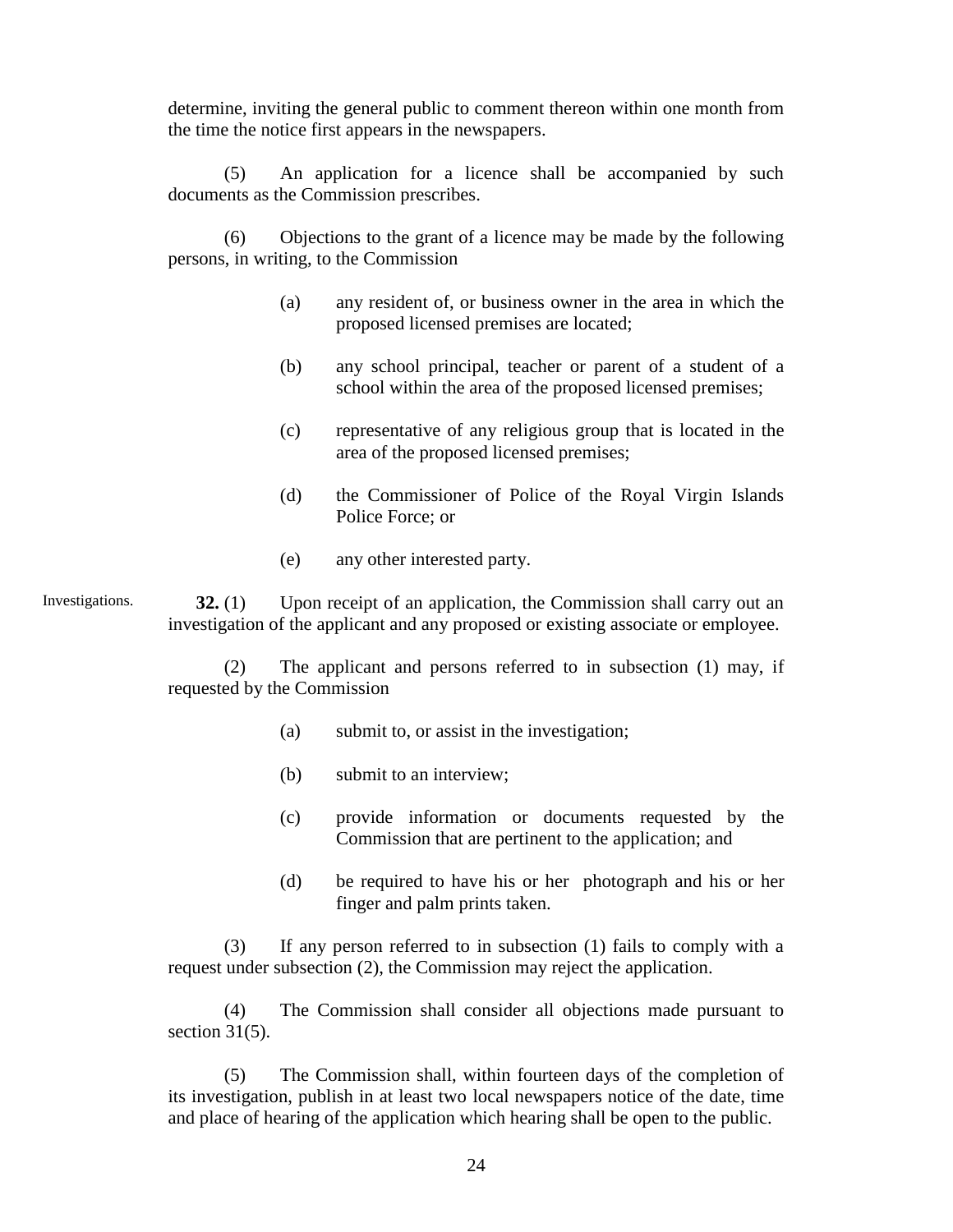(6) The Commission shall also cause notice of the date, time and place of consideration of the application to be sent to

(a) the applicant; and

(b) any person who has submitted an objection.

(7) The Commission shall send to the Commissioner of Police a copy of the photograph, finger and palm prints, of the applicant or other person referred to in subsection (1) and a copy of the objection.

(8) The Commissioner of Police shall cause such enquiries to be made as he or she deems necessary and shall provide a copy of the report on his or her enquiries to the Commission.

(9) The Commission shall make Rules for the conduct the hearing of any application.

(10) Rules made pursuant to subsection (9) shall be published in the *Gazette* and shall be available at the offices of the Commission.

**33.** The Commission shall, upon the conclusion of any hearing forward Decision of the a copy of its decision to the applicant and publish its decision in at least two local newspapers. Commission.

| 34. $(1)$ | The Commission may |
|-----------|--------------------|
|-----------|--------------------|

- (a) approve or refuse an application; or
- (b) approve an application in respect of specified activities only and reject in respect of others.

(2) Upon approval of the application pursuant to subsection (1), and upon payment of the prescribed fee, the Board shall issue a license to the applicant duly signed by the Secretary or Chairman.

(3) A license shall be valid for the period of time specified in the licence or unless revoked prior to the end of the period, in accordance with this Act.

**35.** A license may specify one of more of the following:

- (a) the name of the licensee;
- (b) the period of the licence;
- (c) the activity to be undertaken;
- (d) the premises to which the licence applies;

Power to approve or refuse.

Form of licence.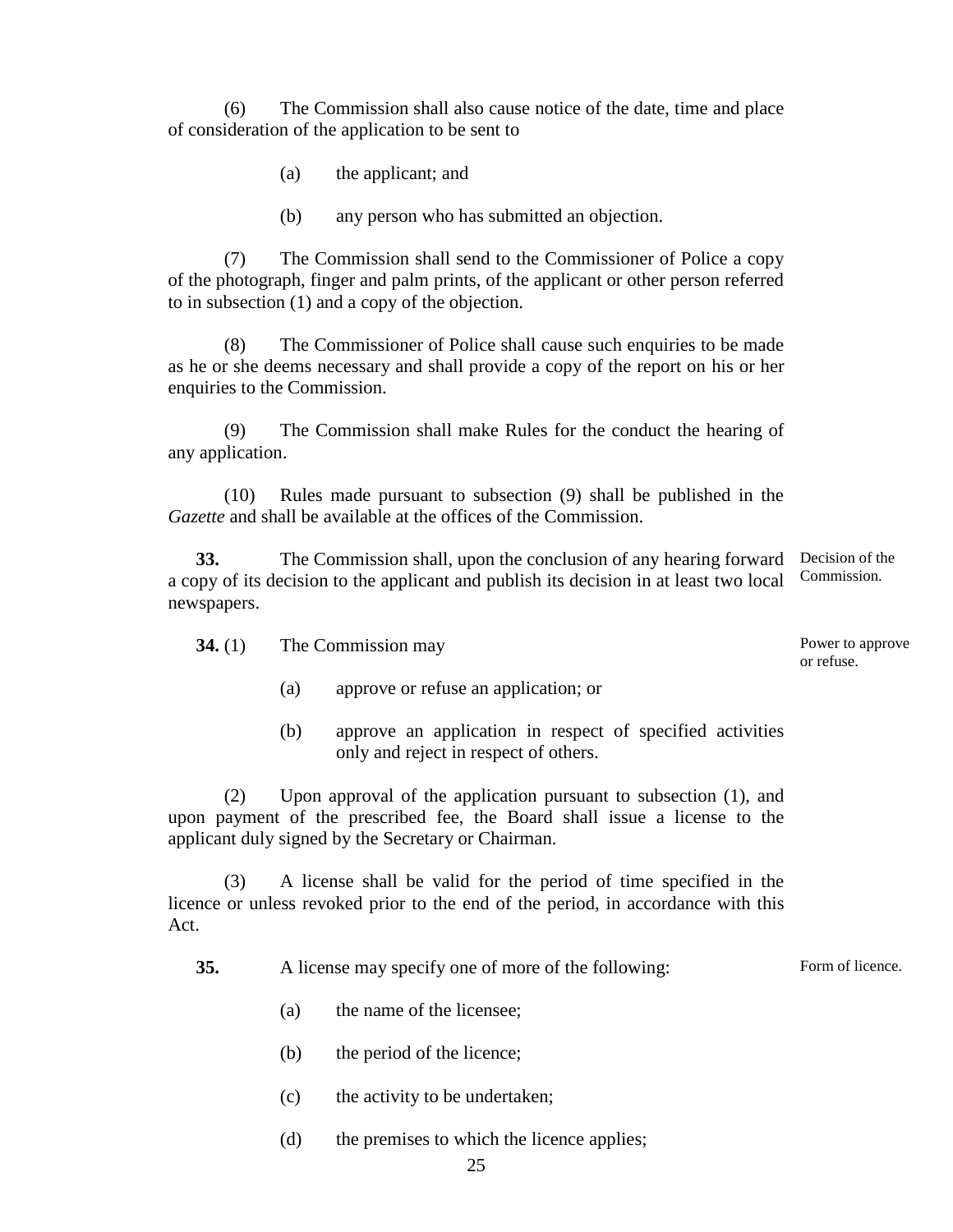- (e) the conditions upon which the licence is granted;
- (f) the facilities to be provided;
- (g) the equipment permitted to be used; and
- (h) any other matter that the Board considers pertinent.
- **36.** (1) It shall be a condition of every licence that the licensee shall:
	- (a) comply with such terms, conditions and restrictions as may be specified in the licence;
	- (b) give seven days prior notice of a change in the directors, management, control or circumstances of the licensee or licensed premises, notify the Commission in writing of such change;
	- (c) comply with such directions, restrictions, conditions or requirements as the Commission may impose during the currency of the licence;
	- (d) notify the Commission of the conviction of the licensee, an associate or any employee for any offence under the law as may be specified by the Commission from time to time; and
	- (e) comply with any other written law relating to the prevention of money laundering and combatting the financing of terrorism.
	- (2) A licence may likewise contain the following conditions:
		- (a) the nature, circumstances and extent of the licensed activities;
		- (b) the facilities and the manner in which facilities may be provided;
		- (c) how licensed activities are to be advertised;
		- (d) the recording of users of facilities;
		- (e) the installation of identification discs and online monitoring software as approved by the Commission, on gaming machines, gaming devices, betting machines and betting devices;

Conditions of licence.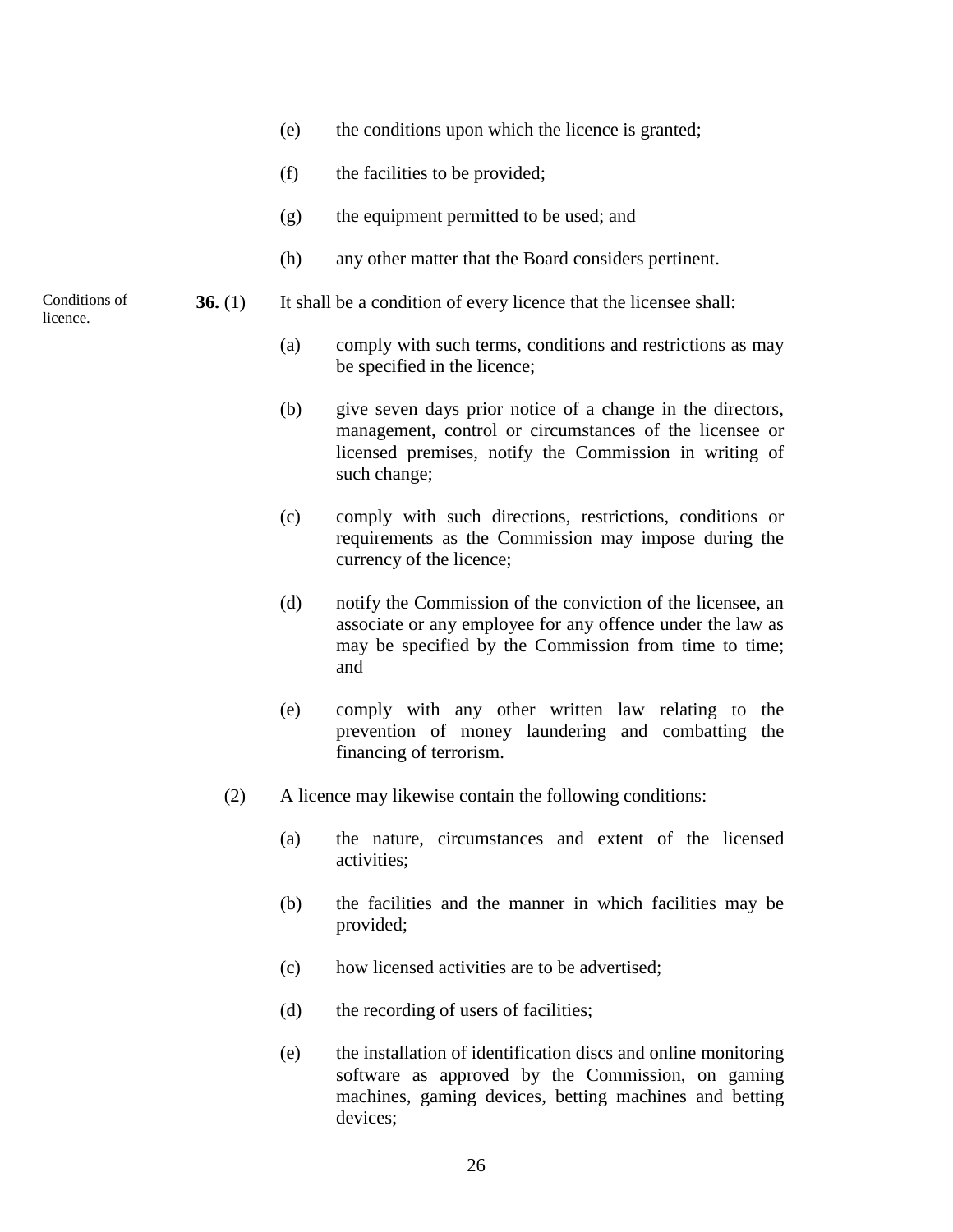- (f) the quantum of financial resources to be made available or maintained for licensed activities;
- (g) the provision of annual financial statements and audited accounts of the licensed operations;
- (h) the requirement to pay fees and levies to the Commission , as prescribed; and
- (i) any other matter as the Commission determines.

**37.** The grant of any licence, amendment, renewal, expiry or revocation shall be published in the *Gazette* and in at least two local newspapers and, notwithstanding the date of publication, the licence shall take effect on the date specified on the licence. Publication of licence.

**38.** In addition to the general conditions applicable to licences, a Premises Licence shall contain further conditions that require the licensee to Premises Licence.

- (a) place in a prominent place on the premises rules by which the licensed activities will be conducted, including rules prohibiting gambling by minors; and
- (b) provide duly licensed and properly trained security staff at all entry and exit points on the premises. And
- (c) provide appropriately authorised and appropriately prepared safety crew at all section and leave focuses on the premises.

**39.** (1) For the purposes of this Act, a "Personal Licence" is a licence Personal which authorises an individual to perform a specified function in connection with a licensed gaming activity, a licensed betting activity or licensed premises. Licence.

(2) The following persons shall not be involved with any activities for which a Premises Licence or any other licence granted pursuant to this Act is required, unless having first obtained a Personal Licence:

- (a) a director;
- (b) an associate;
- (c) key employees and officers;
- (d) security staff at all levels;
- (e) internal compliance personnel including game supervisors and inspectors;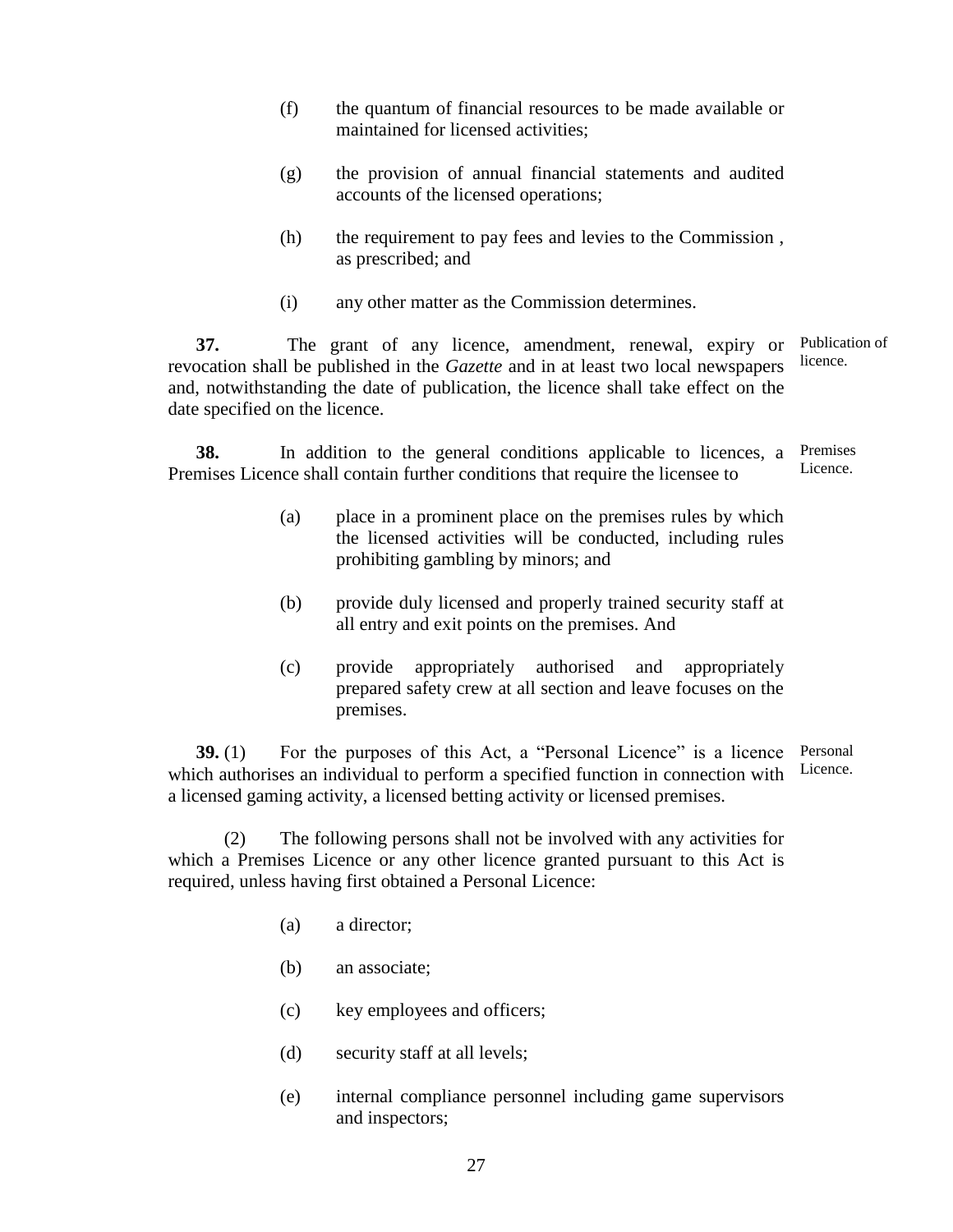- (f) accounting staff including cashiers, clerks, assistants and any person dealing with, or recording credit, cash chips, tokens and coins;
- (g) any person involved in managing, monitoring, supervising or directing any activities;
- (h) any person administering a game on behalf of the licensee including a croupier;
- (i) any person operating any gaming equipment directly or indirectly connected to the licensed activities; and
- (j) such other persons as may be prescribed.

(3) The Board may vary the list of persons listed in subsection (2) either generally or in a particular case or for a particular purpose.

(4) An applicant under this section shall submit to having his or her photograph, fingerprints and palm prints taken.

**40.** (1) The Commission shall assess the applicant as fit and proper, pursuant to the criteria set out in Schedule 2, as a condition to the granting of a licence. Fit and proper criteria. Schedule 2

> (2) The Commission may, if it deems such action to be necessary, demand from the licensee a list of all persons who are employed in the gaming establishment but not required to be licensed under this section, and the licensee shall comply.

Expiration.

**41.** A licence shall automatically expire

- (a) upon the date specified in the licence;
- (b) on surrender of the licence by the holder;
- (c) if the licence holder becomes incapable by reason of mental or physical incapacity of carrying on the licensed activities;
- (d) the licence holder becomes bankrupt or goes into liquidation; or
- (e) the licensee, being a corporation, ceases to exist.

**42.** (1) A licence holder shall notify the Board of his or her intention to renew the licence at least six months before expiration. Renewal.

(2) The application for renewal shall accompanied joined by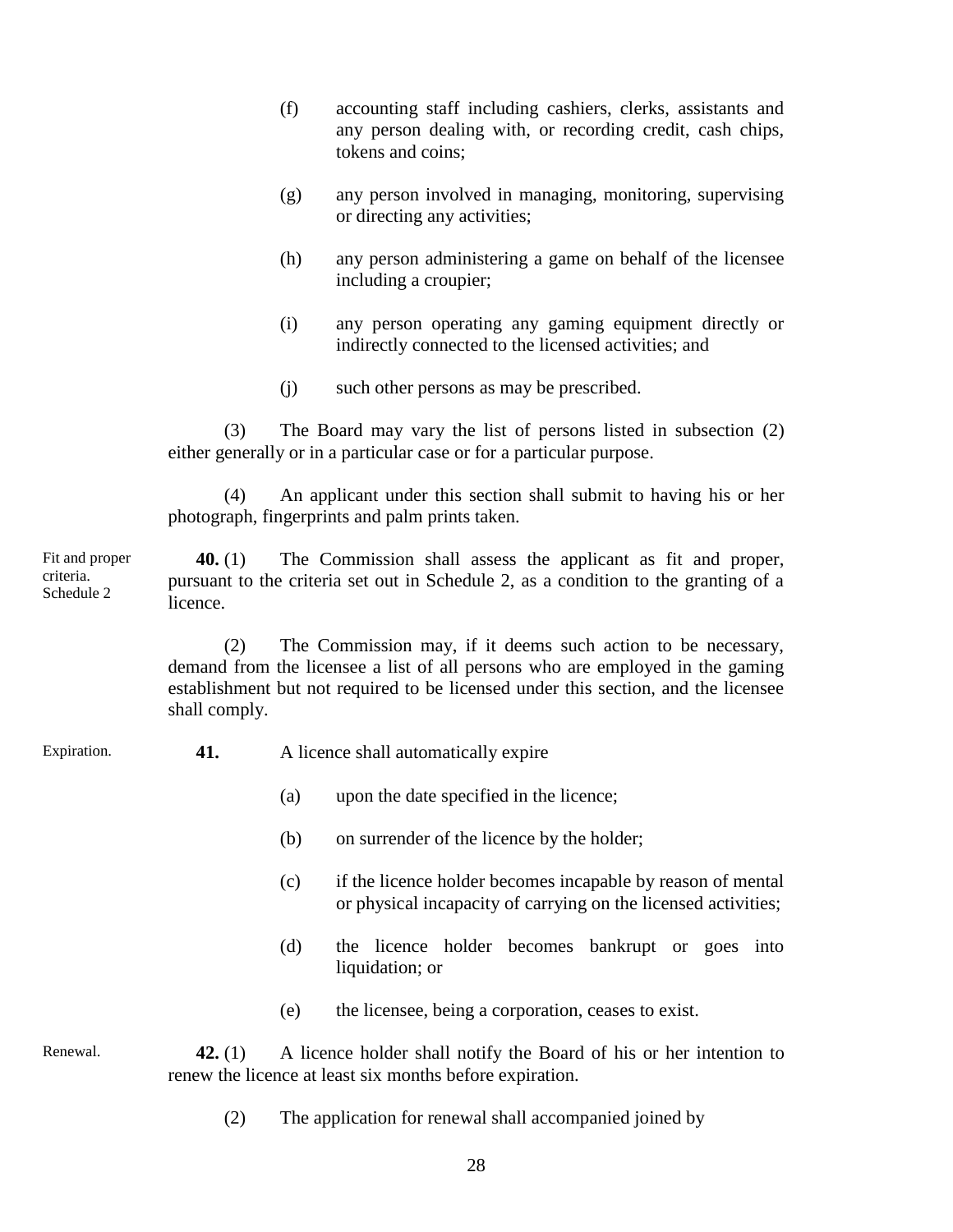- (a) a copy of the licence to be renewed;
- (b) the renewal fee;
- (c) evidence that all taxes, fees, levies, and other charges have been paid to the Inland Revenue Department, the Commission and other relevant authorities; and
- (d) any other information or document as may be required by the Board.

(3) The renewal procedures of the Commission shall replicate the application procedures for the original licence.

(4) In addition to the procedures required pursuant to subsection (3), the applicant shall provide such consent and authorisation as may be required by the Commission, including the granting to the authorised officer of the Commission the right to enter the premises at any time over any twenty-four hour period, without notice, for the purpose of assessing the suitability of the applicant to the grant of a renewal of the licence.

| 43. $(1)$ | The Commission may, in relation to licences, review |                                                                        |  |  |  |
|-----------|-----------------------------------------------------|------------------------------------------------------------------------|--|--|--|
|           | (a)                                                 | the manner in which licensees carry on the licensed<br>activities; and |  |  |  |
|           | (h)                                                 | in particular, arrangements made by licensees to ensure                |  |  |  |

compliance with the conditions attached to the granting of the licenses.

(2) The Commission may review any matter connected with the provision of gambling as authorised by a licence, where the Commission:

- (a) has reason to suspect that activities may have been carried on in purported reliance on the licence but not in accordance with a condition of the licence;
- (b) believes that the licensee or a person who exercises a function in connection with the licensed activities has been convicted of a criminal offence; or
- (c) for any reason:
	- (i) suspects that the licensee may be unsuitable to carry on the licensed activities; or
	- (ii) thinks that a review would be appropriate.
- (3) For the purpose of subsection (2) (c), a reason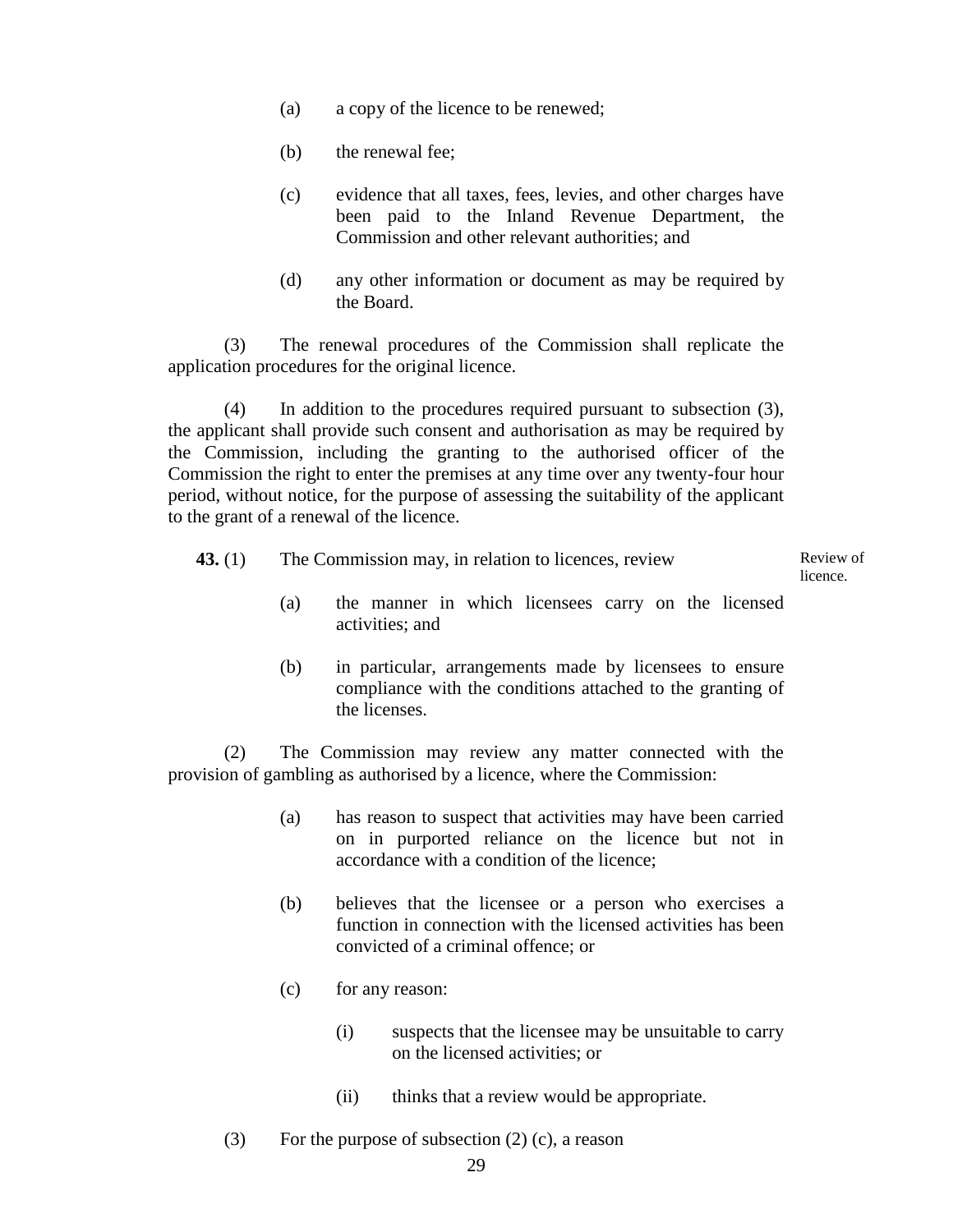- (a) may, in particular, relate to the receipt of a complaint about the licensee's activities; or
- (b) need not relate to any suspicion or belief about the licensee's activities.

(4) Before commencing a review of a licence under subsection (2), the Commission shall

- (a) notify the licensee; and
- (b) inform him of the procedure to be followed in the conduct of the review.

(5) In conducting a review of a licence under subsection (2), the **Commission** 

- (a) shall give the licensee an opportunity to make representations; and
- (b) may give other persons as referred to in section 31(6) an opportunity to make representations.
- (6) Following a review under subsection (1) or (2), the Commission may
	- (a) give the holder of the licence a written warning;
	- (b) attach an additional condition to a licence;
	- (c) remove or amend a condition attached to a licence;
	- (d) make, amend or remove an exclusion to a licence;
	- (e) exercise its power to suspend a licence;
	- (f) exercise its power to revoke a licence; or
	- (g) exercise its power to impose a penalty.

(7) Where the Commission determines to take action under subsection (1) in respect of a licence, it shall as soon as is reasonably practicable, notify the licensee of:

- (a) the action to be taken; and
- (b) the Commission's reasons.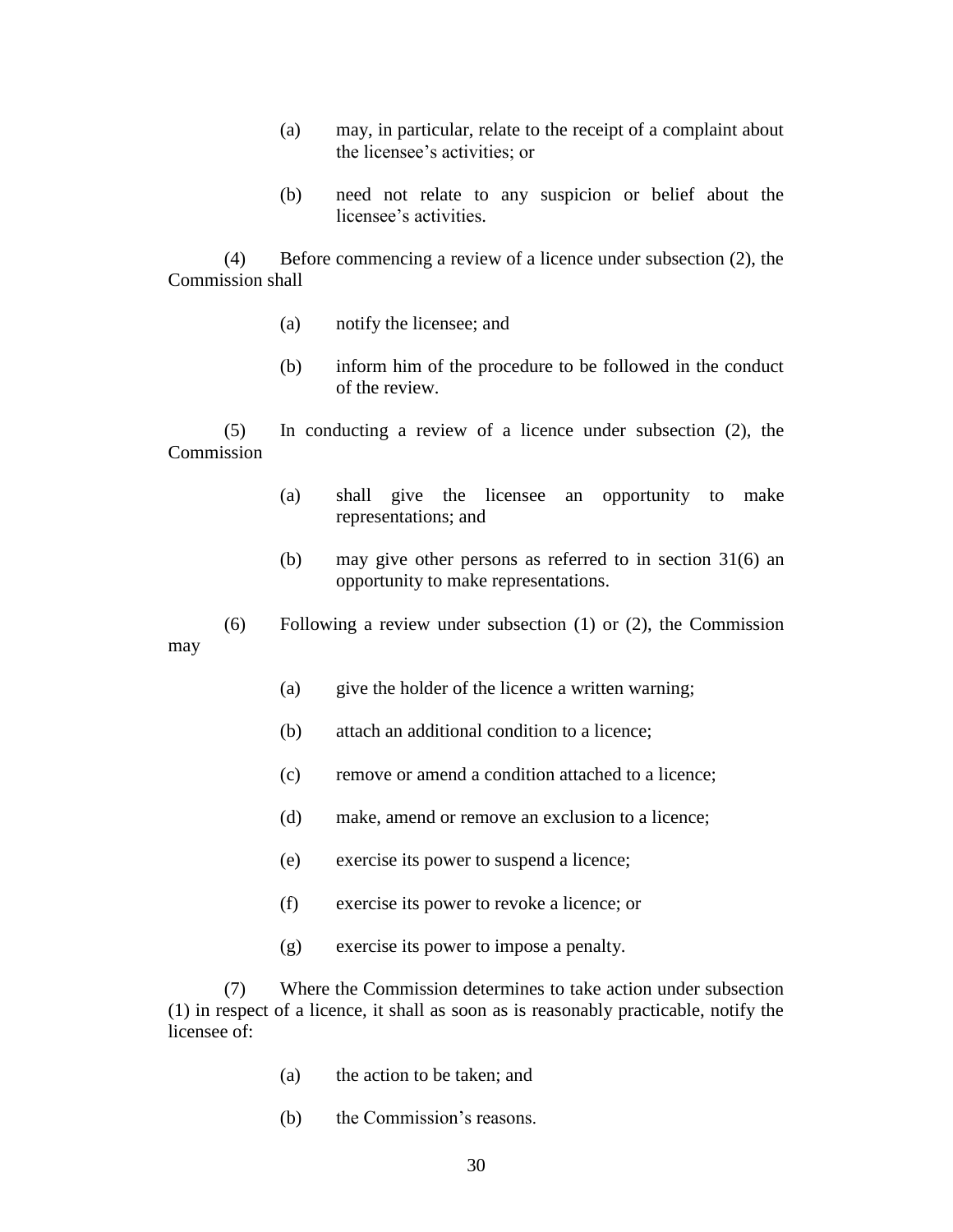(8) In determining what action to take under subsection (7), the Commission may have regard to a warning given to the licensee under that subsection following an earlier review (whether or not of that licence).

**44.** (1) The Commission may suspend a licence if, following a review Suspension.under section 43, the Commission has reason to believe that any of the conditions specified in subsection (7) applies.

(2) The Commission may suspend a licence if at the time of deciding to conduct a review under section 43 or at any time during the course of a review the Commission suspects that any of the conditions specified in subsection (7) may apply.

(3) Before suspending a licence, the Board shall give the licensee notice in writing of its intention so to do, specifying the grounds upon which it proposes to suspend the licence and where the licensee proposes to challenge that decision, the licensee shall submit a written statement to the Board within seven days of such notice showing cause why the licence should not be revoked.

(4) Where a decision is taken to revoke the licence, notice of revocation shall be sent to the address of the licensee and published in the *Gazette*.

- (5) Where the Commission decides to suspend a licence it
	- (a) shall specify the date from which the suspension takes effect;
	- (b) shall specify either
		- (i) a period for which the suspension shall last, which shall be without prejudice to the re-exercise of the power under subsection (1) on or after the expiry of that period; or
		- (ii) that the suspension shall last until some specified event occurs; and
	- (c) may make a saving or transitional provision which may, in particular, provide for a licence to continue to have effect in relation to a gaming machine supplied or another thing done, before the time when the suspension takes effect for other purposes.

(6) A licence shall have no effect while it is suspended under this section.

(7) The conditions referred to in subsections (1) and (2) of this section, leading to a suspension of the licensee, are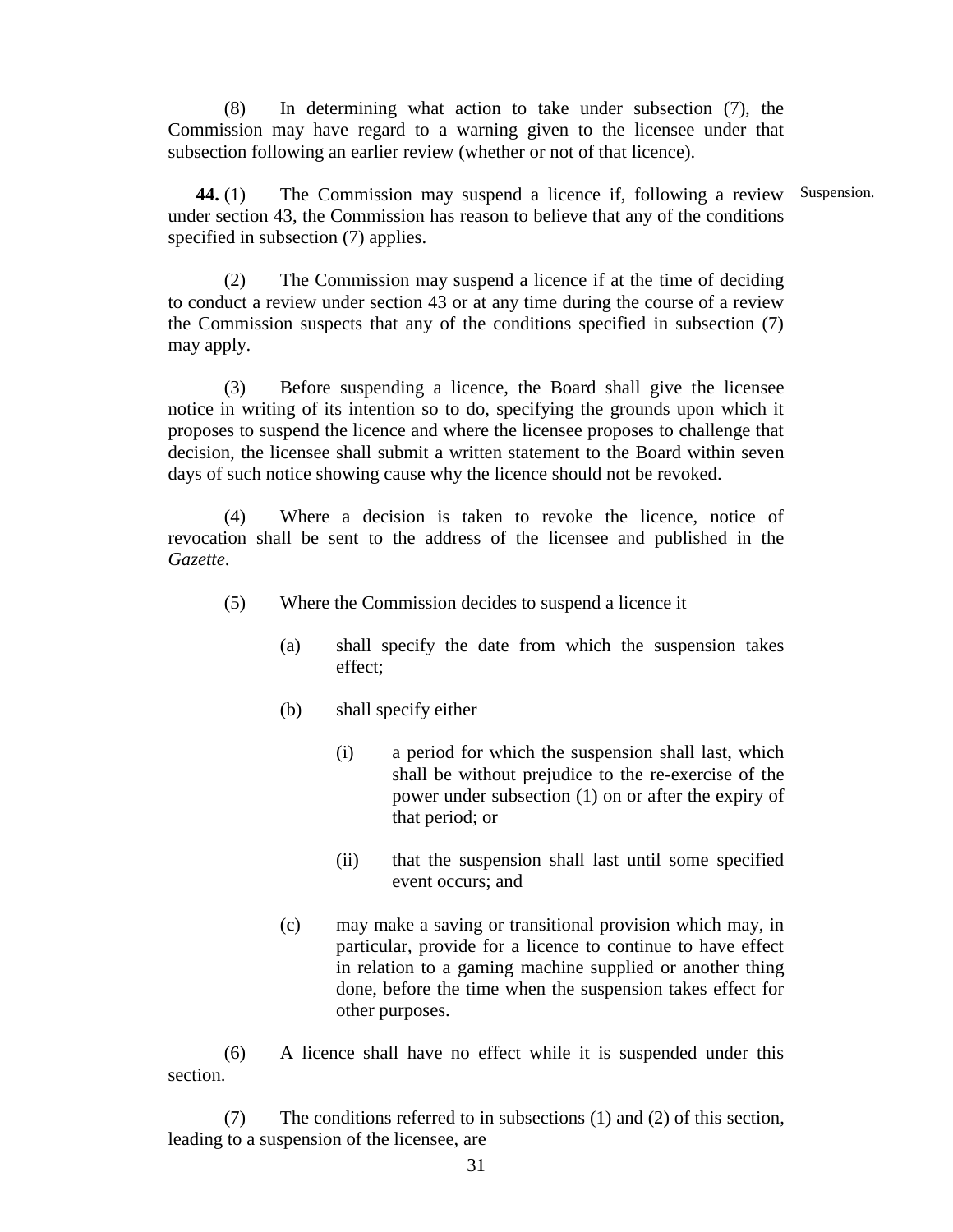- (a) that a licensed activity is being or has been carried on in a manner which is inconsistent with the licensing objectives;
- (b) that a condition of the licence has been breached;
- (c) that the licensee has failed to cooperate with a review under section 43; or
- (d) that the licensee is unsuitable to carry on the licensed activity.

(8) In considering a licensee's suitability for the purpose of subsection (7)(d), the Commission may, in particular, have regard to

- (a) the integrity of the licensee or of any person who exercises a function in connection with, or is interested in the licensed activities;
- (b) the competence of the licensee, or of any person who exercises a function in connection with the licensed activities, to carry on the licensed activities in a manner consistent with pursuit of the licensing objectives; and
- (c) the financial and other circumstances of the licensee or of any person who exercises a function in connection with, or is interested in the licensed activities and, in particular, the resources available for the purpose of carrying on the licensed activities.

(9) A licensee aggrieved by the decision of the Board to suspend its licence may within thirty days from the date of the notice of suspension appeal to the High Court setting out the grounds of appeal.

- **45.** (1) The Commission may revoke a licence where Revocation.
	- (a) the licensee, associate or other person to whom the licence applies, fails to meet any of the criteria stipulated therein;
	- (b) the licensee fails to pay fees or levies falling due to the Commission;
	- (c) the licensee has provided the Commission with false, misleading or inaccurate information;
	- (d) the interests of customers are in any way threatened, whether by the manner in which the licensee is conducting or proposes to conduct its business or for any other reason;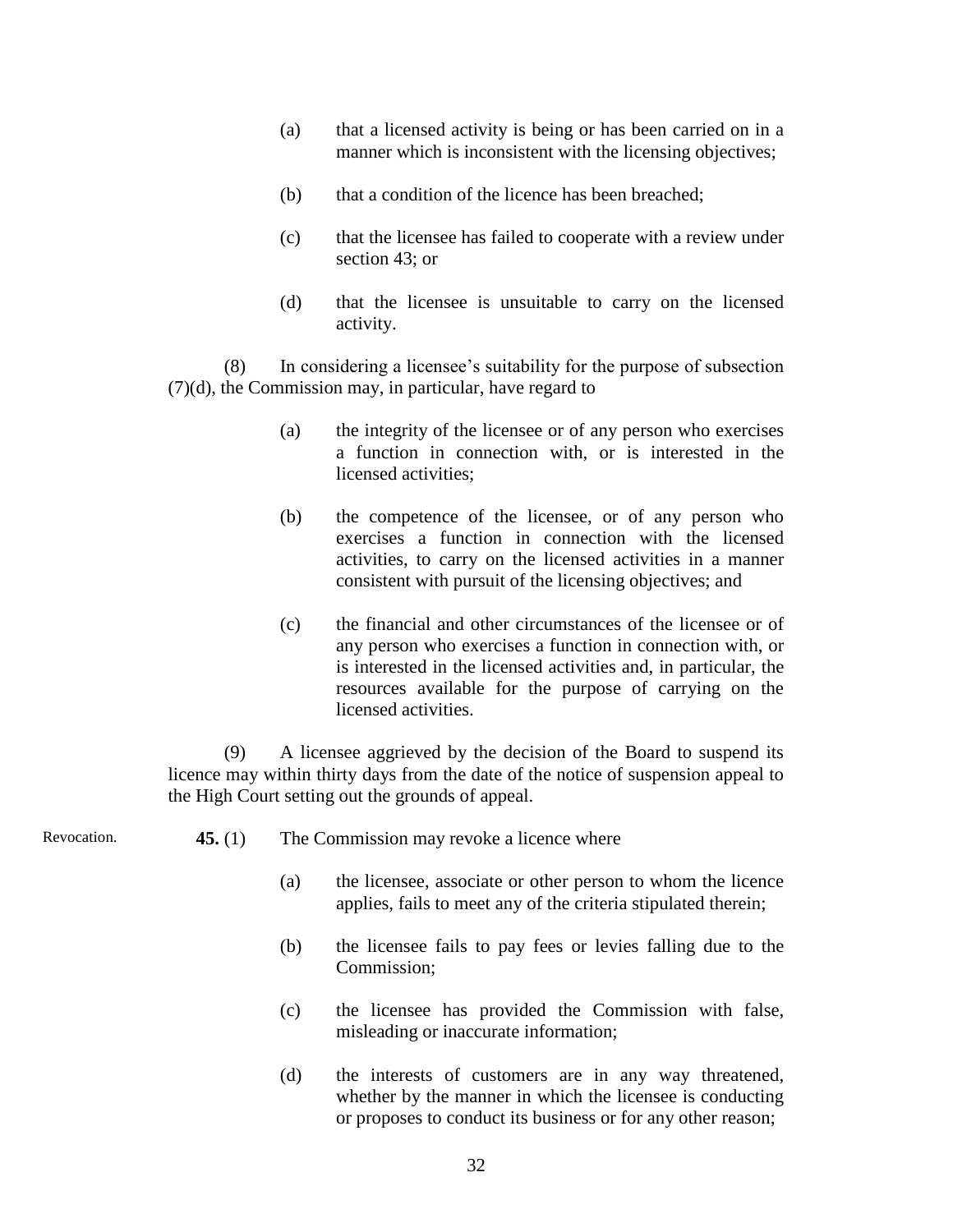- (e) a Receiver of the licensee's undertaking has been appointed;
- (f) possession has been taken by, or on behalf of the holder of a debenture secured by any charge on any property of the licensee comprised in, or subject to the charge;
- (g) the licensee has merged or been amalgamated with another company or institution and the license is no longer required;
- (h) the business of the licensee is no longer the business for which it was licensed;
- (i) the owner or operator of the business for which a licence has been granted or any member of the key management or any associate has been convicted of a criminal offence whether in relation to said business or not:
- (j) the licensee has been struck off the Register of Companies;
- (k) the licensee has been convicted of an offence under this Act or any offence involving fraud or dishonesty;
- (l) the Board considers suspension an insufficient response to the finding of the review conducted under section 43;
- (m) the licensee has failed to comply with any obligations imposed on it by the Act or Regulations made hereunder or with the terms upon which the license has been granted; or
- (n) the licensee has failed to comply with any other written law relating to the prevention of money laundering and combatting the financing of terrorism.

(2) Before revoking a licence, the Board shall give the licensee notice in writing of its intention so to do, specifying the grounds upon which it proposes to revoke the licence and where the licensee proposes to challenge that decision, the licensee shall submit a written statement to the Board within twenty-eight days of such notice showing cause why the licence should not be revoked.

(3) Where a decision is taken to revoke the licence, notice of revocation shall be sent to the address of the licensee and published in the *Gazette*.

(4) Upon revocation, the Board shall direct an authorised officer to take charge of all books, records, assets of the licensee or any portion thereof for the purpose of safeguarding the interests of creditors, shareholders and customers.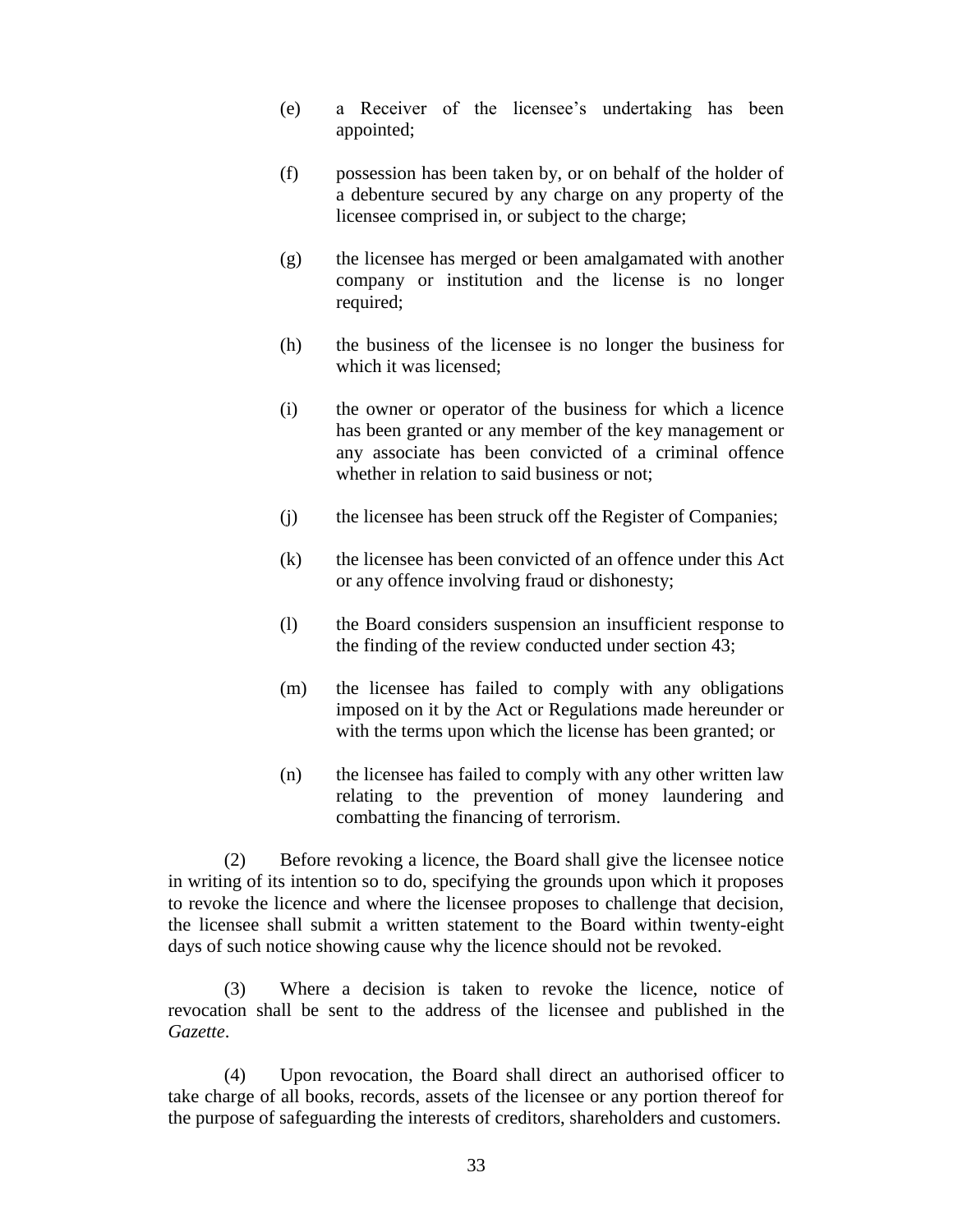(5) A licensee aggrieved by the decision of the Commission to revoke its licence may, within thirty days from the date of the notice of revocation appeal to the High Court setting out the grounds of appeal and the decision of the Commission shall be stayed pending the outcome of the appeal process.

Notice of change.

**46.** (1) A licensee shall notify the Commission of any change in its circumstances and provide details of the change.

(2) Without prejudice to the generality of subsection (1), a licence holder shall notify the Commission of any of the following changes of circumstances:

- (a) commencement of bankruptcy or insolvency proceedings or any change in corporate status or control;
- (b) removal or resignation of any key (licensed) employees or officers;
- (c) change of auditors;
- (d) change of shareholdings of five per cent or more of the shares of the licensee;
- (e) change of business address of licensee; or
- (f) change of business address relative to the licensed activities.

(3) Upon the receipt of any notice under this section the Commission may vary, suspend or revoke the licence or give such other directions as it deems necessary.

**47.** (1) A licensee may apply to the Commission to vary or amend the licence or insert or remove a condition. Application to vary licence.

- (2) An application under subsection (1) shall be accompanied by
	- (a) a statement of the variation sought;
	- (b) the licence sought to be varied; and
	- (c) the fee prescribed by the Commission.

(3) The Board may grant the application for a variation subject to such terms and conditions as it determines.

(4) Notice of variation of a licence shall be published in the *Gazette* and at least two local newspapers.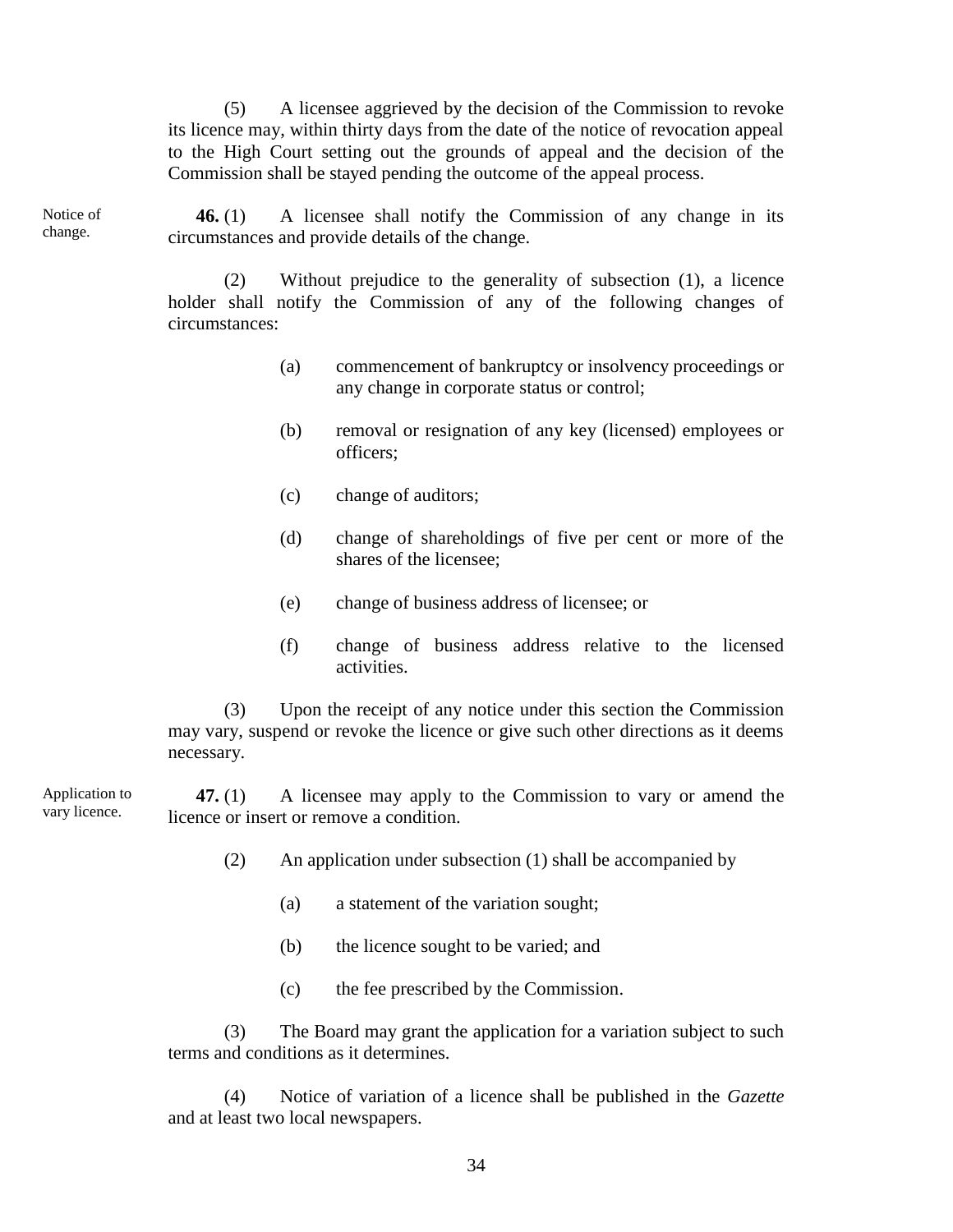**48.** Subject to the provisions of this Part, a person may apply for more than one type of licence and the Commission shall take into consideration such matters as it considers relevant to the making of its determination. Application for multiple licences.

**49.** Any person aggrieved by a decision of the Commission under this Appeals. Part may, within thirty days of receipt of the Commission's decision in respect thereof, appeal to the High Court.

| 50. |                                                                                                                                                            |                            | The Commission will keep a register containing                                        | Register. |
|-----|------------------------------------------------------------------------------------------------------------------------------------------------------------|----------------------------|---------------------------------------------------------------------------------------|-----------|
|     | the name of every person to whom a licence is granted;<br>(a)                                                                                              |                            |                                                                                       |           |
|     |                                                                                                                                                            | (b)                        | a list of every gaming machine and gambling device for<br>which a license is granted; |           |
|     |                                                                                                                                                            | $\left( \mathrm{c}\right)$ | the address of every premises in respect of which a licence<br>is granted; and        |           |
|     |                                                                                                                                                            | (d)                        | all matters pertaining to the Licence and Licensee to which<br>this Part refers.      |           |
|     | The holder of a licence shall put in place a system of controls and Internal controls.<br>51.(1)<br>accounting procedures when mandated by the Commission. |                            |                                                                                       |           |
|     | (2)                                                                                                                                                        |                            | The creaters of controls and cocorrective necessaries usformed to in                  |           |

(2) The system of controls and accounting procedures referred to in subsection (1) shall include but not be limited to the following and, for the purpose of Schedule 3 shall also apply

> (a) accounting procedures and practices including procedures for the collection, security, storage and transfer of funds;

Schedule 3

- (b) auditing of financial statements by an auditor registered with the Institute of Chartered Accountants of the British Virgin Islands, whose Certificate shall be lodged with the Commission no later than four months after the end of the financial year;
- (c) keeping of books and other records which shall be kept at the gaming premises and retained for no less than seven years after the completion of the transactions to which such books and records relate;
- (d) keeping of Closed Circuit Television footage of the interior and exterior of the licensed premises for fourteen days or as otherwise prescribed by the Commission;
- (e) human resource policies and practices;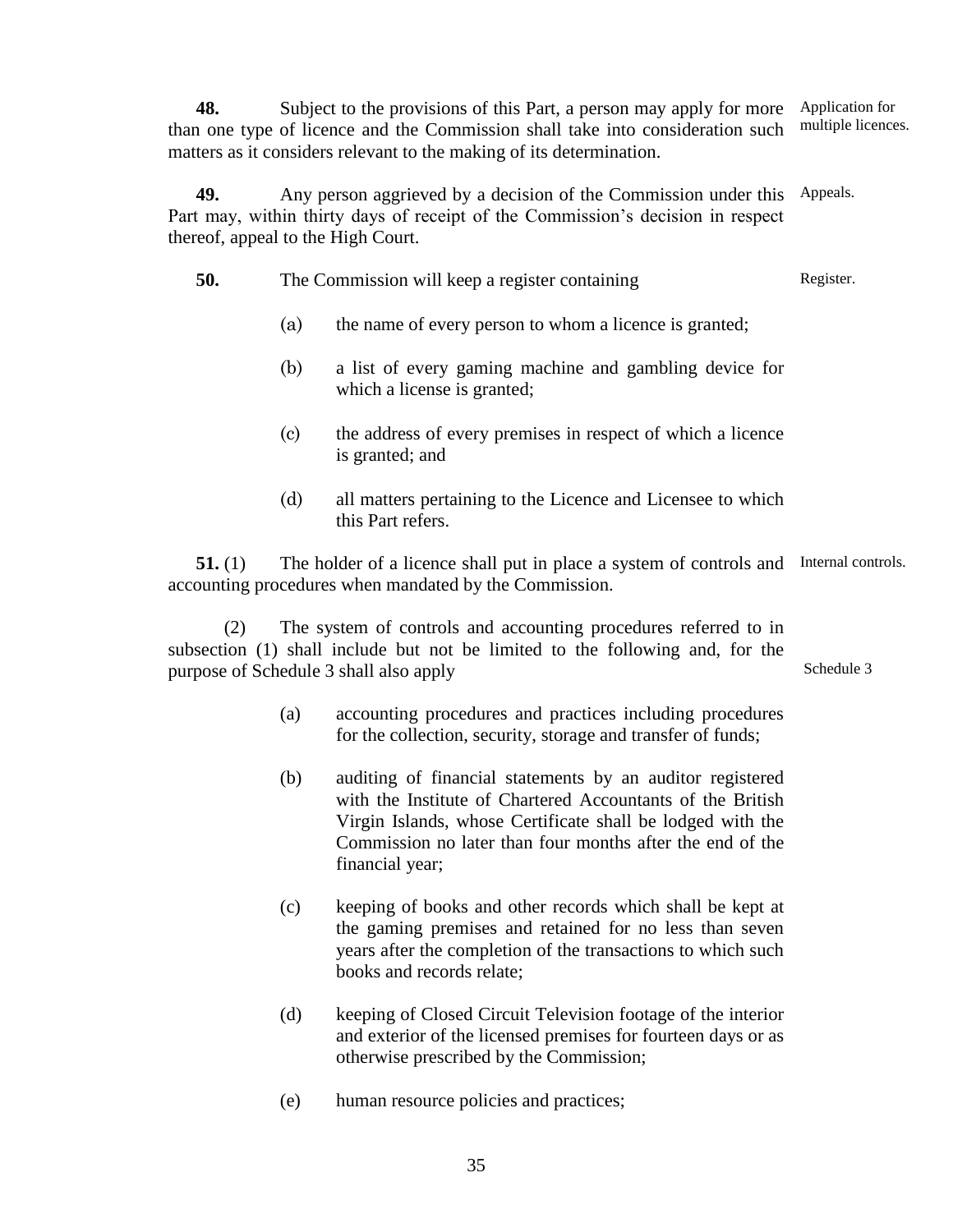- (f) procedures relating to the collection, disbursement, storage, recording and encashment of gambling instruments;
- (g) procedures for the inspection, maintenance and security of all gaming equipment;
- (h) procedures for determining, recording and paying on winnings;
- (i) procedures for recording all financial transactions relating to the licensed business;
- (j) arrangements and procedures for the safety and security of the staff and patrons at the licensed premises;
- (k) procedures for the discovery and prevention of fraudulent or other corrupt practices;
- (l) procedures for the prevention of money laundering and terrorist financing; and
- (m) all such other matters as the Board may require, pursuant to the provisions of this Act and regulations made hereunder.

# **PART IV**

# **GAMING**

| Transitional.<br>Participation in a<br>game of chance. | 52.                                                                                                                                                                                                       |                                                                | A person shall not participate in a game of chance if he or she is<br>not present on the premises at the time when the gaming takes place. |  |
|--------------------------------------------------------|-----------------------------------------------------------------------------------------------------------------------------------------------------------------------------------------------------------|----------------------------------------------------------------|--------------------------------------------------------------------------------------------------------------------------------------------|--|
| Prize<br>competitions.                                 | Participation in a competition or other arrangement under which a<br><b>53.</b><br>person wins a prize is not gambling for the purpose of this Act unless it is gaming<br>within the meaning of this Act. |                                                                |                                                                                                                                            |  |
| Designation of<br>machines.                            | The Commission shall have the power to designate any machine to<br>54.<br>be an amusement machine or a gaming machine.                                                                                    |                                                                |                                                                                                                                            |  |
| Approval of<br>games.                                  | 55. $(1)$<br>unless                                                                                                                                                                                       | A game of chance shall not be played in a gaming establishment |                                                                                                                                            |  |
|                                                        |                                                                                                                                                                                                           | (a)                                                            | it is conducted or played on behalf of the licensee by a<br>licensed employee;                                                             |  |
|                                                        |                                                                                                                                                                                                           | (b)                                                            | it is conducted and played in accordance with Rules                                                                                        |  |

approved by the Commission; and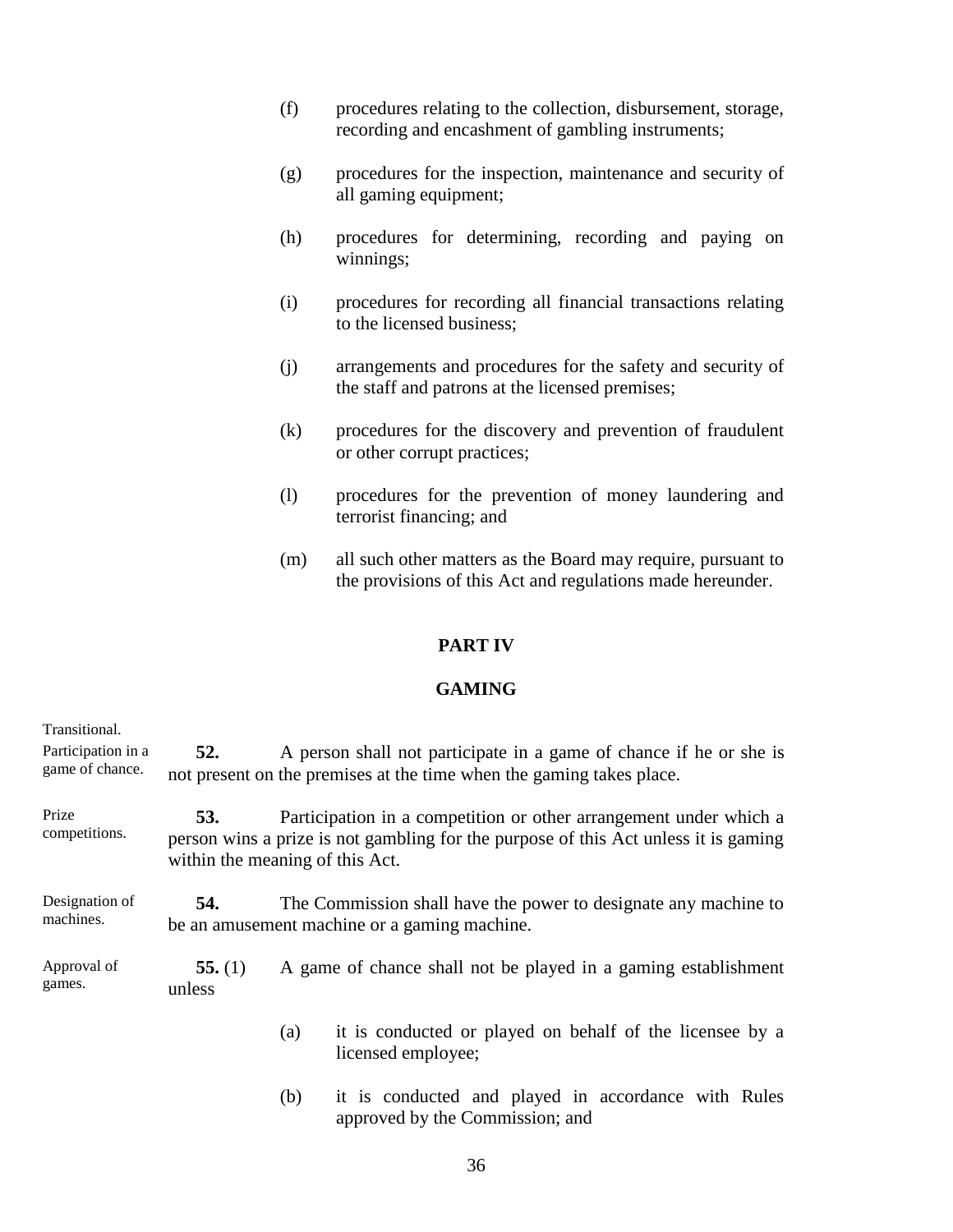(c) it is conducted and played in accordance with rules which have been brought to the attention of all players of the game.

(2) The Commission shall approve all games to be played at a licensed establishment.

(3) The Commission may amend the lists of approved or disallowed games as it deems necessary in its sole discretion.

**56.** (1) Copies of Rules of all games played in a gaming establishment Display of shall be available to patrons at an easily and prominently accessible location on the premises. gaming rules.

(2) The minimum and maximum wagers for every game shall be prominently displayed at each gaming table.

(3) The licensee or his or her representatives shall provide such guidance and assistance to patrons as to enable them to decide on the merits of playing a game.

**57.** (1) Gaming shall be exempt from the provisions of this Act if it is Private gaming. private gaming.

- (2) For the purposes of this Act, gaming is private gaming if
	- (a) it takes place in a private dwelling;
	- (b) members of the public have no access, whether on payment or not, to the place where the gaming occurs;
	- (c) no charge, however described and whether in money or money's worth, is made for participation in the gaming; and
	- (d) it is equal chance gaming.

### **58.** (1) Without prejudice to the generality of section 57(2)(c)

(a) an amount deducted or levied by a person providing facilities for gaming from sums staked or won in the course of gaming is a charge for participation in the gaming; and participation in gaming.

Charge for

(b) a charge for admission to premises where gaming takes place is a charge for participation in the gaming.

(2) For the avoidance of doubt, a stake is not a charge for participation in gaming for the purposes of section 57(2)(c).

37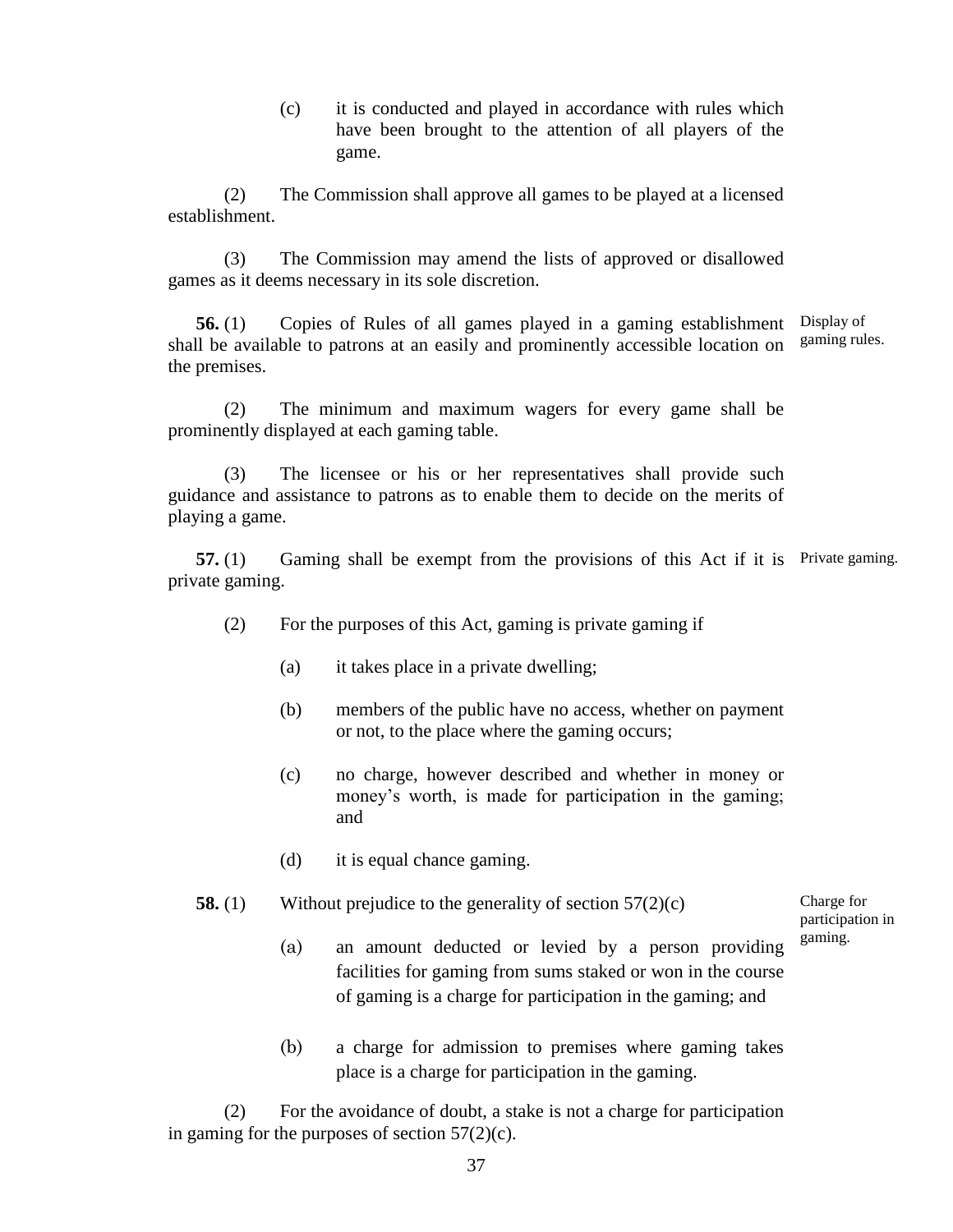**59.** (1) Where gaming is carried on as an entertainment, the requirements of section 29 shall not apply, however the conditions set out in subsection (2) shall be observed in connection with the promotion and conduct of that entertainment. Entertainment not held for private gain.

- (2) The conditions referred to in subsection (1) shall be that
	- (a) the whole proceeds of the entertainment after deducting sums lawfully appropriated on account of expenses or for the provision of prizes or awards in respect of the games are applied to purposes other than private gain; and
	- (b) the amount of the said proceeds appropriated in respect of expenses does not exceed the reasonable cost of the facilities provided for the purpose of the games.
- (3) The entertainments to which this section applies are
	- (a) bazaars, fetes, dinners, dances, fairs and other entertainments of similar character whether limited to one day or extended over a maximum of seven days; and
	- (b) entertainment or social functions approved in writing by the Commissioner of Police.

### **PART V**

## **BETTING**

**60.** Nothing in this Act shall be construed so as to prohibit the Commission from granting an applicant more than one Betting Operator's Licence. Number of licences per applicant.

**61.** The conduct of betting business shall be stipulated in the licence as a condition thereof. Conduct of betting.

## **PART VI**

#### **TAXES AND FUNDS**

**62.** (1) A licensee who holds a Gaming Owners Licence shall pay to the Commission the following fees on gambling tables and other devices Payment of fees.

(a) for every Baccarat Table \$1,000.00 per annum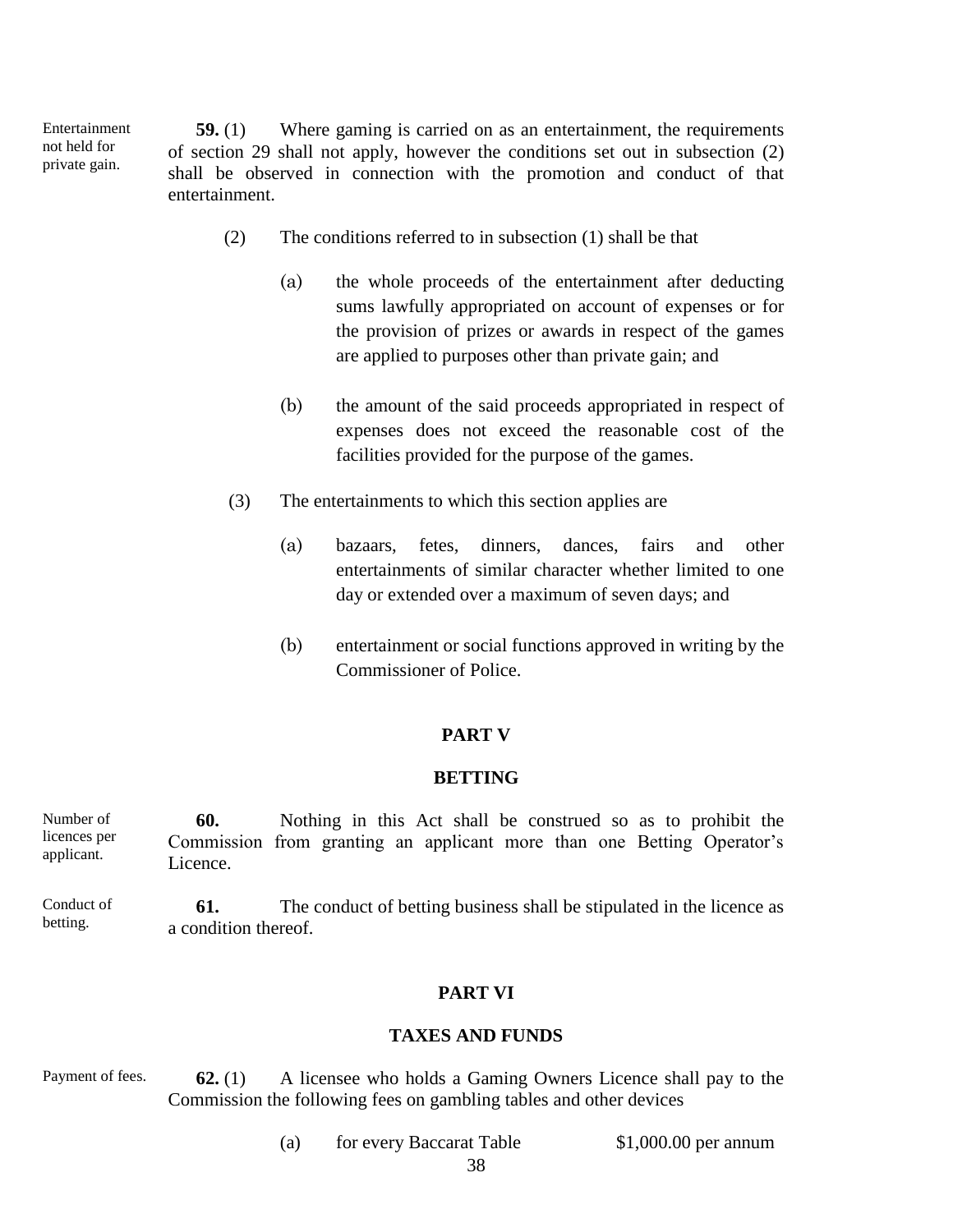| (b) | for every Blackjack Table        | \$1,000.00 per annum  |
|-----|----------------------------------|-----------------------|
| (c) | for every Caribbean Stud         |                       |
|     | Poker Table                      | $$1,000.00$ per annum |
| (d) | for every Dice Table             | \$1,000.00 per annum  |
| (e) | for every regular                |                       |
|     | Poker Table                      | $$1,000.00$ per annum |
| (f) | for every Roulette Table         | \$1,000.00 per annum  |
| (g) | for every Rum 32 Table           | \$1,000.00 per annum  |
| (h) | for every Sip San Table          | \$1,000.00 per annum  |
| (i) | for every Slot Machine           | \$250.00 per annum    |
| (i) | for every other table or         |                       |
|     | gadget not referenced previously | $$1,000.00$ per annum |

(2) The Commission shall collect levy on bets made on live and simulcast horse racing.

(3) The Commission shall deposit into the Contingency Fund an annual amount agreed to by the Board for the purposes of meeting contingencies of the Commission.

**63.** (1) There are hereby established two funds to be known as "the Rehabilitation Fund" and "the Development Fund" for the purposes hereinafter set forth.

Rehabilitation and Development Funds.

(2) The Rehabilitation Fund is established to assist non-governmental organisations and other groups working with vulnerable persons and their families suffering the effects of gambling addiction and other forms of harm or exploitation associated with gambling.

(3) The Development Fund is established to assist persons in areas of sport, social and community work, arts and culture.

(4) The Commission shall on an annual basis, deposit into the Rehabilitation Fund and the Development Fund amounts equivalent to two and one half per cent and five per cent of the monies collected from gaming and betting, respectively.

**64.** (1) The Minister shall appoint a committee to be known as "the Rehabilitation and Development Funds Committee", for the purpose of considering applications for funding and disbursing of funds to organisations and groups engaged in activities related to the purposes set out in section 63.

(2) The Committee shall comprise a minimum of five but no more than nine members, one of whom shall be a senior officer in the Ministry of Finance.

Rehabilitation and Development Funds Committee.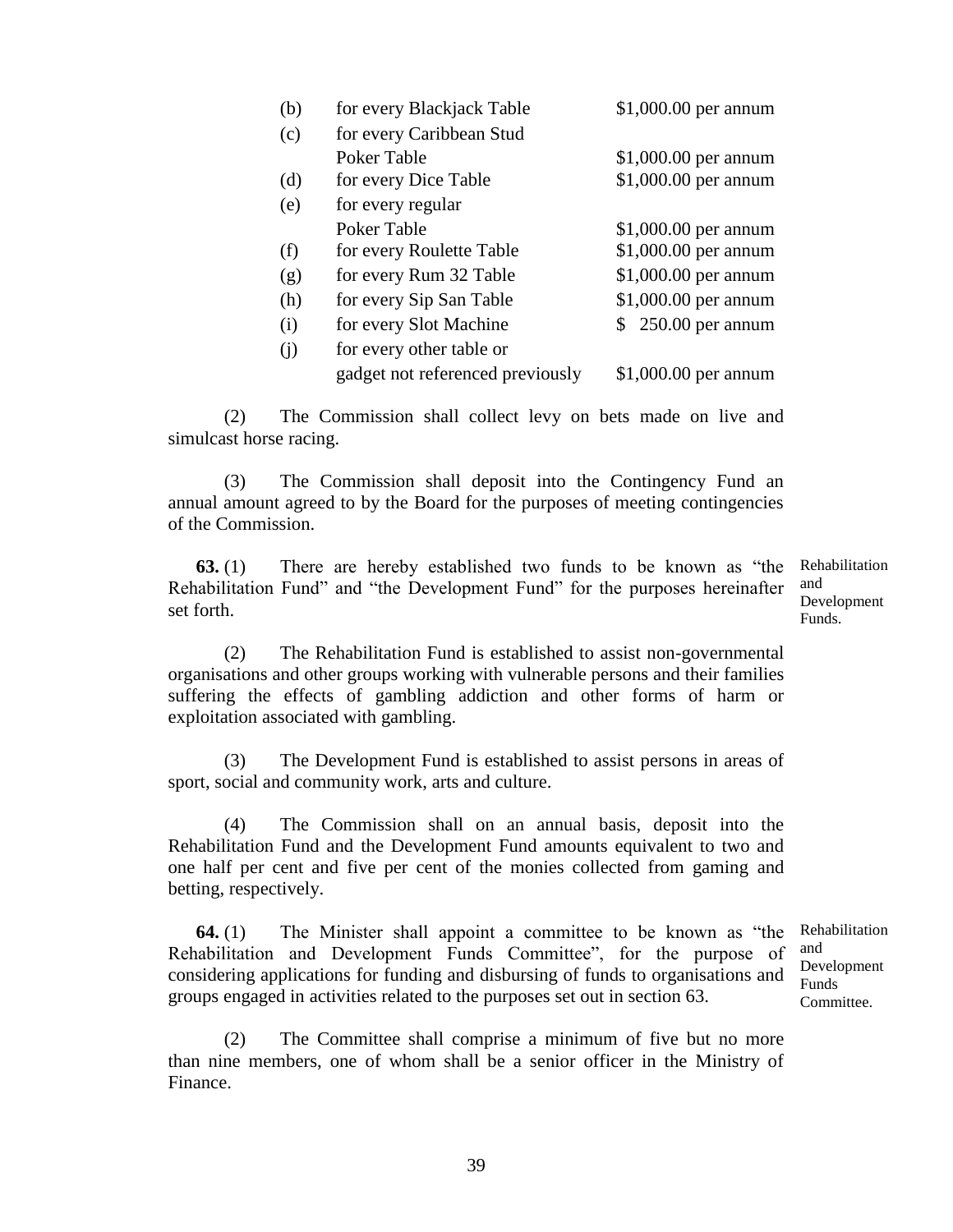(3) The members of the Committee shall be selected from among persons with experience and relevant qualifications in the areas of addiction, particularly gambling addiction, sports development, social and community work, arts and culture, finance and accounting.

(4) Members of the Committee may hold office for a term of two years and may be reappointed for no more than two consecutive terms.

(5) Members of the Committee shall be paid such remuneration and allowances as the Minister may determine.

(6) The Committee shall regulate its own procedures but shall meet at least once per month and at such other times as may be necessary or expedient at such time and place as the Committee may determine.

(7) The Committee shall establish guidelines to facilitate applicants seeking financial assistance from the funds.

(8) Any member of the Committee, including its Chairman, whose interest is likely to be directly affected by a decision or determination of the Committee shall declare his or her interest in the matter under consideration and shall recuse himself or herself from all deliberations with respect to that particular subject matter.

(9) The Committee shall, within three months of the end of each financial year, submit a report to the Minister on the activities and management of the Funds and the Minister shall in turn report to the House of Assembly.

**65.** (1) All accounts relating to the Rehabilitation and Development Funds shall be managed by the Committee which shall disburse monies from those accounts in accordance with its procedures.

(2) The Committee shall keep proper accounts and other records in relation to its mandate and shall prepare annually a statement of accounts in accordance with General Acceptable Accounting Principles or other best practice commercial standards.

(3) The accounts of the Committee are public accounts of the British Virgin Islands for the purpose of Audit Act and Finance Act applies as if an audit referred to in this Part is one to which that Act applies.

(4) The Auditor General or an auditor authorised by him to undertake an audit shall be entitled, at his or her own volition and at all reasonable times, to conduct an audit of the accounts and other records in relation to the business of the Committee.

(5) Three months after the end of the Committee's fiscal year, a copy of the audited accounts and report shall be submitted to the Minister.

Accounts and audit.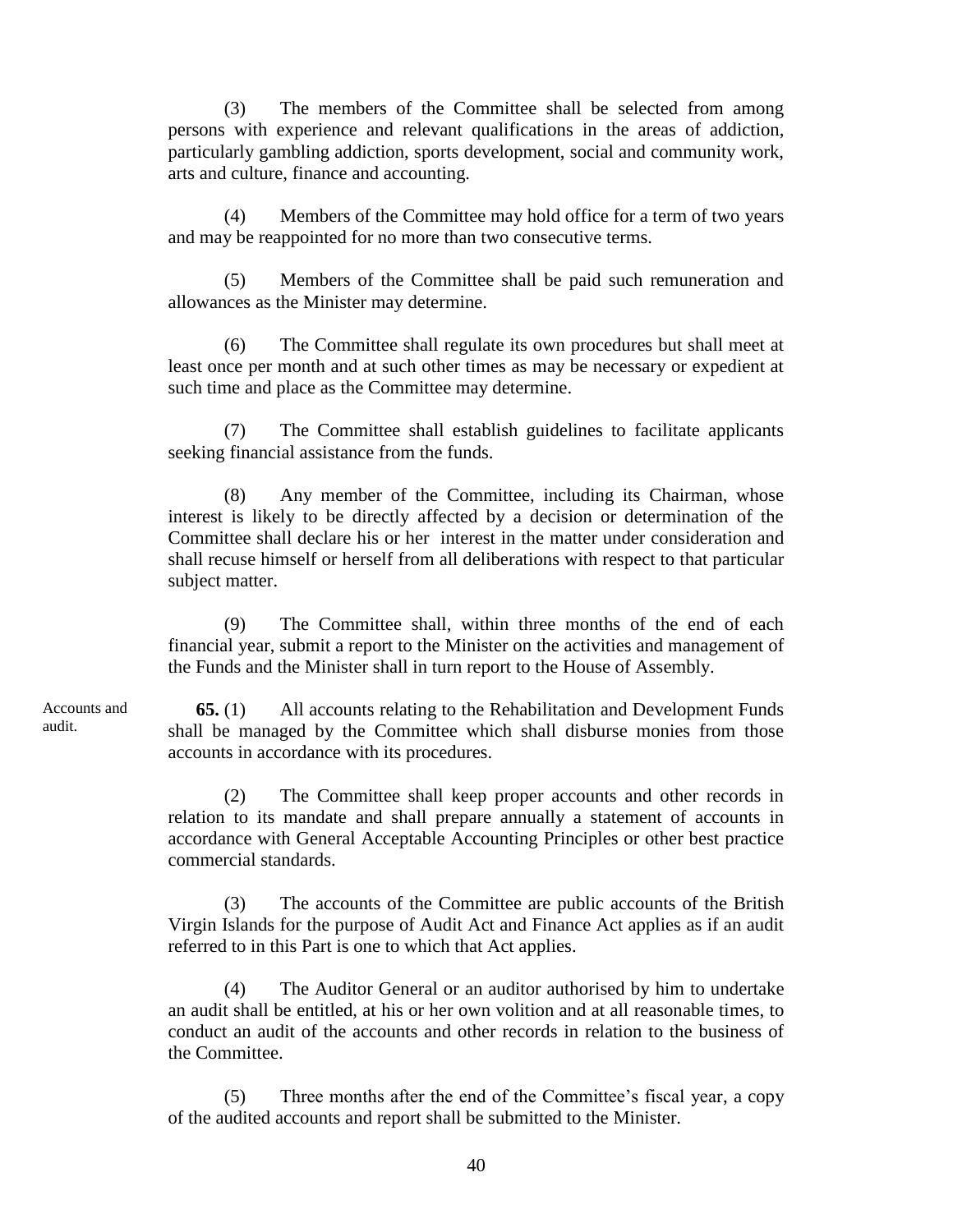## **PART VII**

## **ENFORCEMENT**

**66.** (1) An authorised officer may undertake activities for the purpose of Authorised assessing officers.

- (a) compliance with the provisions of this Act;
- (b) compliance with any other written law relating to the prevention of money laundering and combatting the financing of terrorism;
- (c) whether an offence under this Act is being or has been committed;
- (d) whether facilities for gambling, or any other activity required to be licensed under this Act are being provided in any place;
- (e) whether a licence is held in respect of any activity required to be licensed; or
- (f) whether activities are being carried on in accordance with the terms and conditions of the licence issued.

(2) In pursuance of the activities under subsection (1) the authorised officer may, in respect of licensed premises

- (a) inspect any premises;
- (b) monitor the activities of a gambling establishment to ensure compliance with the terms and conditions of the relevant licence and the Act generally;
- (c) examine all machines and equipment;
- (d) take copies of any document, record or information, however stored, in such form as he or she requires;
- (e) monitor and record the collection of funds;
- (f) investigate complaints from customers and clients of licensees;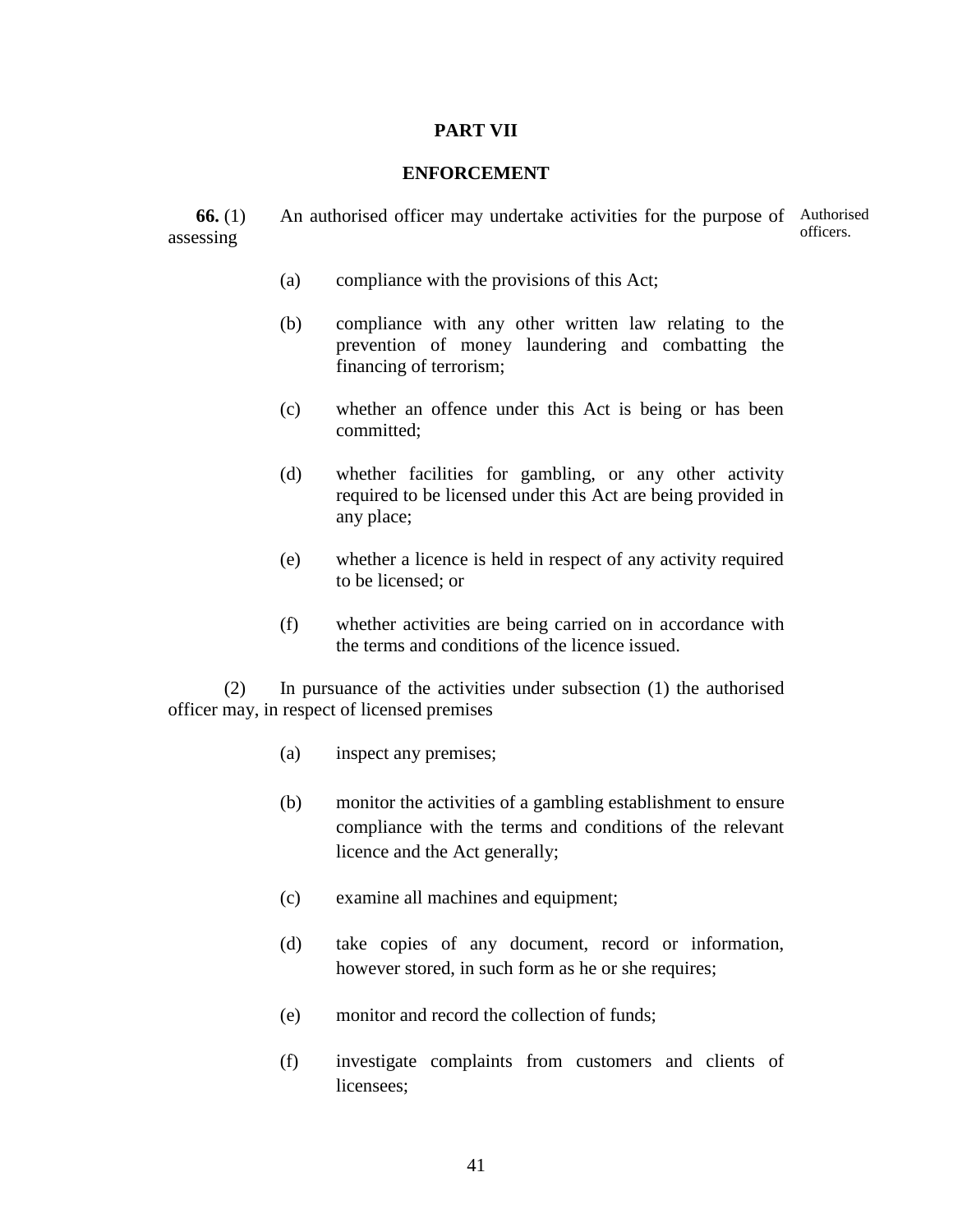- (g) remove and retain anything he or she reasonably believes is being used or has been used to commit an offence under this Act;
- (h) question any person on the premises, whether at the premises or at the offices of the Commission;
- (i) conduct detailed and complex criminal, regulatory, administrative and background investigations;
- (j) collect intelligence information regarding individuals engaged in organised crime and other activities relating to gambling; or
- (k) require assistance from other regulatory bodies, including the Financial Investigation Agency, the Commissioner of Police, the Inland Revenue Department and the Commissioner of Customs, with respect to gambling and other related matters.

(3) The authorised officer seeking to exercise a power under this Act shall produce evidence of his or her identity and authority to the person who appears to the authorised person to have management, responsibility or control of the relevant premises.

(4) An authorised officer shall provide a written report to the Commission on all matters for which he or she has responsibility or on any matters coming to his or her attention in relation to any class of licence.

(5) An authorised officer shall perform such other duties and have such other functions as are specified under this Act or as may be authorised by the Commission so long as such functions are in accordance with the provisions of this Act.

(6) An authorised officer may enter any licensed premises in order to carry out any activity under subsection (2).

(7) An authorised officer may also enter a licensed premises in respect of which an application for a licence has been made, to assess, having regard to the licensing objectives, the likely effects of the activity to be carried on in reliance of the licence.

**67.** (1) A Magistrate may, on application of an authorised officer, issue a warrant authorising such officer to enter upon a licensed premises if the Magistrate is satisfied that Issue of warrant.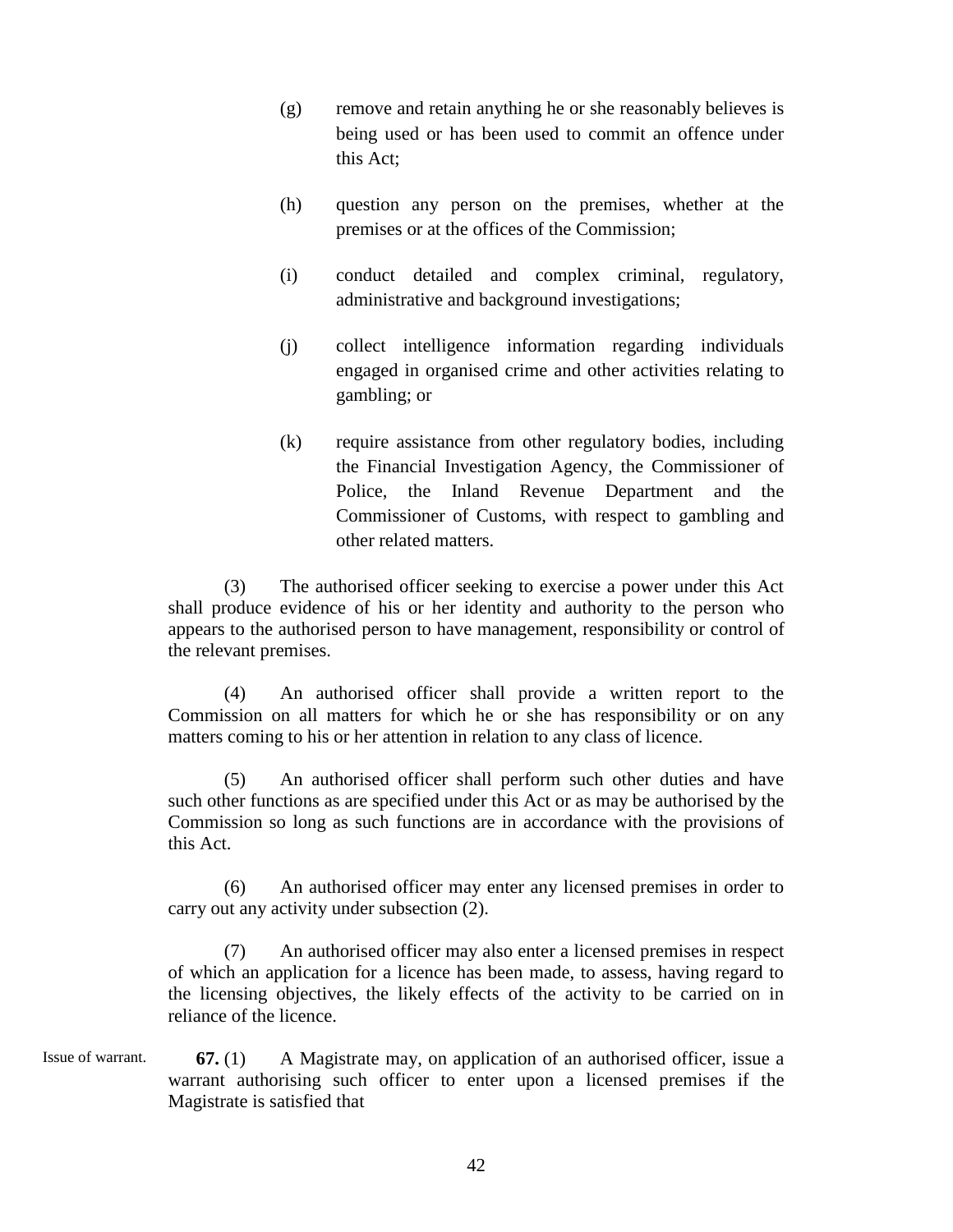- (a) there are reasonable grounds for suspecting that an offence has been or is being committed;
- (b) there are reasonable grounds for suspecting that evidence of the commission of an offence may be found on the premises;
- (c) the authorised officer has requested and been refused entry;
- (d) the admission to the premises is likely to be refused unless a warrant is produced;
- (e) that the purpose of entry may be frustrated or seriously prejudiced unless the authorised officer can secure immediate entry; or
- (f) there is no person on the premises capable of granting admission.

**68.** Within forty-eight hours of entry onto a licensed premises, the Submission of authorised officer shall produce a written report for the information of the Commission, which report shall provide details of the inspection that was undertaken, including report.

- (a) a list of the names of all persons present at the time of the inspection;
- (b) details of the time and location of the inspection;
- (c) a list of documents and other records examined or removed;
- (d) details of any incidents occurring during the inspection;
- (e) details of all conversations between the authorised officer and anyone present at the inspection; and
- (f) any other information that the authorised officer considers pertinent to the investigation.

## **PART VIII**

### **OFFENCES AND PENALTIES**

#### **Division 1 - Gaming and Betting Offences**

**69.** (1) A person commits an offence if, without a licence issued under this Use of premises. Act, he or she uses or causes or permits premises to be used to Issue of warrant.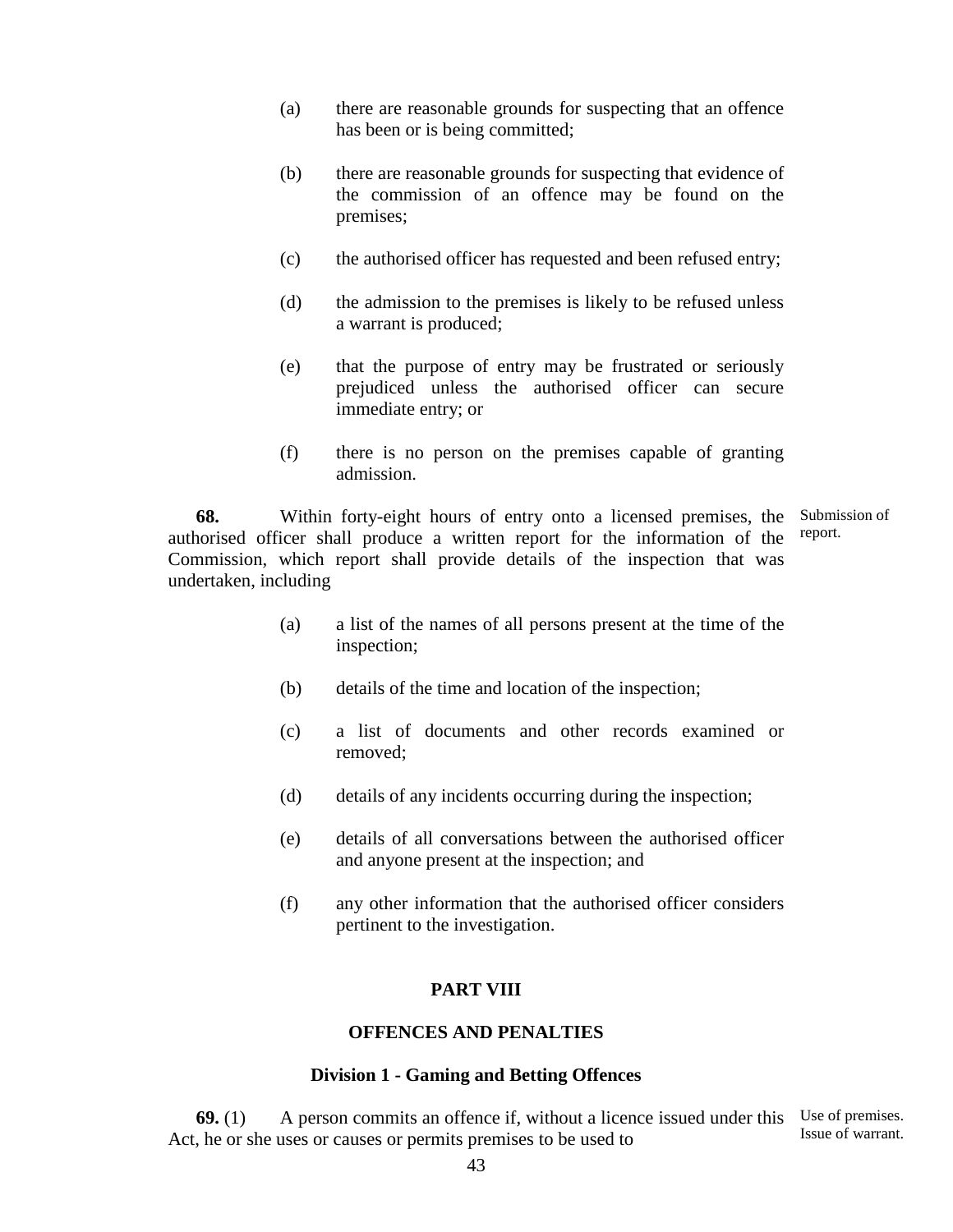- (a) operate a wagering shop, club, a gaming lounge or any betting foundation;
- (b) make a gambling machine or gambling device available for use;
- (c) provide facilities of any kind for betting or gaming;
- (d) manufacture, fabricate, assemble, programme, modify or repair any betting or gaming machine, or any equipment or device associated with gambling; and
- (e) store, sell, supply or distribute a gambling machine, a gambling device or any equipment or device associated with gambling generally.

(2) A person who commits an offence under subsection (1) shall be liable on summary conviction to a fine not exceeding ten thousand dollars, or to a term of imprisonment not exceeding two years.

Restrictions on gambling.

- **70.** (1) A person who
	- (a) conducts gambling;
	- (b) operates as a bookmaker or promoter;
	- (c) manufactures, fabricates, assembles, programmes, modifies, tests or repairs a gambling machine, gambling equipment or device associated generally with gambling;
	- (d) imports, sells, supplies or operates a gambling machine or gambling device or associated equipment;
	- (e) leases gambling devices to an operator in exchange for remuneration based on earning profit from a gambling operation;
	- (f) manufactures, supplies, installs and adapts gambling software; or
	- (g) provides facilities for gambling of any kind,

commits an offence and is liable on summary conviction to a fine not exceeding twenty thousand dollars, or to a term of imprisonment not exceeding five years, unless such person has been granted the appropriate licence under the terms of this Act.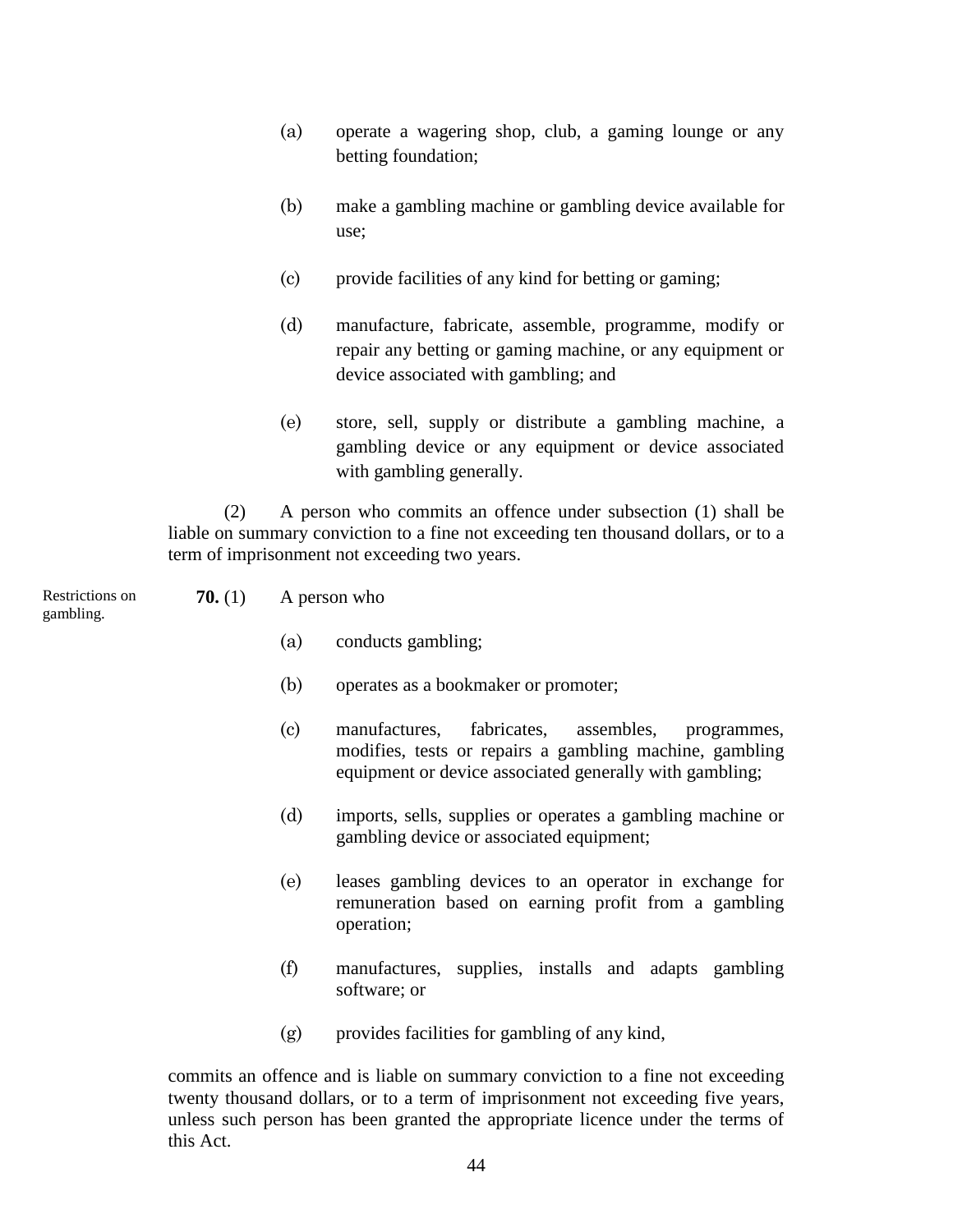- (2) A licensee who
	- (a) conducts gambling contrary to the terms and conditions of the licence issued for the purpose;
	- (b) fails to place all licences issued to him pertaining to all gambling activities for which licences are issued under this Act in a conspicuous place on the licensed premises;
	- (c) allows his or her licensed premises to be used for unlawful gambling or makes such premises available to a person who has committed an offence under this Act or any other written law pertaining to gambling;
	- (d) operates unlicensed gambling machines; or
	- (e) operates licensed gambling machines contrary to the terms and conditions of his or her licence,

commits an offence and is liable on summary conviction to a fine not exceeding five thousand dollars, or to a term of imprisonment not exceeding six months.

**71.** (1) A person commits an offence if in the course of a business, he or Gambling she manufactures, supplies, installs or adapts gambling software without a licence issued under this Act. software.

(2) For the purposes of this section, "gambling software" means computer software for use in connection with gambling but does not include anything for use solely in connection with a gambling machine.

(3) A person who contravenes subsection (1) commits an offence and is liable on summary conviction to a fine not exceeding five thousand dollars, or to a term of imprisonment not exceeding six months.

**72.** (1) A person, whether a licensee or associate of an employee or patron Cheating. in a gambling establishment, shall not cheat at any gambling activity.

(2) For the purposes of this Act, "cheating" means to alter the selection criteria which determine

- (a) the result of a game or race; or
- (b) the amount or frequency of payment in a game or race.
- (3) A person shall not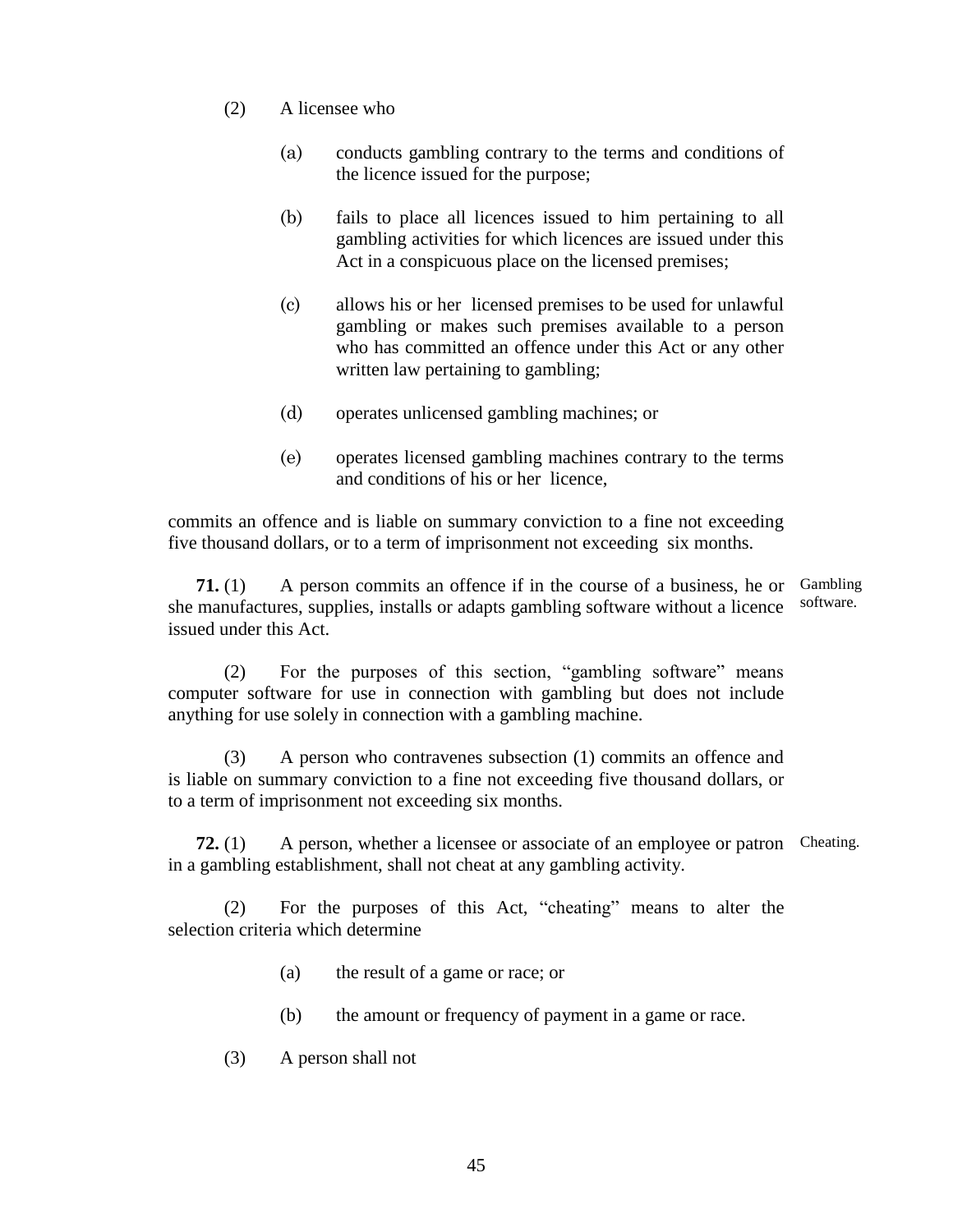- (a) alter or misrepresent the outcome of a game or other event on which wagers have been made after the outcome is made sure, but before it is revealed to the players;
- (b) place, increase, or decrease a bet or determine the course of play after acquiring knowledge, not available to all players, of the outcome of the game or any event that affects the outcome of the game or which is subject of the bet or to aid anyone in acquiring such knowledge for the purpose of placing, increasing, or decreasing a bet or determining the course of play contingent upon that event or outcome;
- (c) claim, collect, or take, or attempt to claim, collect, or take, money or anything of value in, or from any gambling activity with the intent to defraud and without having made a wager contingent thereon, or to claim, collect or take, an amount greater than the amount that was won;
- (d) knowingly entice or induce another person to go to any place where gaming is being conducted or operated contrary to the provisions of this Act, with the intent that the other person plays or participate in that gaming activity;
- (e) place or increase a bet after acquiring knowledge of the outcome of the game or other event, which is subject of the bet, including past-posting and pressing bets;
- (f) reduce the amount wagered or cancel a bet after acquiring knowledge of the outcome of the game or other event, which is the subject of the bet, including pinching bets;
- (g) manipulate, with the intent to cheat, any component of a gambling device in any manner contrary to the designed and normal operational purpose of the component, including but not limited to, varying the pull of a handle of a slot machine, with knowledge that the manipulation affects the outcome of the game or with knowledge of any event that affects the outcome of the game;
- (h) by any trick or sleight of hand performance, or by fraud or fraudulent scheme, cards, equipment or device, for himself or herself or another, win or attempt to win money or property or a representative of either, or reduce a losing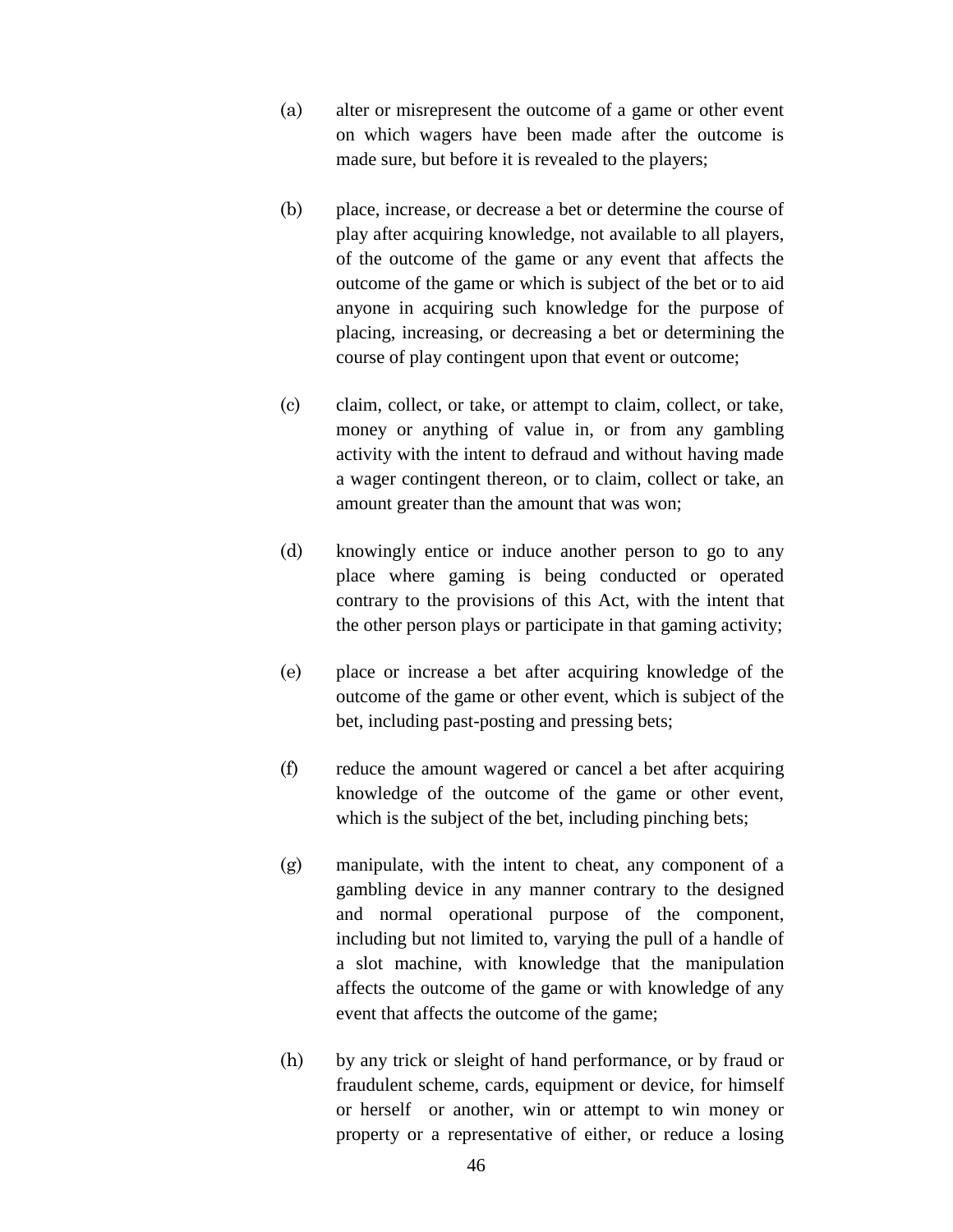wager or attempt to reduce a losing wager in conjunction with gaming;

- (i) conduct any gambling operation without a valid licence;
- (j) conduct any gambling on an unlicensed premises;
- (k) permit any gambling game or equipment to be conducted, operated, dealt, or carried on in any gambling premises by a person other than a person licensed for such premises pursuant to this Act;
- (l) place any gambling games or gambling devices into play or display such games or devices without the approval of the Commission;
- (m) employ or continue to employ any person in a gambling operation who is not duly licensed or registered in a position whose duties would require a license, registration or other approval by the Commission pursuant to this Act; or
- (n) without first obtaining the requisite licence, registration or approval pursuant to the provisions of this Act, employ, work, or otherwise act in a position whose duties would require licensing, registration, or other approval pursuant to the provisions of this Act.

(4) A person, at a licensed gambling establishment, shall not use, or possess with the intent to use, any equipment or device to assist in

- (a) projecting the outcome of the game;
- (b) keeping track of the cards played; or
- (c) analysing the strategy to be used in a game,

except as permitted by the Commission.

(5) A licensee, employee, or other person shall not use counterfeit gambling instruments in any gambling activity.

(6) A person shall not, in playing or using any gambling game or gambling device designed to be played with, or to receive, or to be operated by,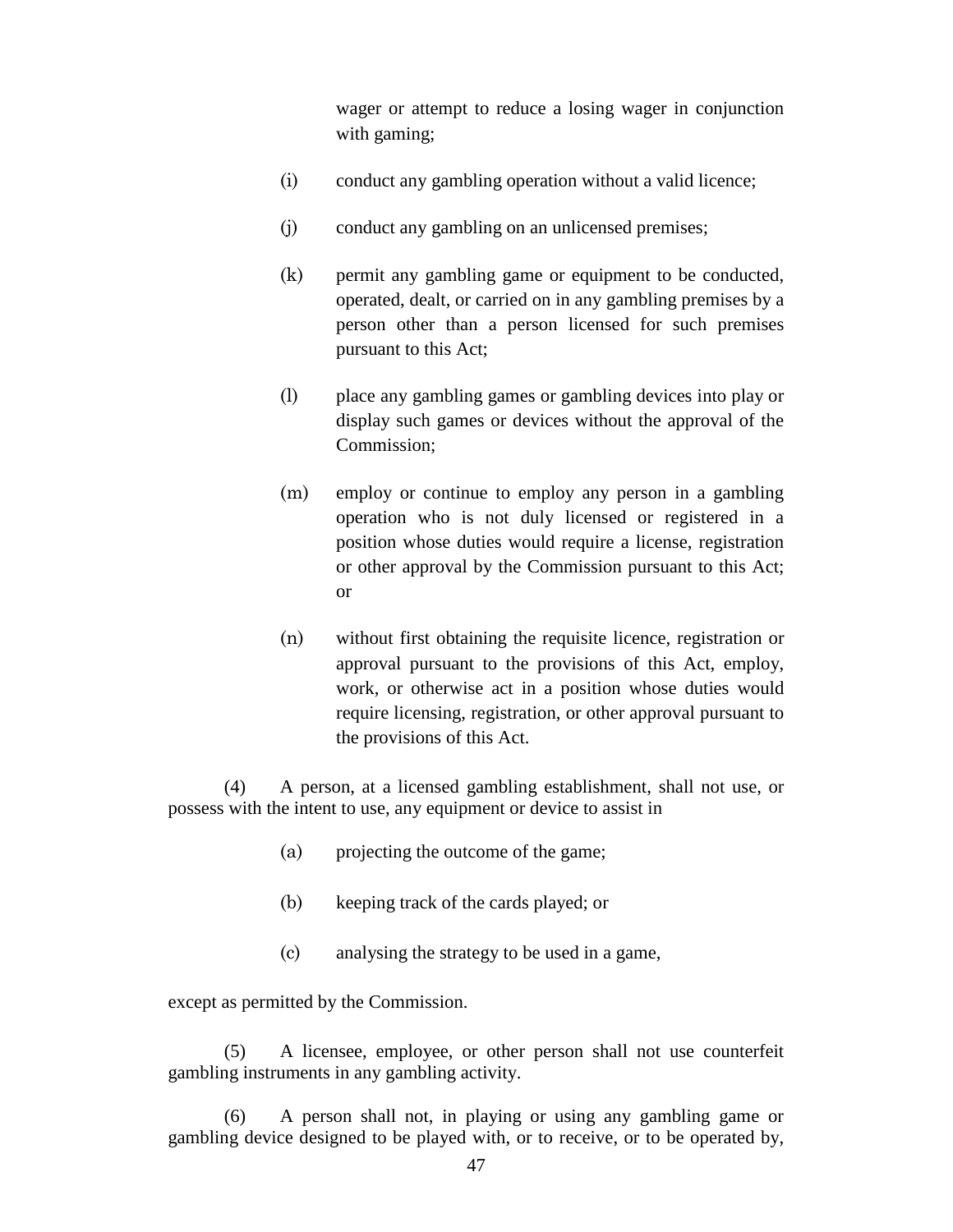any gambling instrumentalities approved by the Commission or by lawful currency of the British Virgin Islands

- (a) knowingly use anything other than chips or tokens approved by the Commission or lawful coin, or use coin not of the same denomination as the coin intended to be used in that gambling activity; or
- (b) use any device or means contrary to the provisions of this Act.

(7) A person shall not possess any equipment or material which he or she knows has been manufactured, distributed, sold, tampered with, or serviced contrary to the provisions of this Act.

(8) A person, not being a duly authorised employee of a licensee acting in furtherance of his or her employment within a gambling establishment, shall not have on his or her person or in his or her possession any equipment intended to be used contrary to the provisions of this Act.

(9) A person, not being a duly authorised employee of a licensee acting in furtherance of his or her employment within the establishment, shall not have on his or her person or in his or her possession while on the premises of any licensed gambling establishment any key or device known to have been designed for the purpose of, and suitable for, opening, entering, or affecting the operation of any gambling activity, drop box, or electronic or mechanical device connected thereto, or for removing money or other contents therefrom.

(10) Possession of more than one of the devices, equipment, products, or materials described in subsections (8) and (9) may give rise to a rebuttable presumption that the possessor intended to use them for cheating so long as other circumstances exist in support of that presumption.

(11) A person shall not use or possess while in a gambling premises, any equipment for the purposes of cheating, including but not limited to, tools, drills, wires, coins or tokens or other gambling instrumentalities attached to strings or wires, or electronic or magnetic devices, to facilitate the alignment of any winning combination or to facilitate removing from any slot machine any money or contents thereof, unless the person is a duly authorised gaming employee, acting in furtherance of his or her employment.

(12) A person, playing any licensed gambling game in a licensed gambling establishment shall not

> (a) knowingly conduct, carry on, operate, or deal or allow to be conducted, carried on, operated, or dealt any cheating or thieving game or equipment; or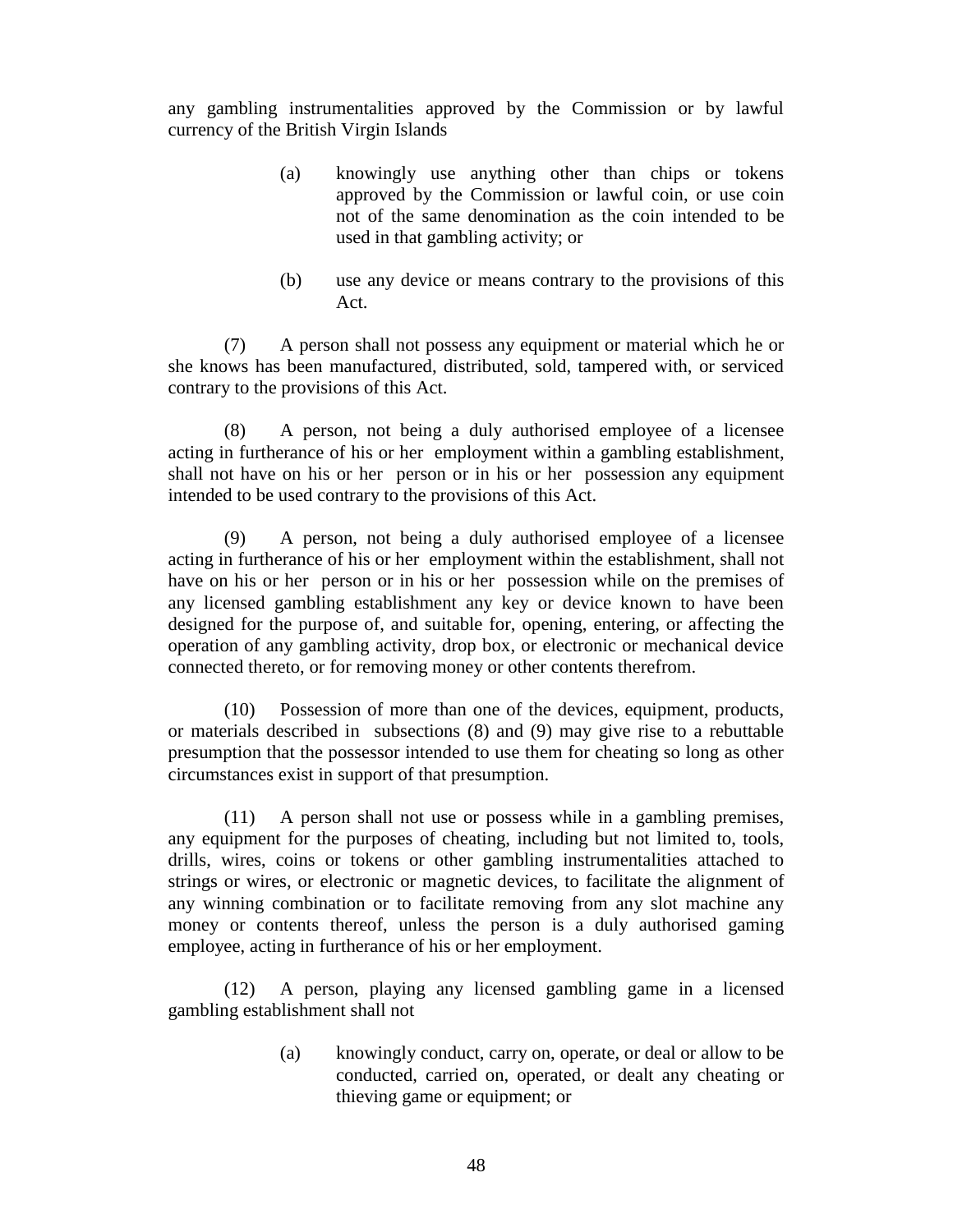(b) knowingly deal, conduct, carry on, operate, or expose for play any game or games, or any mechanical device, or any combination of games or devices, which have in any manner been marked or tampered with or placed in a condition or operated in a manner the result of which tends to deceive the public or tends to alter the normal random selection of characteristics or the normal chance of the game which could determine or alter the result of the game.

(13) A person shall not manufacture, sell, or distribute any cards, chips, dice, game, or other device which is intended to violate any provision of this Act.

(14) A person shall not mark, alter, or otherwise modify any associated equipment in a manner that

- (a) affects the result of a wager by determining win or loss; or
- (b) alters the normal criteria of random selection, which affects the operation of a game or which determines the outcome of a game.

(15) A person shall not instruct another person in cheating or in the use of any equipment for that purpose, with the knowledge or intent that the information or use so conveyed may be employed contrary to the provisions of this Act.

(16) A person who contravenes any provision of this section commits an offence and shall be liable on summary conviction to a fine not exceeding ten thousand dollars, or a term of imprisonment not exceeding two years.

**73.** (1) A person commits an offence if he or she provides facilities for Facilities for gambling unless gambling.

- (a) he or she holds an operating license authorising the activity and the activity is carried on in accordance with the terms and conditions of the licence; and
- (b) in relation to the use of premises by a person, the use is authorised by a premises licence held by him.
- (2) A person provides facilities for gambling if he
	- (a) invites others to gamble in accordance with arrangements made by him;
	- (b) provides, operates or administers arrangements for gambling by others; or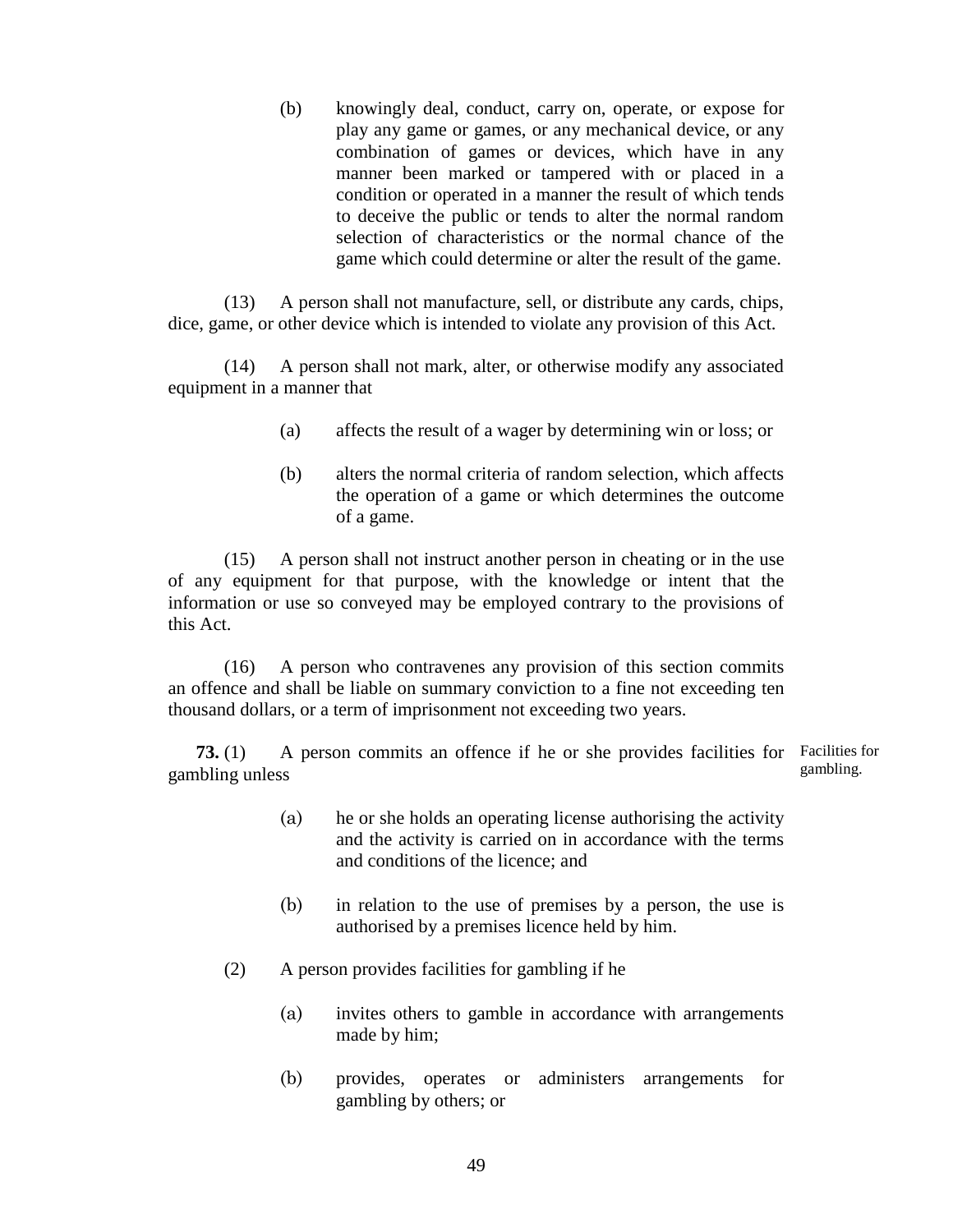- (c) participates or assists in the operation or administration of gambling by others.
- (3) A person does not provide facilities for gambling by virtue of
	- (a) providing an article, other than a gaming machine, to someone who intends to, or uses or may use it, for gambling; or
	- (b) making facilities for remote communication available,

unless he or she knows or ought to have known that the articles or facilities may have been used for gambling.

(4) The Commission may add criteria for determining what constitutes or does not constitute the provision of facilities for gambling and shall publish such additional criteria and make it available to all licensees and applicants.

(5) A person who contravenes any provision of this section commits an offence and is liable on summary conviction to a fine not exceeding ten thousand dollars, or to a term of imprisonment not exceeding two years.

**74.** (1) A person commits an offence if he or she does anything in the British Virgin Islands or uses remote gambling equipment situated in the British Virgin Islands for the purpose of inviting or enabling a person in a prohibited territory to participate in remote gambling. Remote facilities.

- (2) For the purpose of this section
	- (a) "prohibited territory" means any country outside of the British Virgin Islands; and
	- (b) "remote gambling equipment" means electronic or other equipment used by, or on behalf of a person providing facilities for remote gambling using
		- (i) the Internet;
		- (ii) telephone;
		- (iii) television; or
		- (iv) radio or other kind of electronic technology for facilitating communication.

(4) A person who contravenes any provision of this section commits an offence and is liable on summary conviction to a fine not exceeding ten thousand dollars, or to a term of imprisonment not exceeding two years.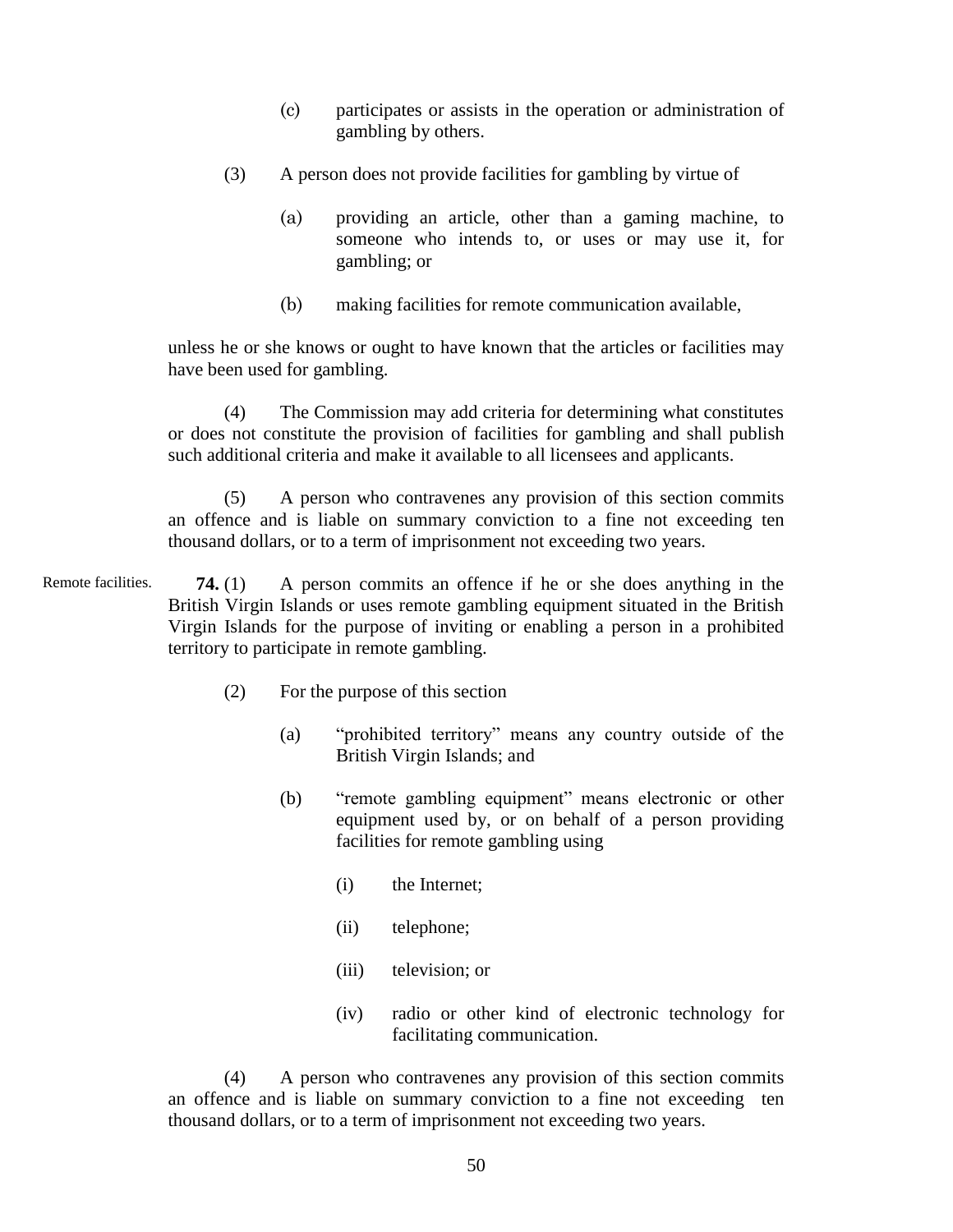## **75.** (1) Subject to subsection (2), a person who

Restrictions on use of premises for betting transactions.

- (a) uses any premises or causes or knowingly permits any premises to be used as a place where persons may conduct betting transactions;
- (b) provides facilities at any premises for persons resorting thereto to effect betting transactions;
- (c) controls, occupies or uses or causes or knowingly permits another person to control, occupy or use, any premises for the purpose of
	- (i) effecting betting transactions of any kind with persons resorting to those premises; or
	- (ii) facilitating the making of betting transactions between persons resorting to those premises,

without first obtaining the appropriate licence from the Commission, commits an offence and is liable on summary conviction to a fine not exceeding ten thousand dollars, or a term of imprisonment not exceeding two years.

(2) Any person who, for any purpose connected with the effecting of a betting transaction, resorts to any premises which are being used in contravention of subsection (1), commits an offence and is liable on summary conviction to a fine not exceeding ten thousand dollars, or a term of imprisonment not exceeding two years.

(3) For the purposes of subsection (2), proof that any person was on any premises while they were being used as mentioned in that subsection shall be evidence that he or she resorted to the premises for such a purpose as is so mentioned unless he or she proves that he or she was on the premises for bona fide purposes which were not connected with the effecting of a betting transaction.

**76.** (1) Any person frequenting or loitering in a street or public place, on behalf either of himself or herself or of any other person, for the purposes of bookmaking, betting, agreeing to bet or paying, receiving or settling bets commits an offence and is liable on summary conviction to a fine not exceeding five thousand dollars, or to a term of imprisonment not exceeding six months, or to both such fine and term of imprisonment.

(2) An authorised officer may take into custody without warrant, a person found committing an offence under this section, and may seize and detain any article found in his or her possession which the authorised officer has reasonable cause to believe may be required as evidence for the purposes of proceedings in respect of such offence.

Prohibition of betting in streets and public places.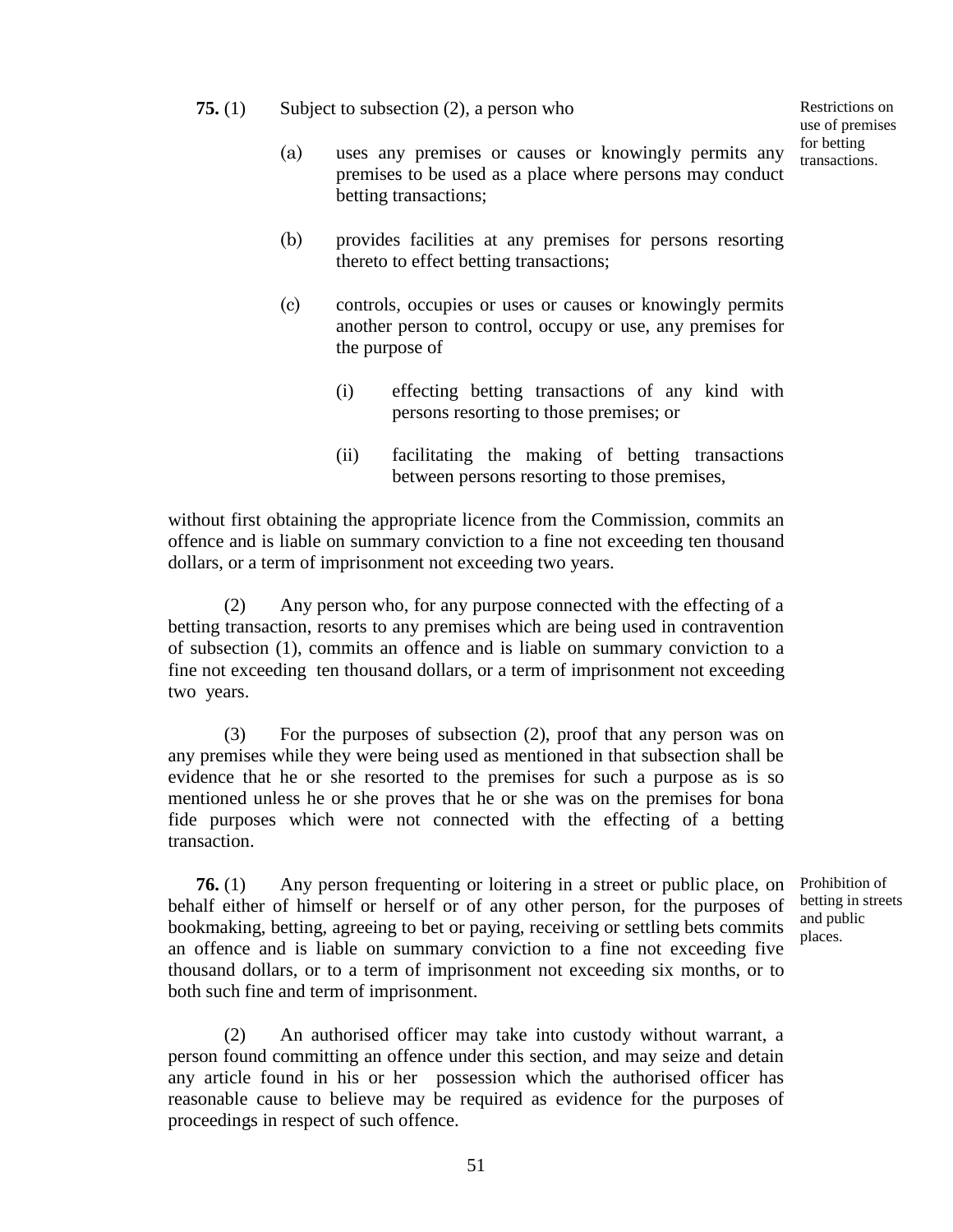(3) In this section, the doorways and entrances of premises abutting upon, and any ground adjoining and open to a street, shall be treated as forming part of the street.

### **Division 2 - Minors**

Invitation to gamble.

**77.** (1) For the purposes of this Act, a minor is a person who is under eighteen years of age.

(2) A person commits an offence if he or she knowingly invites, causes or permits, whether directly or indirectly, a minor to gamble.

(3) A person who contravenes subsection (2) commits an offence and is liable on summary conviction to a fine not exceeding ten thousand dollars, or to a term of imprisonment not exceeding two years, or to both such fine and term of imprisonment.

Invitation to gambling premises.

**78.** A person who knowingly invites, permits or causes a minor to enter licensed premises, other than a racetrack, commits an offence and is liable on summary conviction to a fine not exceeding ten thousand dollars, or to a term of imprisonment of two years, or to both such fine and term of imprisonment.

**79.** (1) A person commits an offence if he or she knowingly employs a minor to perform any function relating to gambling.

(2) A person commits an offence if he or she knowingly employs a minor to perform any function on premises in respect of which any of the following have effect:

- (a) a casino licence;
- (b) a gaming lounge licence;
- (c) a betting shop licence;
- (d) a bookmaker's licence; or
- (e) an off-track betting shop,

but no offence is committed if employment of the minor takes place at a time when no activity is being carried on in reliance of the premises licence.

(3) Where a person is charged for an offence under this Part, it shall be a defence for the person to prove that he

> (a) took all reasonable steps to determine the individual's age; and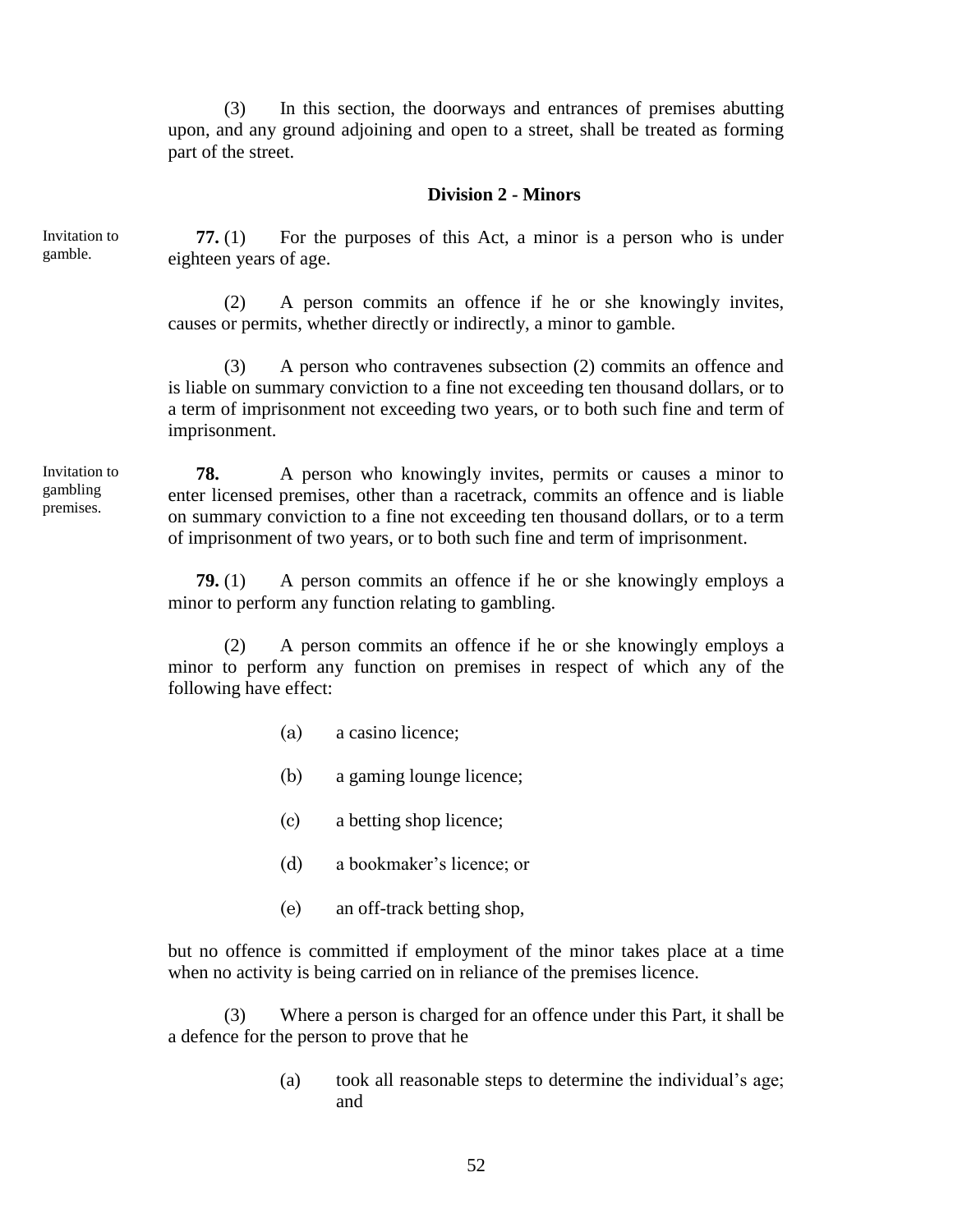(b) reasonably believed that the individual was not a minor.

(4) A person who contravenes this section commits an offence and is liable on summary conviction to a fine not exceeding ten thousand dollars, or to a term of imprisonment not exceeding two years, or to both such fine and term of imprisonment.

#### **Division 3 - General Offences**

**80.** (1) A person commits an offence if he or she obstructs or fails to Obstruction. cooperate with an authorised person in the exercise of his or her power under this Act, and is liable on summary conviction to a fine not exceeding five thousand dollars, or to a term of imprisonment of six months.

(2) A person who, not being the holder of an owner's or operator's licence or an authorised officer under this Act, brings a firearm onto licensed premises, whether or not that firearm is licensed under the Firearms Act, commits an offence and is liable on summary conviction to a fine of fifteen thousand dollars and to a term of imprisonment of two years.

**81.** A person who contravenes or fails to comply with any provision of Penalties. this Act or Regulations made pursuant thereto, for which no other penalty is expressly provided, commits an offence and is liable on summary conviction to a fine of five thousand dollars and to a term of imprisonment of one year and in the case of a continuing offence, to a fine of five hundred dollars for each day that the offence continues.

#### **PART IX**

## **NOTIFICATIONS AND ADMINISTRATIVE PENALTIES**

**82.** (1) Where the Commission determines that there are reasonable grounds for believing that a person has contravened or is contravening any provision of this Act, or any conditions of any licence or any other authorisation granted pursuant to this Act, or fails to comply with any direction or decision given by the Commission, whether under this Act or any other law which the Commission is entitled to enforce, the Commission may issue a notification to that person under this section.

Notification of contravention of the Act.

- (2) A notification under this section is one which
	- (a) sets out the determination made by the Commission;
	- (b) specifies the provision of condition and contravention in respect of which that determination has been made; and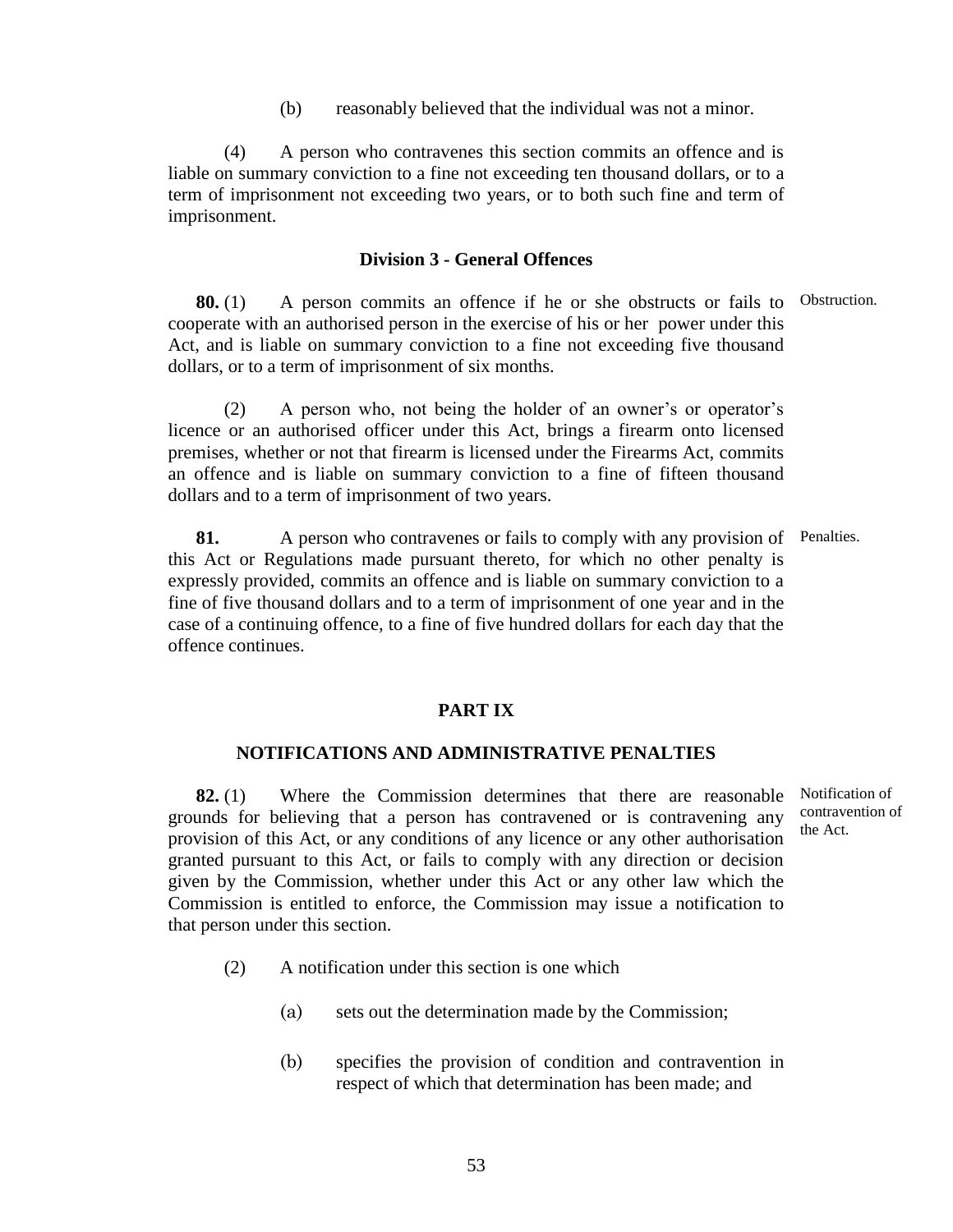(c) specifies the period during which the person notified has the opportunity to respond to the notification in the manner specified in subsection (3).

(3) The Commission may require the person to whom it has sent a notification to respond in one or more of the following ways

- (a) making representations about the matter notified;
- (b) complying with the notified provisions or conditions of licence in respect of which he or she is in contravention; or
- (c) remedying the consequences of the notified contravention.

(4) Subject to subsections (5), (6) and (7), the period to respond as specified in subsection (2) shall be twenty working days beginning with the day after the date on which the notification was received by the person to whom the notification was sent.

(5) The Commission may, if it considers it necessary, allow a longer period to respond either

- (a) by specifying a longer period in the notification; or
- (b) by subsequently, on one or more occasion, extending the specified period.

(6) The person notified shall have a shorter period in which to respond if a shorter period is agreed between the Commission and the person.

(7) The person shall also have a shorter period to respond if the Commission has reasonable grounds to believe that the contravention is a repeated contravention and in the circumstances therefore, a short period is appropriate, provided however that the Commission notifies the person of the shorter period to be applied.

(8) A notification under this section may be given in respect of more than one contravention or in respect of a continuing contravention.

(9) For the purposes of this section, a contravention is a repeated contravention, if

- (a) a previous notification under this section has been given in respect of the same contravention or in respect of another contravention of the same provision or condition; or
- (b) the subsequent notification is given no more than twelve months after the day of the making by the Commission of a determination, for the purposes of this section, that the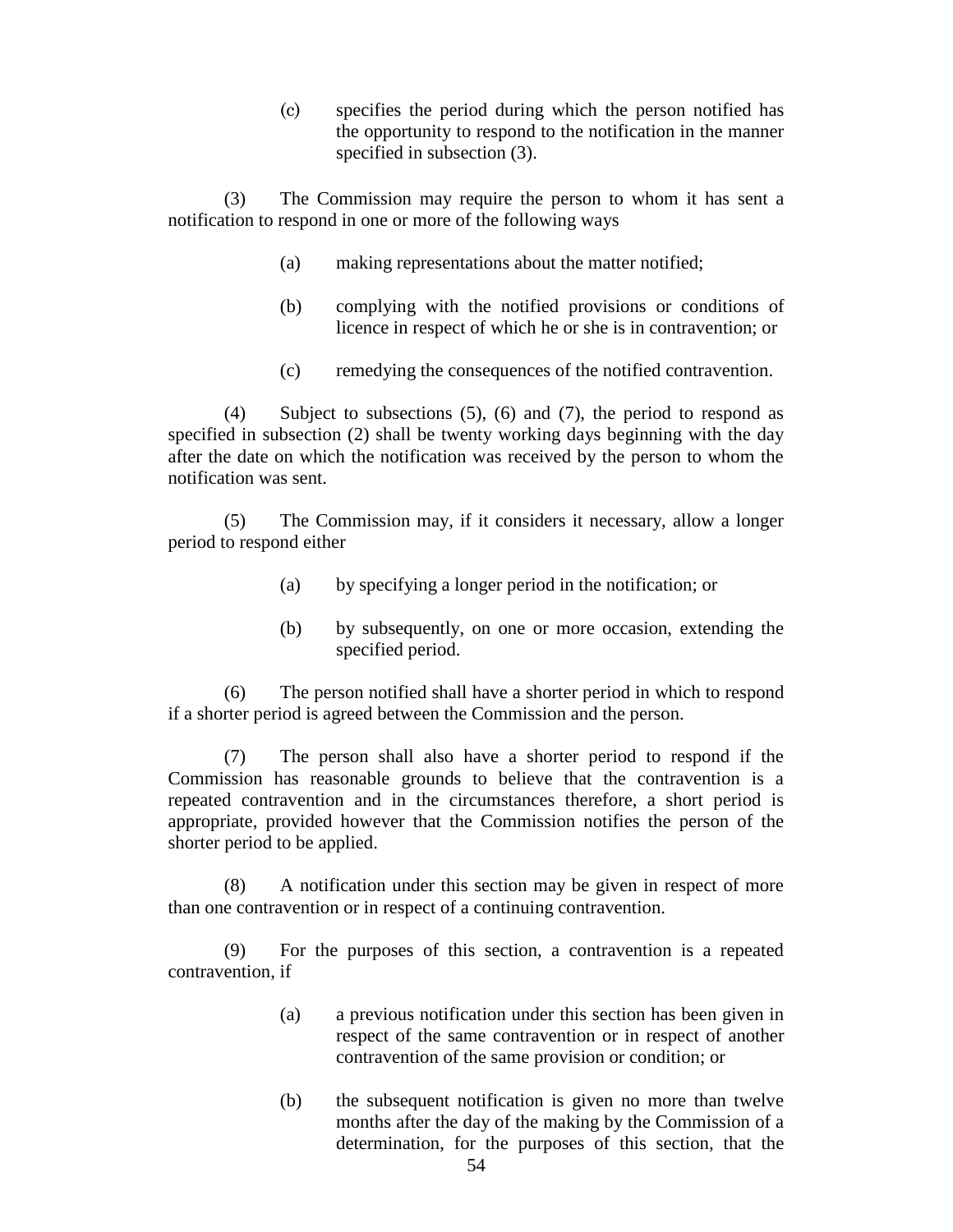contravention to which the previous notification related, did occur.

**83.** (1) This section applies where

Enforcement against person duly notified.

- (a) a person (in this Part, "the notified person") has been given a notification under section 82;
- (b) g the Commission has allowed the notified person an opportunity of making representations about the matters notified; or
- (c) the period allowed for the making of the representations has expired.

(2) The Commission may give the notified person an enforcement notification if it is satisfied that

- (a) the notified person has, in one or more respects, been in contravention of a provision or condition or failed to comply with any direction or decision given by the Commission as specified in the notification under section 84; or
- (b) the notified person has not, during the period allowed under that section, taken all such steps as the Commission considers appropriate to
	- (i) comply with the provision or condition;
	- (ii) comply with the direction or decision; or
	- (iii) remedy the consequences of the notified contravention of that provision or condition.

(3) An enforcement notification is a notification which imposes one or both of the following requirements on the notified person, a requirement to take such steps for:

- (a) complying with the notified condition or direction as may be specified in the notification; or
- (b) remedying the consequences of the notified contravention as may be so specified.

(4) A decision of the Commission to give an enforcement notification to a person shall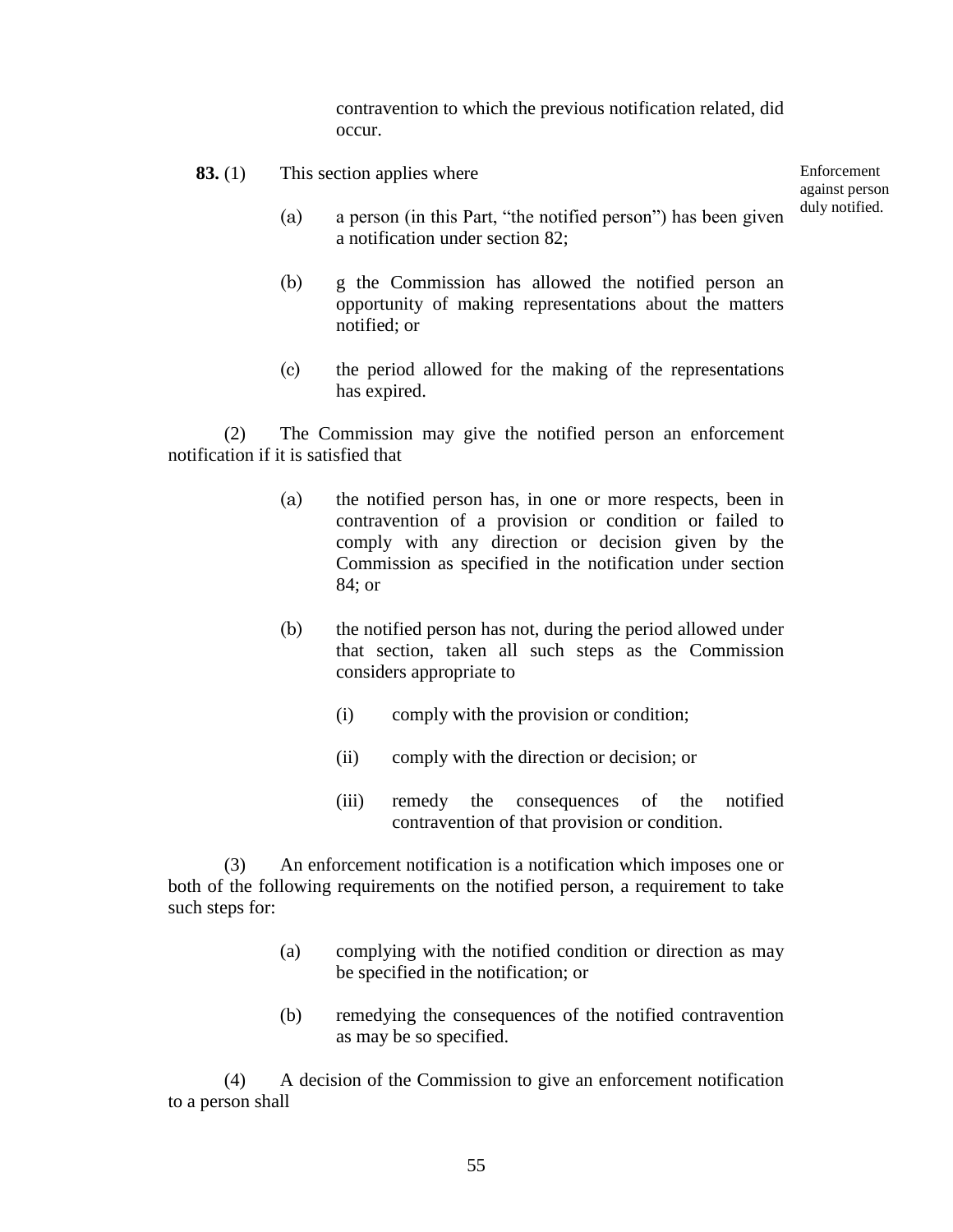- (a) be conveyed to that person, together with the reasons for the decision, no later than one week after the day on which the decision was taken; and
- (b) fix a reasonable period for the taking of the steps required by the notification.

(5) It shall be the duty of a person to whom an enforcement notification has been given to comply with it and that duty shall be enforceable in civil proceedings by the Commission for

- (a) an injunction;
- (b) specific performance; or
- (c) any other appropriate remedy or relief.

Imposition of penalties on person duly notified.

where

(a) a person ("the notified person") has been given a notification under section 83;

**84.** (1) This section applies in addition to the provisions of section 83

- (b) the Commission has allowed the notified person an opportunity of making representations about the matters notified; and
- (c) the period allowed for the making of the representations has expired.

(2) The Commission may impose an administrative penalty on the notified person if it is satisfied that

- (a) the notified person has, in one or more of the respects notified, been in contravention of a provision or condition or failed to comply with any direction or decision given by the Commission as specified in the notification under section 83;
- (b) that the notified person has been given a notification under section 83; or
- (c) the notified person has not, during the period allowed under section 83, taken the steps the Commission considers appropriate for
	- (i) complying with the provision or condition which is the subject of the notification; or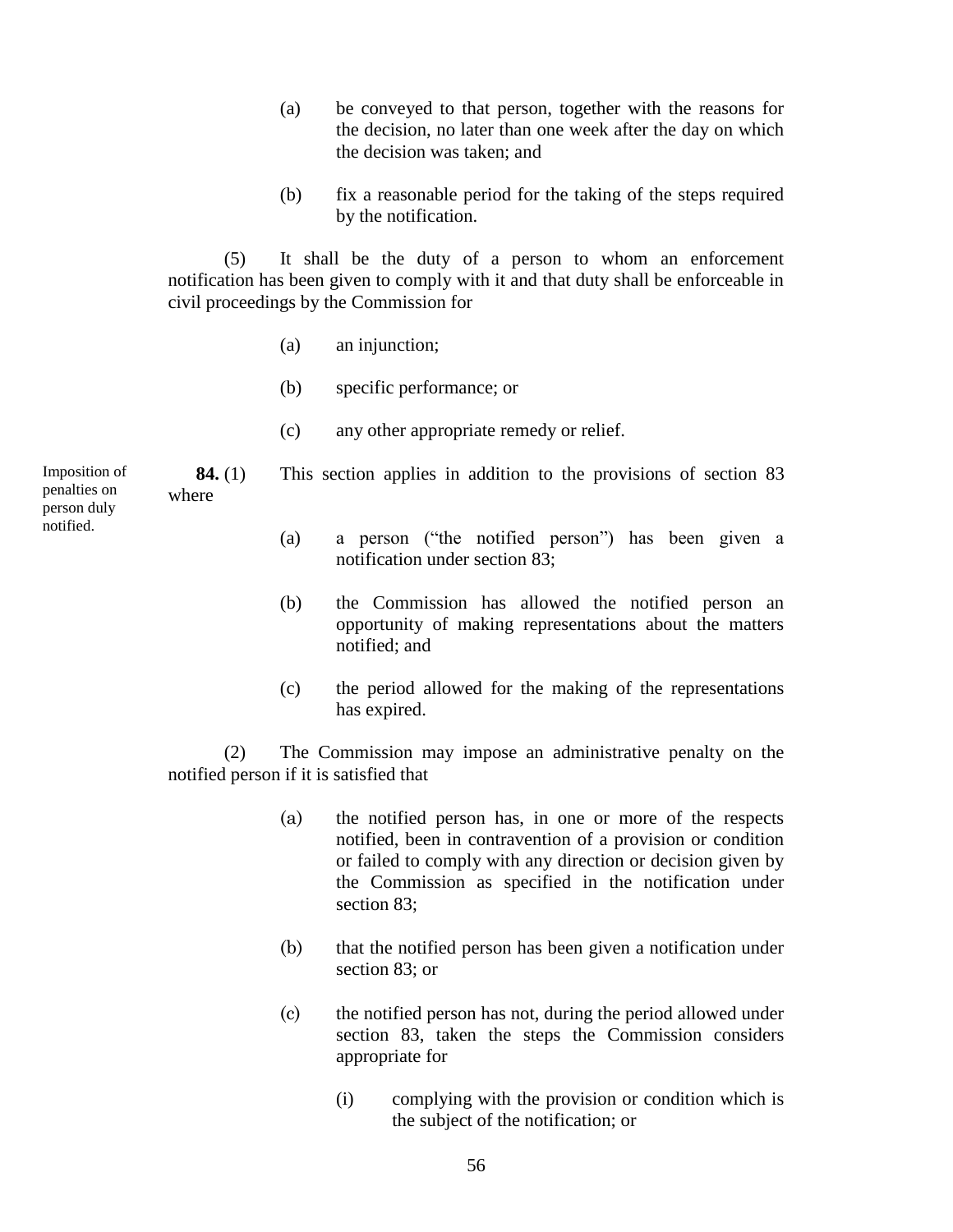(ii) remedying the consequences of the contravention of that provision or condition which is the subject of the notification.

(3) Where a notification under section 85 relates to more than one contravention, a separate penalty may be imposed in respect of each contravention.

(4) Where such a notification relates to a continuing contravention, no more than one penalty may be imposed in respect of the period of contravention specified in the notification.

(5) The Commission may also impose an administrative penalty on the notified person if he or she has contravened or is contravening a requirement of an enforcement notification given under section 83 in respect of the notified contravention.

(6) Where the Commission imposes a penalty on a person under this section, it shall

- (a) within one week of making its decision to impose the penalty, notify the person of that decision, the penalty in respect thereto, and of its reasons therefore; and
- (b) in that notification, fix a reasonable period after the giving of the notification as the period within which the penalty is to be paid.
- (7) A penalty imposed under this section
	- (a) shall be paid to the Comptroller of Accounts; and
	- (b) if not paid within the period fixed by the Commission, shall be recoverable as a civil debt.

(8) Notwithstanding anything to the contrary, in all cases where the Commission imposes an administrative penalty in respect of anything done or omitted to be done by any person and such act or omission also constitutes a criminal offence, no proceedings may be taken or continued against that person in respect of such criminal offence.

**85.** (1) The amount of a penalty imposed under section 84 shall not exceed Level of penalty. the maximum penalty that may be imposed by the High Court for the same or similar offence as the Commission determines to be

- (a) appropriate; and
- (b) proportionate to the contravention in respect of which it is imposed.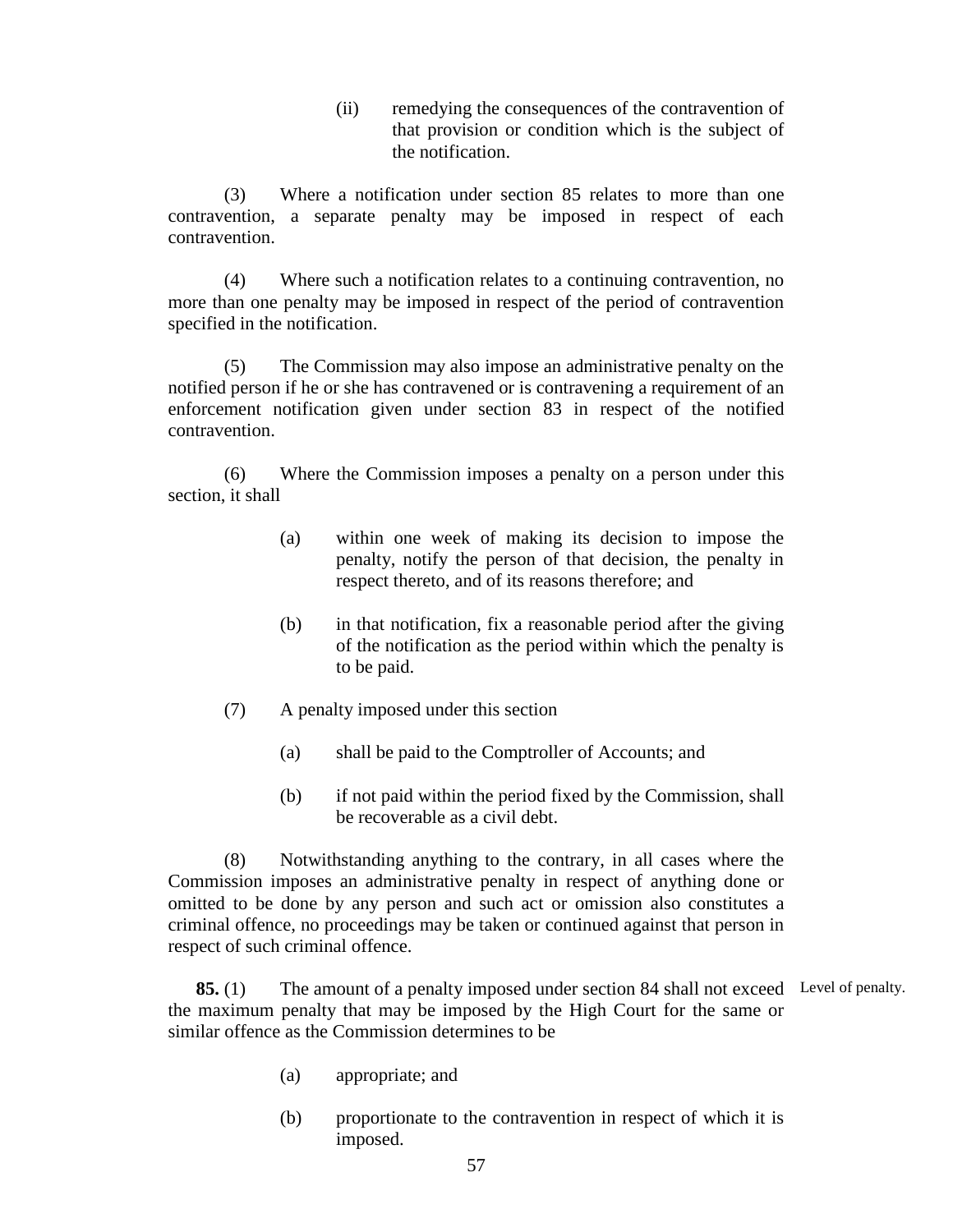- (2) In making that determination, the Commission shall have regard to
	- (a) any representations made to it by the notified person;
	- (b) any steps taken by the notified person towards complying with the provision and conditions, the contravention of which was notified under section 83;
	- (c) its estimate of the cost of the contravention;
	- (d) its estimate of the economic benefit of the contravention to the notified person;
	- (e) the period during which the contravention was in effect, if continuing; and
	- (f) the number and seriousness of other contraventions if any, committed by the notified person.

Administrative infringements by corporate body.

**86.** Where a contravention of any provision of this Act or a condition of a licence or any other law which the Commission is entitled to enforce is committed by a corporate body and is proved to have been committed with the consent or involvement of, or to be attributable to any gross negligence on the part of a person being a director, manager, secretary or other officer however so described, of the body corporate, or a person who was purporting to act in any such capacity, that person, as well as the body corporate, shall be liable to be proceeded against and punished as if he or she were responsible for the said infringement.

### **PART X**

#### **MISCELLANEOUS PROVISIONS**

**87.** The Minister may make Regulations prescribing anything necessary or convenient for carrying out or giving effect to this Act. Regulations.

**88.** (1) No Board member, officer or employee of the Commission, or person acting under the direction of the Commission, shall disclose any information regarding the business or affairs of a licensee or any of its affiliates, obtained in the course of carrying out the official duties and functions of the Commission. Confidentiality.

> (2) Disclosures made by the Commission, its officers, employees or any other person under the direction of the Commission, pursuant to the provisions of this Act or any Regulations made hereunder or which the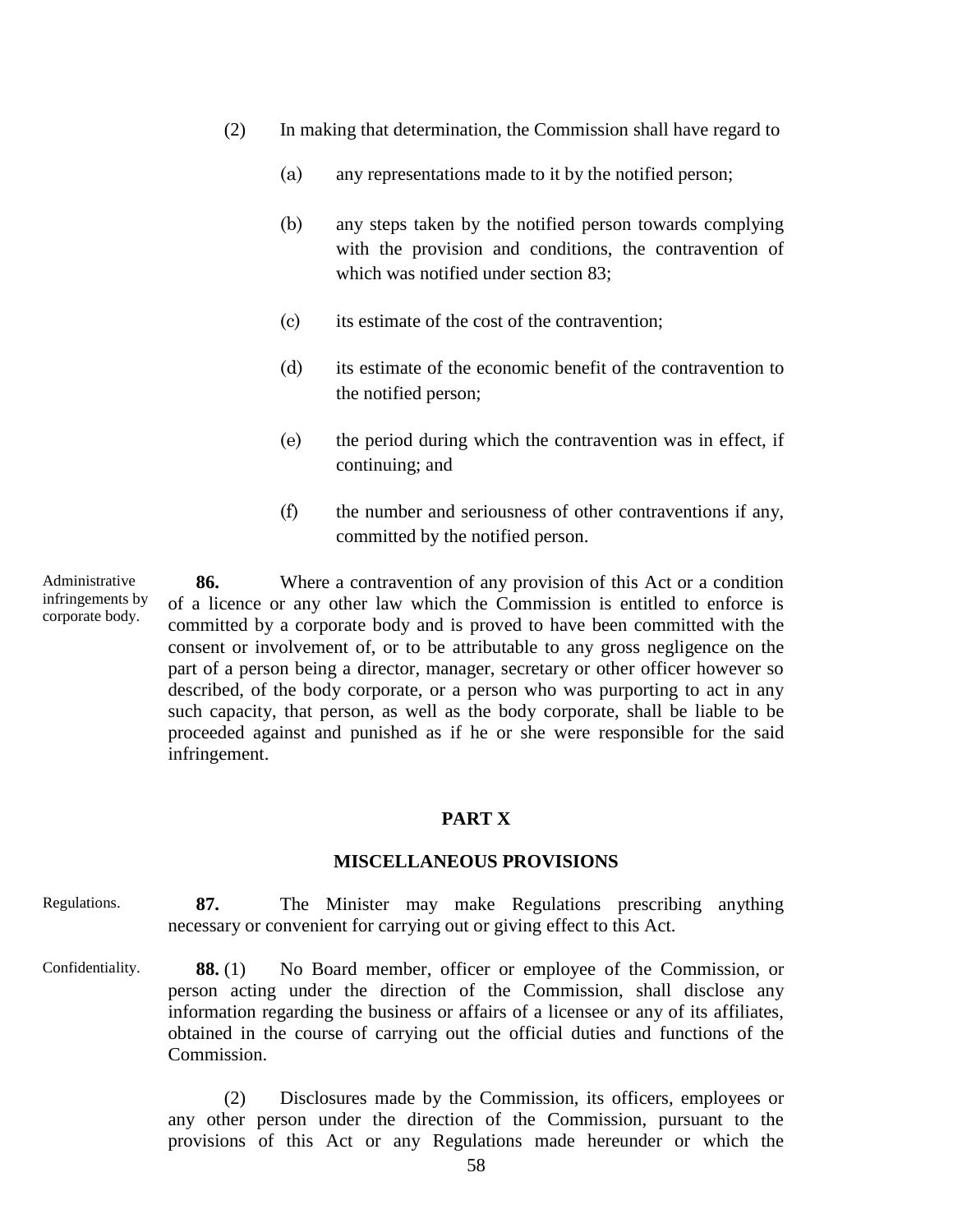Commission considers necessary in the discharge of its functions, shall not be deemed inconsistent with any duty imposed under this section.

(3) Nothing in this section authorises the Commission or any person acting under the direction of the Commission to disclose information about a particular licensee, except where such disclosure is required by any written law or ordered by the Court.

**89.** The Minister may by order amend the Schedules to this Act, Amendment of subject to affirmation resolution and the House of Assembly. Schedules.

#### **PART XI**

## **CONSEQUENTIAL AMENDMENT**

**90.** The written law specified in Schedule 5 is amended to the extent Consequential specified in that Schedule. amendment. Schedule 5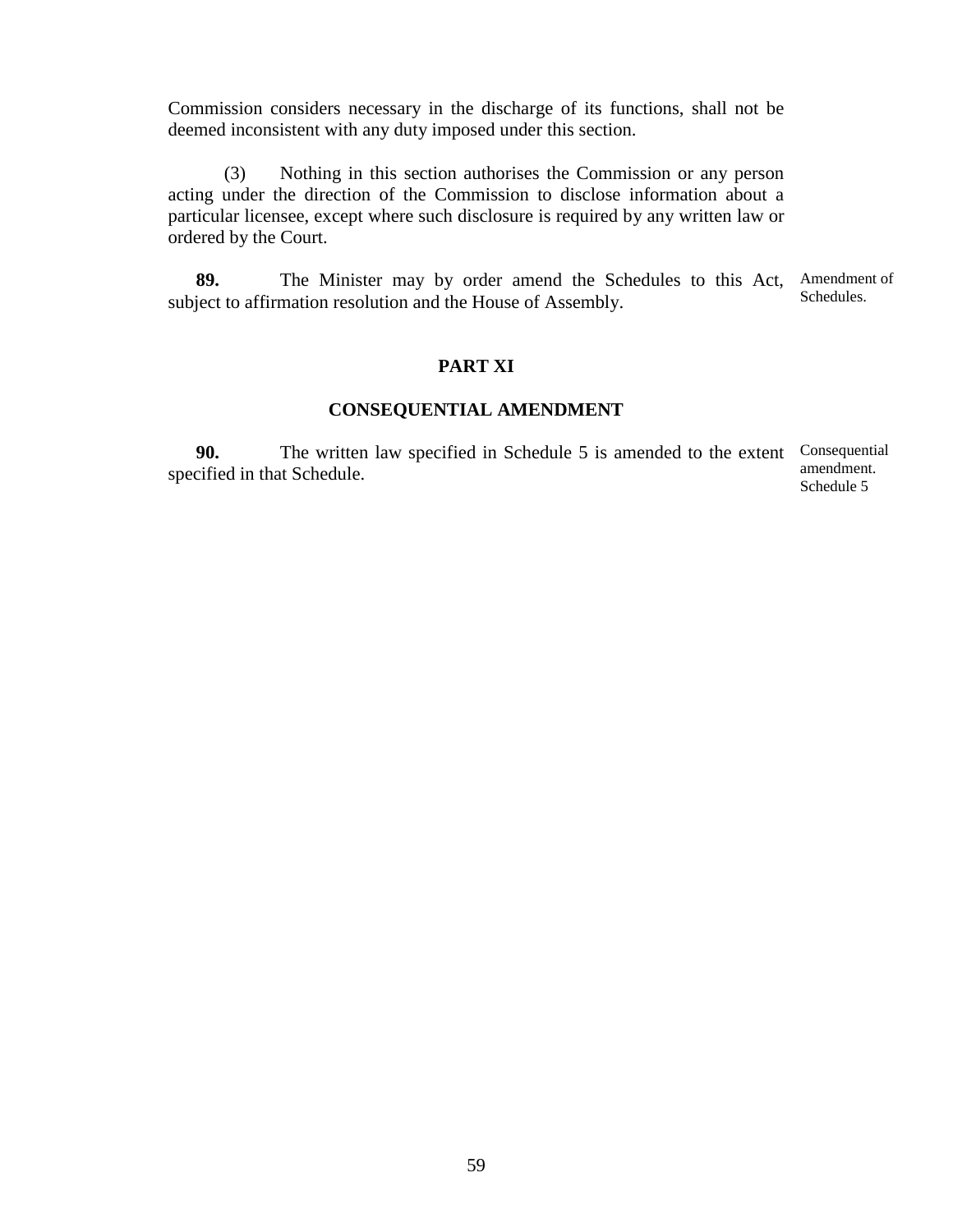#### **SCHEDULE 1**

[Section 18(2)]

#### **STAFF OF THE COMMISSION**

**1.** (1) Subject to subparagraph (2) and to the approval of the Commission, the appropriate Service Commission and the consent of the officer, any officer in the Public Service or a Statutory Body may be seconded to the service of the Commission, on terms and conditions agreed between the officer and the Commission. (2) Where a secondment referred to in subparagraph (1) is effected, arrangements shall be made to preserve the rights of the officer so transferred to any pension, gratuity or other allowance for which he or she would have been eligible had he or she not been seconded to the service of the Commission. (3) A period of secondment shall be in the first instance not to exceed three years, in case, of further extension, to a period to be agreed between the officer and the Commission. **2.** Subject to the approval of the Commission, the appropriate Service Commission and with the consent of the officer, an officer in the Public Service or a Statutory Body may be transferred to the service of the Commission on terms and conditions no less favourable than those enjoyed by the officer in the Public Service or Statutory Body, as the case may be. **3.** (1) The Commission shall establish a pension fund plan or where the establishment of a plan is not feasible, join an existing plan. Secondment to Commission. Transfer to the Commission. Pension fund.

> (2) All employees of the Commission shall be eligible to become members of the pension fund plan.

> (3) Superannuation benefits which had accrued to a person who transferred in accordance with paragraph 2 shall be preserved as at the date of his or her employment by the Commission and such benefits shall continue to accrue under the relevant pension law up to the date of establishing or joining a pension fund plan on the basis of pay, pensionable emoluments or salary, as the case may be, applicable at the time of his or her transfer, to the office held by him immediately prior to his or her employment at the Commission.

(4) Where a person who is transferred in accordance with paragraph 2

- (a) dies;
- (b) retires; or
- (c) his or her post in the Commission is abolished; or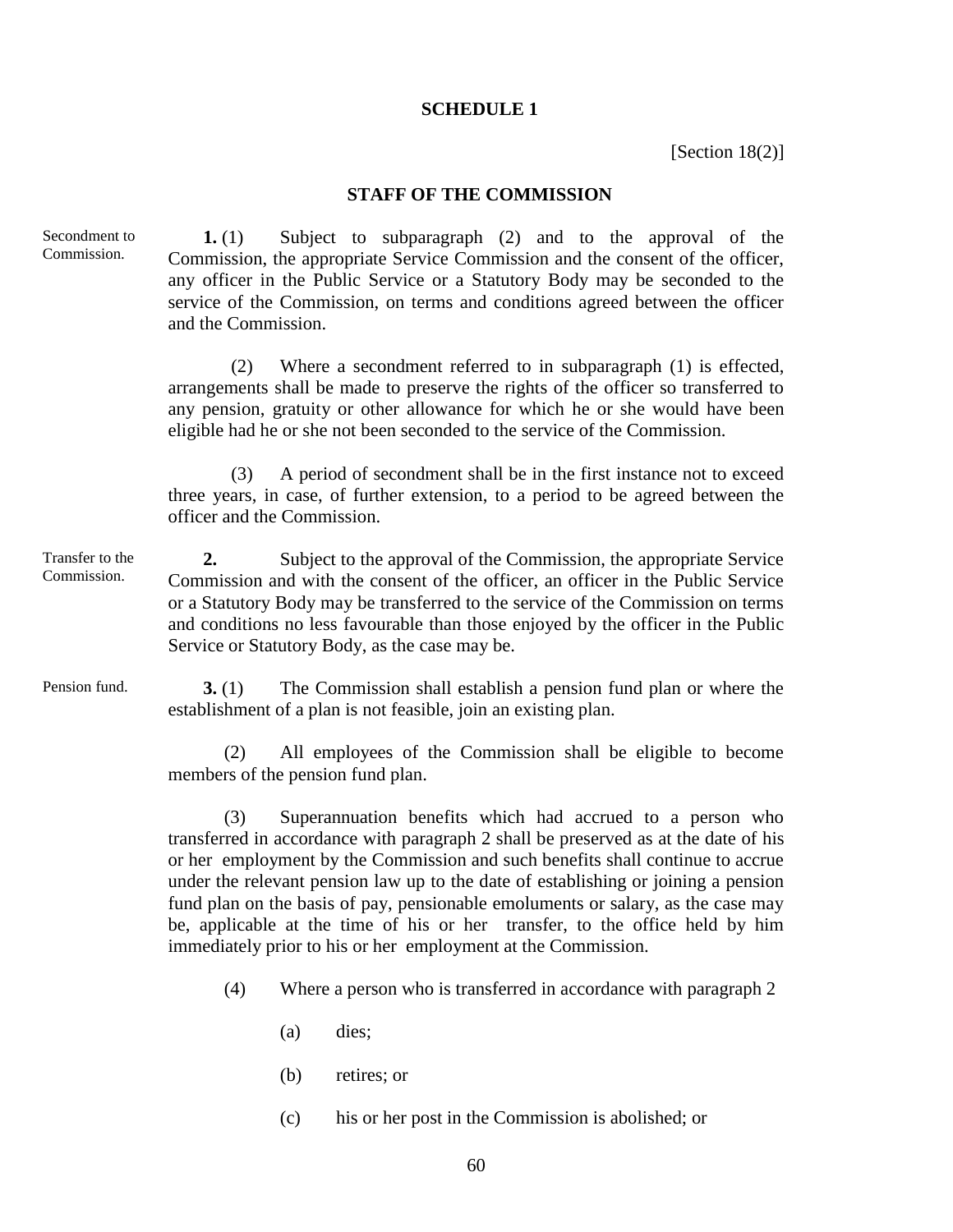(d) he or she or she is retrenched by the Commission,

prior to establishing or joining the pension fund plan and, if at the date that his or her service is terminated by any of the above-mentioned methods he or she was in receipt of a salary higher than the pay, pensionable emoluments or salary referred to in subparagraph (3), the superannuation benefits payable to his or her estate or to him, as the case may be, shall be based on the higher salary.

(5) The difference between the superannuation benefits payable on the basis of the higher salary referred to in subparagraph (4) and the superannuation benefits payable under the relevant pension law, on the basis of the pay, pensionable emoluments or salary referred to in subparagraph (3), shall be paid by the Commission.

- (6) Where a person, who is transferred in accordance with paragraph 2
	- (a) dies;
	- (b) retires;
	- (c) his or her post in the Commission is abolished; or
	- (d) he or she or she is retrenched from the Commission,

while being a member of the pension fund established by the Commission, he or she shall be paid superannuation benefits by the pension fund at the amount which, when combined with the superannuation benefits payable under the relevant pension law, is equivalent to the benefits based on his or her pensionable service in the Public Service or a Statutory Authority combined with his or her service in the Commission and calculated at the final salary applicable to him on the date that his or her service was terminated by any of the methods identified herein.

(7) For the purposes of subparagraph (6) "final salary" shall have the meaning assigned to it in the pension fund plan.

(8) Where a person who is transferred in accordance with clause 2 dies, retires, his or her post in the Commission is abolished or he or she is retrenched from the Commission while being a member of a pension fund plan that the Commission joined, superannuation benefits payable under that plan shall be no less favourable than those payable in accordance with subparagraph (6).

**4.** Section 11 of this Act applies mutatis mutandis to the staff of the Declaration of Commission. interest.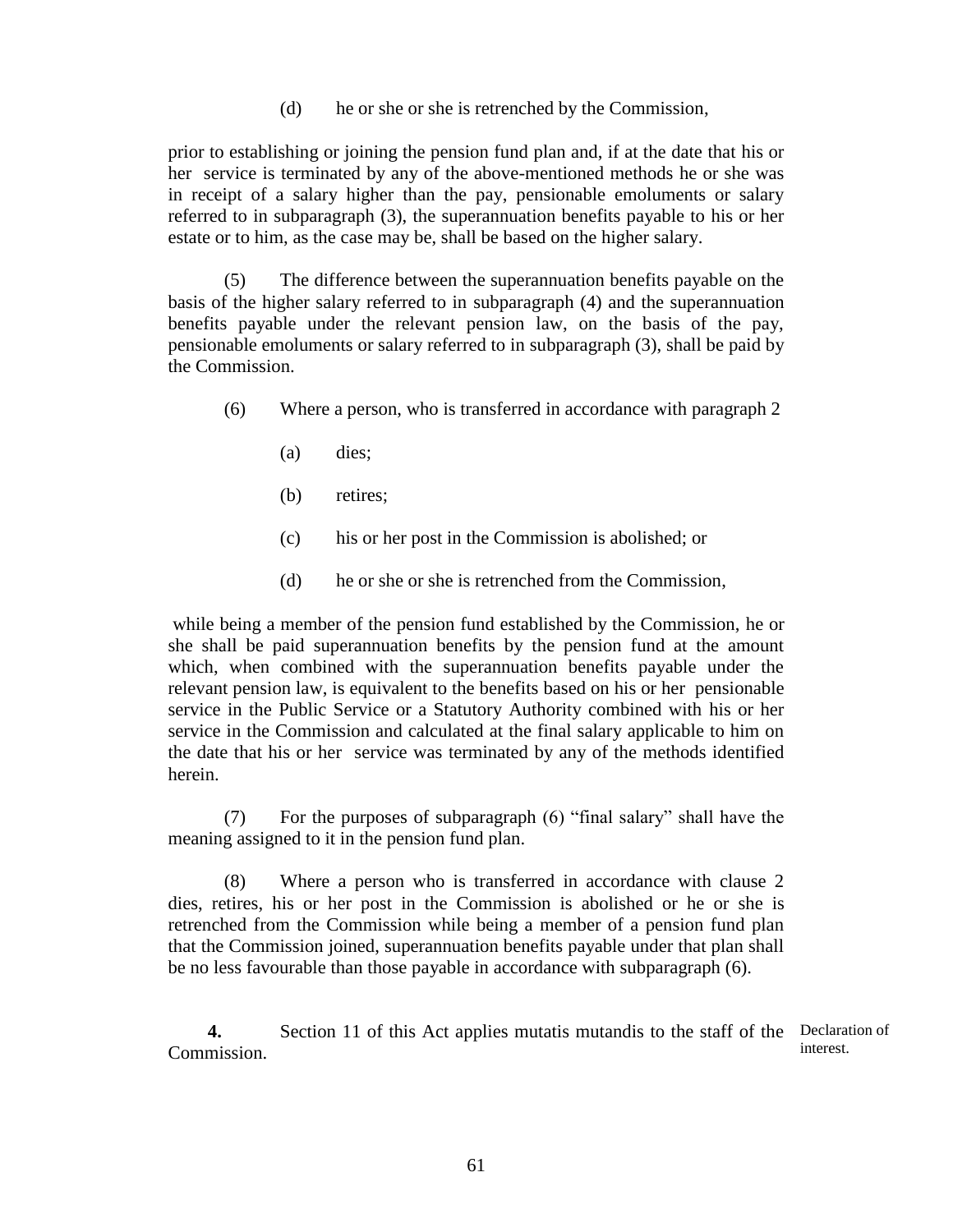#### **SCHEDULE 2**

[Section 40]

#### **FIT AND PROPER CRITERIA**

**1.** Every person shall be considered fit and proper if that person is of good character, competent, honest, financially sound, reputable, reliable and discharges and is likely to discharge his or her responsibilities fairly.

**2.** Every person who is, or is to be, an owner, director, shareholder, associate, trustee, committee member, manager or key employee of the licensee must be adjudged to be a fit and proper person to hold the particular position which he or she holds or is to hold.

**3.** (1) In determining whether a person is fit and proper the Board shall have regard to any matter that it considers relevant, including that person's

- (a) integrity, fairness, honesty and reputation;
- (b) competence, diligence and capability, and soundness of judgment; and
- (c) financial soundness.

(2) Where the person, being assessed as to fitness and propriety, is a corporate entity, holds a minimum per cent share stake holding in the licensed operation, regard shall be had to credit

- (a) its financial soundness and strength;
- (b) the nature and scope of its business;
- (c) the fitness and propriety of key personnel such as owners, directors, managers, controlling shareholders
- (d) the group structure (if applicable) and organisational chart; and
- (e) any other matter that the Board considers appropriate.

(3) For the purpose of this section, *"controlling shareholder"* means any person, whether an individual or corporate entity that

> (a) is entitled to control at least one-third of the voting power at any general meeting of the company; and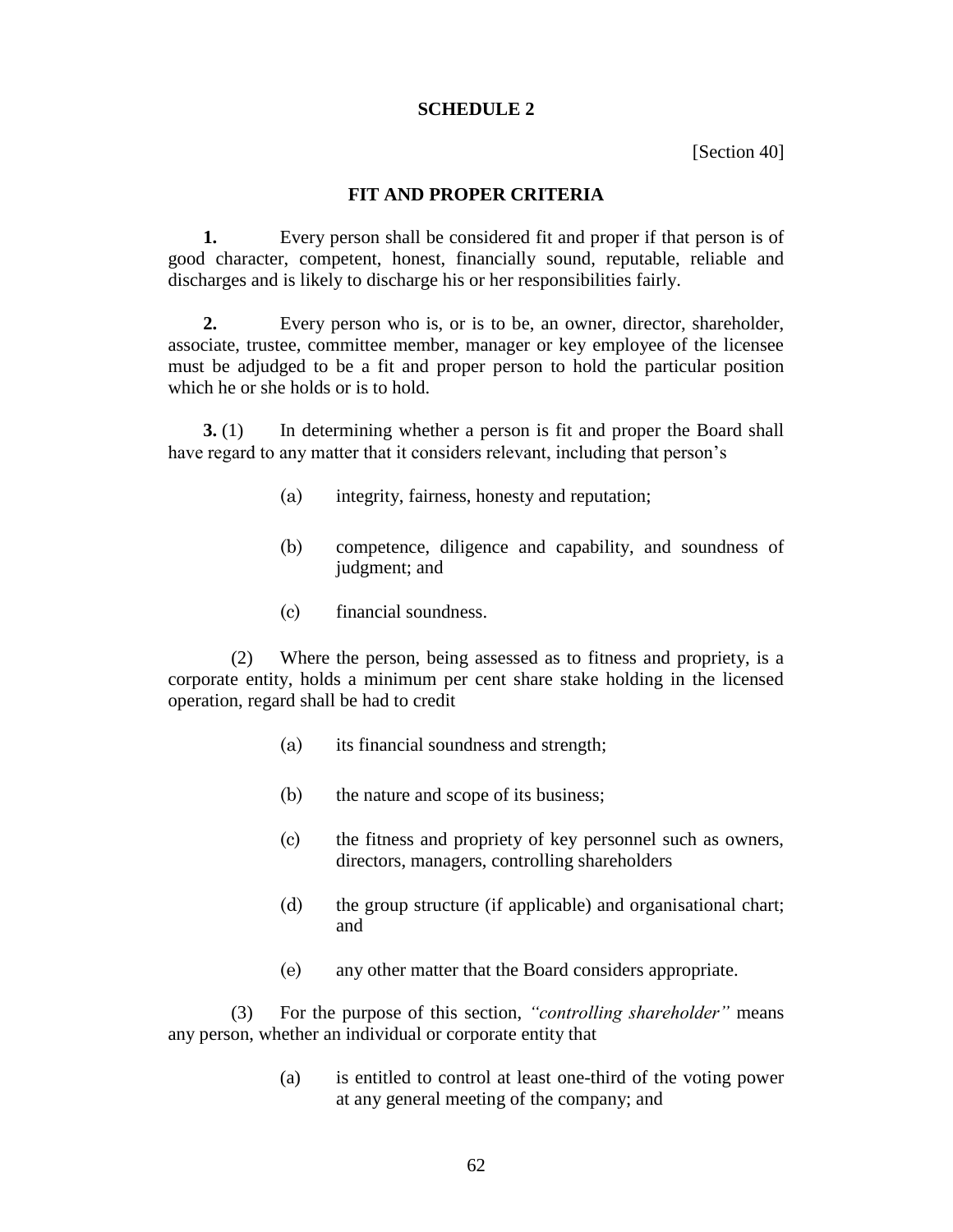(b) controls twenty-five per cent or more of the voting power at any general meeting

**4.** The owner or Board of Directors of every licensed gambling establishment shall establish a fit and proper person policy, taking into account the fit and proper criteria set out in this Schedule and such policy shall be made available to the Commission as and when required. In addition, such owner or Board of Directors shall document the process used to assess a person's fitness and propriety.

**5.** (1) Without prejudice to the generality of the foregoing provisions, regard may be had to the previous conduct and activities in business or financial matters of the person in question and in particular, to any evidence that the person has

- (a) committed an offence involving fraud or financial crime or other dishonesty or violence;
- (b) contravened any provision made by, or under any law designed for protecting members of the public against financial loss due to dishonesty, incompetence, malpractice or the management of companies or businesses or against financial loss due to the conduct of discharged or undercharged bankrupts;
- (c) been the subject of any adverse findings or any settlement in civil proceedings, particularly in connection with banking or other financial business, misconduct or fraud;
- (d) engaged in any business practices appearing to the Board to be deceitful or oppressive or otherwise improper (whether unlawful or not) or which otherwise reflects discredit on his or her method of conducting business;
- (e) been the owner, beneficiary of, manager or director of a company, partnership or other organisation that has previously been refused a licence under this Act or has had a licence revoked or suspended;
- (f) an employment record which leads the Board to believe that the person carried out an act of impropriety in the handling of his or her employer's business;
- (g) been dismissed, asked to resign or resigned from employment or from a position of trust, fiduciary appointment or similar position because of questions about honesty and integrity;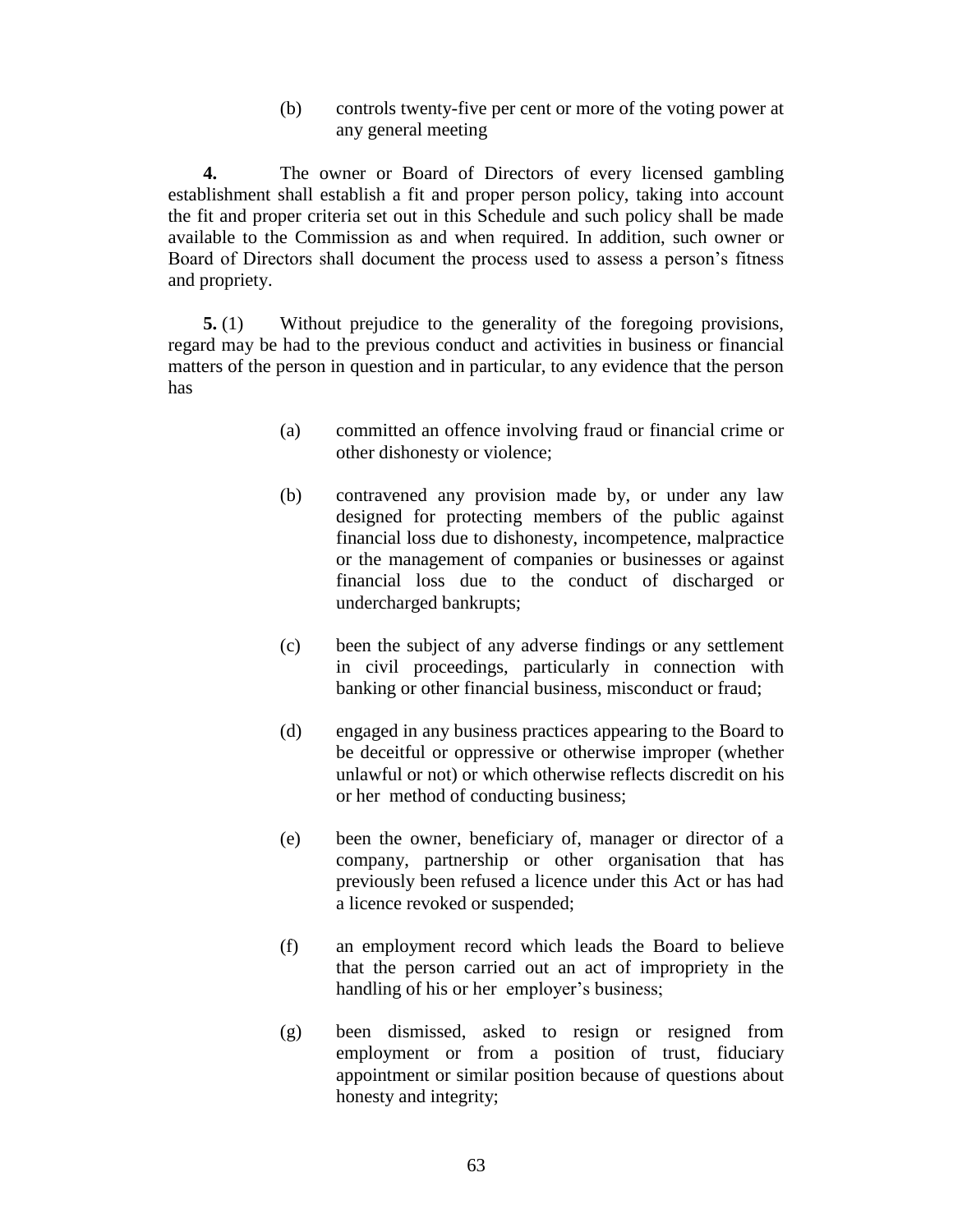- (h) whether the person has ever been disqualified from acting as a director or serving in a managerial capacity because of wrongdoing; and
- (i) engaged in, or has been associated with any other business practices or otherwise conducted himself or herself in such a way as to cast doubt on his or her competence and soundness of judgment and honesty.

(2) In assessing competence in furtherance of subparagraph  $(1)(i)$ , all relevant factors shall be considered, including but not limited to

- (a) qualifications and experience, the capacity to successfully undertake the responsibilities of the position;
- (b) whether the person has ever been disciplined by a professional, trade or regulatory body, dismissed or requested to resign from any position or office for negligence, incompetence, fraud or mismanagement; and
- (c) whether the person has a sound knowledge of the business and the responsibilities of the position.

**6.** An applicant shall not be considered to be conducting business in a financially sound manner unless the applicant can demonstrate that he or she will be able to

- (a) maintain such net assets together with other financial resources which the Board considers
	- (i) commensurate with the type, nature and class of business operated under the licence; and
	- (ii) sufficient to cover the risks inherent in the operations of the gambling establishment;
- (b) maintain adequate liquidity having regard to the relationship between the applicant's liquid assets and its actual and contingent liabilities and to the times at which those liabilities will fall due and when the assets will mature;
- (c) make adequate provision for depreciation or diminution of its assets and makes provision for bad or doubtful debts; and
- (d) maintain adequate and proper accounting systems and other systems of control.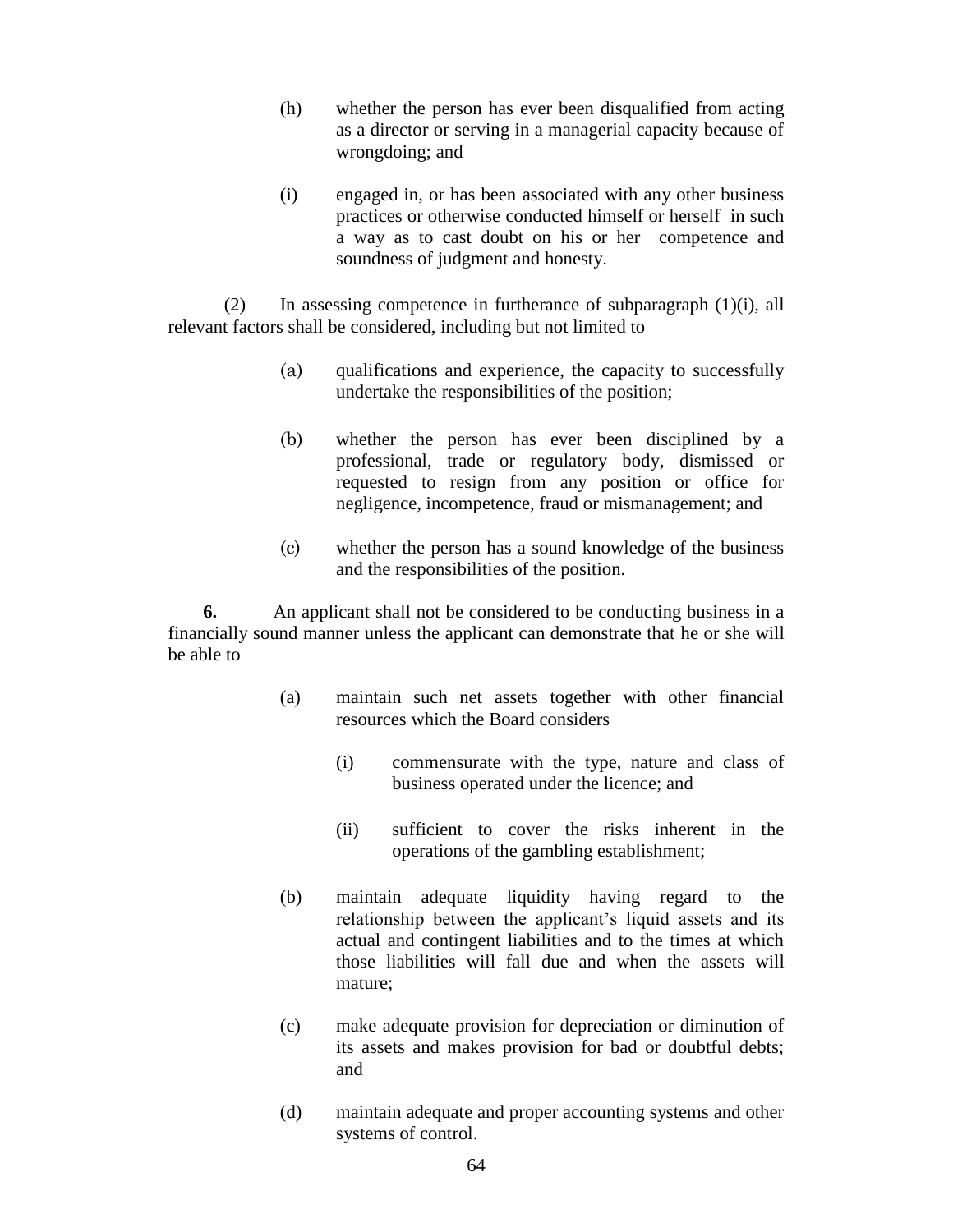**7.** (1) Fit and proper tests will be applied by the Commission when a person applies for a licence or on the occurrence of specified events, including but not limited to new appointment.

(2) The application of fitness, propriety or other qualification tests to managers, directors, trustees and controlling shareholders may vary depending on the degree of their influence and on their responsibilities in the affairs of the gaming establishment or betting office.

(3) The Commission may have regard to current, past and prospective matters when conducting fit and proper assessments of persons or entities. Each case will be considered on its own merit, taking into account all relevant factors including, but not limited to, the fit and proper criteria set out in this Guideline. Accordingly, certain matters which do not fall precisely within these specified factors may also be taken into account, for example, abuse of alcohol, drugs or other narcotic substances. In these circumstances, the Commission will consider whether such conduct is relevant to an assessment as to fitness and propriety.

(4) An assessment fitness and propriety test shall be done in a holistic manner after due consideration of all relevant issues. For instance, the Commission may determine whether a person who fails to qualify on the basis of several instances of misconduct which, if taken individually, may lead to a different conclusion. However, certain offences (e.g., if a person is convicted of a crime under banking or insurance legislation or other financial impropriety) may lead to automatic disqualification.

(5) In cases where those being assessed are known to have connections in other jurisdictions, the Commission shall communicate with the regulatory bodies in those jurisdictions as part of the assessment procedure to the extent permitted by those jurisdictions.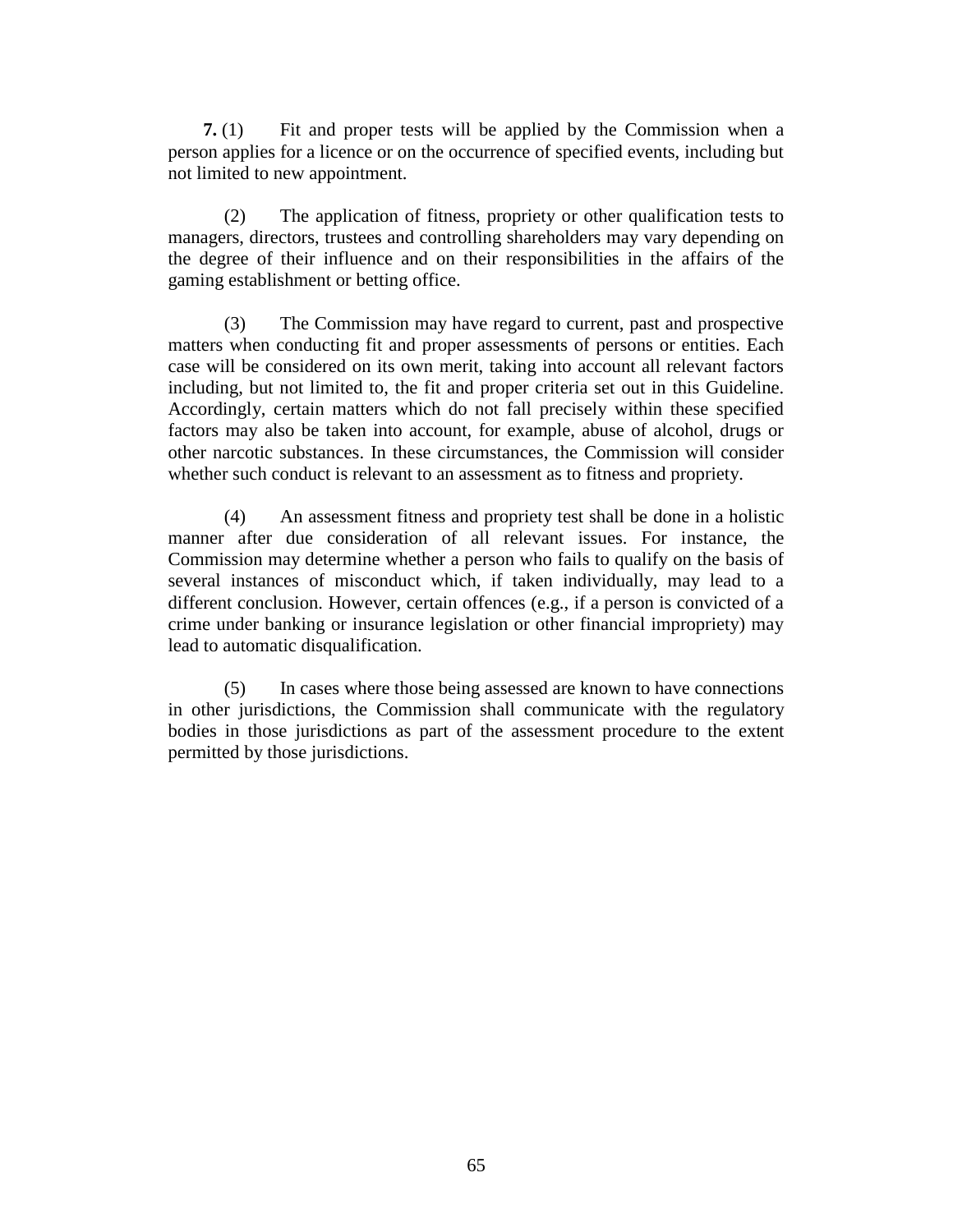#### **SCHEDULE 3**

[Section  $51(2)$ ]

#### **INTERNAL CONTROLS AND ACCOUNTING SYSTEMS**

Approved System of Controls and Procedures.

**1.** (1) A licensed operator shall not conduct operations on licensed premises unless the Gaming Control Commission has approved in writing a system of internal controls, administrative and accounting procedures for the gaming premises.

(2) Any such approval may be amended from time to time, as the Commission deems necessary, such approval or amendment to take effect on the date that notice of it is given in writing to the licensed operator.

(3) It shall be a condition of an operating license that the licensee shall ensure that the system approved for the licensed premises is implemented.

(4) A system approved for a licensed activity or premises may contain different internal controls, or different administrative or accounting procedures, as the particular licensed activity requires.

**2.** (1) A system of internal controls and administrative and accounting procedures approved by the Commission as it relates to a particular licensed activity shall include, (but is not limited to) the following: Contents of approved system.

- (a) accounting controls and procedures, including the standardisation of forms and the definition of terms to be used in operations in the licensed premises, include but are not limited to the following:
	- (i) hold percentages and their calculation;
	- (ii) revenue handle;
	- (iii) expense and overhead schedules;
	- (iv) complimentary services;
	- (v) salary arrangements;
	- (vi) personnel practices;
	- (vii) junkets; and
	- (viii) cash equivalent transactions;
- (b) job descriptions and the system of organising personnel and chain of command on/in the licensed premises;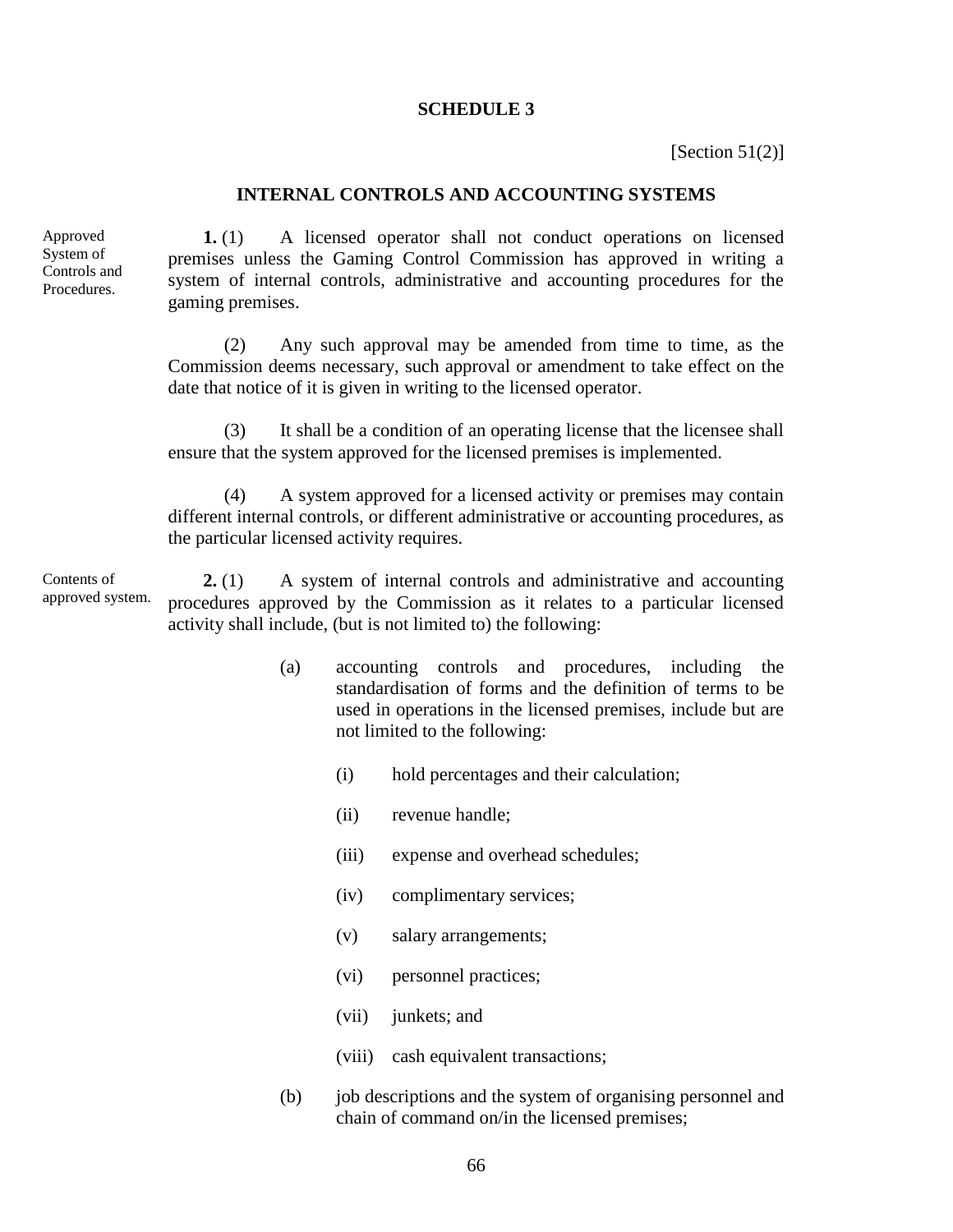- (c) procedures for the conduct of gambling on the licensed premises;
- (d) procedures and standards for the security of gambling machines and for the payment and recording of prizes related thereto;
- (e) procedures within a cashier's cage for the receipt, storage and disbursement of tokens, chips and cash, the cashing of cheques, the redemption of tokens and chips and the recording of all transactions pertaining to gambling operations;
- (f) procedures for the collection and security of money at the table games and other places on/in the gaming premises where games are conducted;
- (g) procedures and forms for the transfer of cash, chips and other tokens to and from gaming tables and other places on/in a licensed premises to and from a cashier's cage;
- (h) procedures for the transfer of money from the table games and other places on/in the licensed premises where games are conducted to other areas of the gaming premises for counting;
- (i) procedures and security for the counting and recording of revenue;
- (j) procedures and security for the transfer of money from the licensed premises to a financial institution;
- (k) procedures for the security, storage and recording of chips and other tokens utilised in the licensed gaming activity;
- (l) procedures and standards for the maintenance, security and storage of gambling equipment;
- (m) procedures for the payment and recording of prizes associated with games where the prizes are paid by cash, cheque or in a non-monetary form (other than chips);
- (n) procedures for the issue of chip purchase vouchers and the recording of transactions in connection therewith;
- (o) procedures for the cashing of cheques and recording of transactions by cheque;
- (p) procedures for the establishment and use of deposit accounts, procedure for the use and maintenance of security and surveillance facilities, including closed circuit television systems;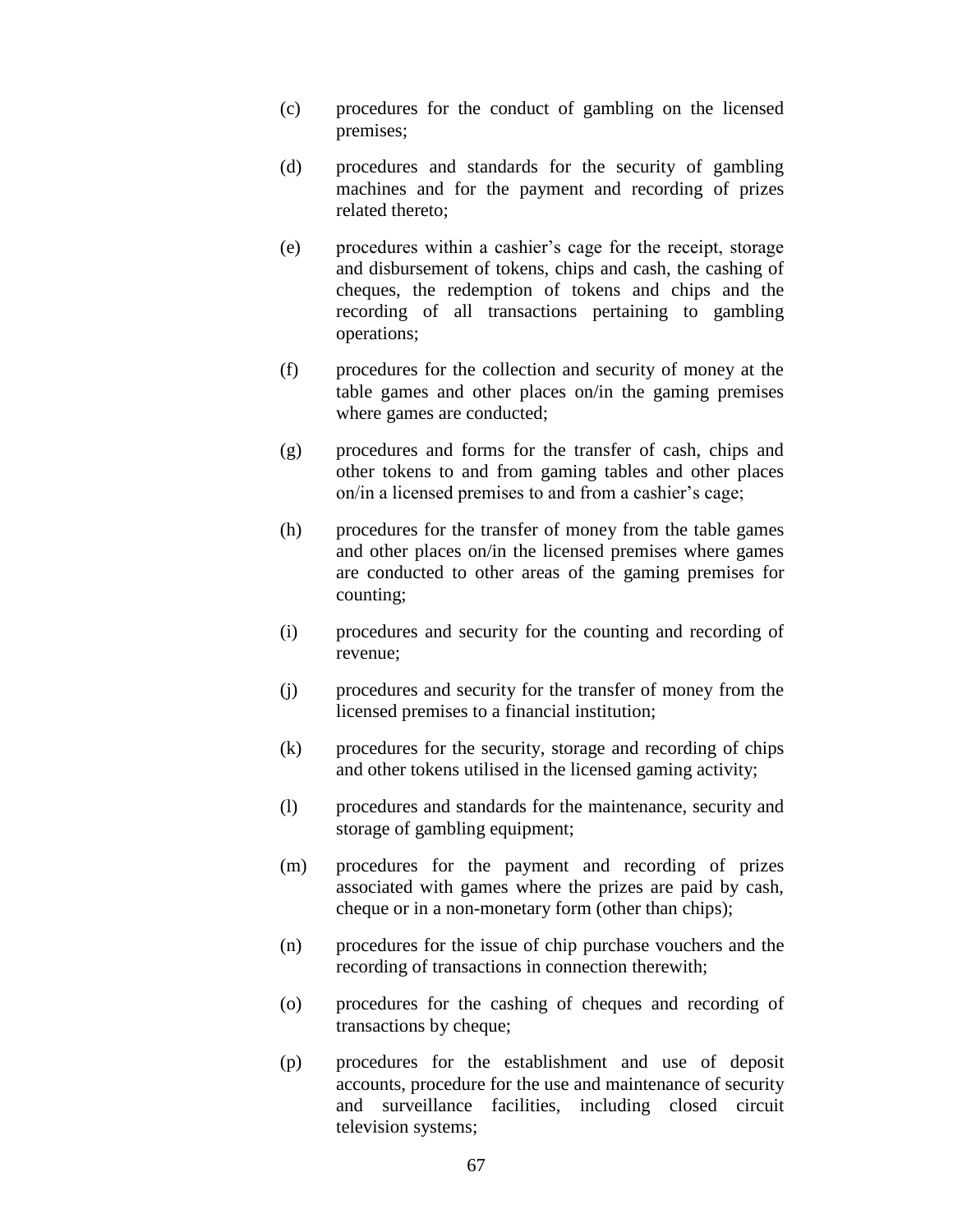- (q) procedures governing the utilization of security personnel within the gaming premises; and
- (r) procedures for the control of keys used or for use in operations on/in the licensed premises.

(2) For the purposes of an approval or amendment of an approval, controls and procedures may be described by way of narrative or represented diagrammatically, or by a combination of both methods.

Banking.

- **3.** It shall be a condition of a licence that the licensed operator shall
	- (a) keep and maintain bank accounts at such financial institutions in the Virgin Islands as may be approved by the Commission, for banking transactions arising in relation to the activities of the licensed operator; and
	- (b) from time to time provide the Commission, as required, and in a form approved by the Commission, with a written notice addressed to that financial institution authorising the said financial institution to comply with any requirements of an authorised officer exercising the powers conferred upon him.

**4.** (1) It is a condition of a gaming licence that the gaming operator must keep such accounting records as correctly recorded and explain the transactions and financial position of the operations of the gaming premises. Accounts to be kept.

> (2) The accounting records shall be kept in such a manner as will enable true and fair financial statements and accounts to be prepared on a quarterly basis.

**5.** It shall be a condition of a licence that the licensee shall, as soon as practicable after the end of its financial year, prepare financial statements and accounts, including Statements of Accounts.

- (a) trading accounts, where applicable, for the financial year;
- (b) profit and loss accounts for the financial year; and
- (c) a balance-sheet as at the end of the financial year.

**6.** It shall be a condition of a licence that the licensee shall ensure that all books, records and documents relating to the licensed activity are Books and different records to be kept.

(a) kept at the licensed premises; and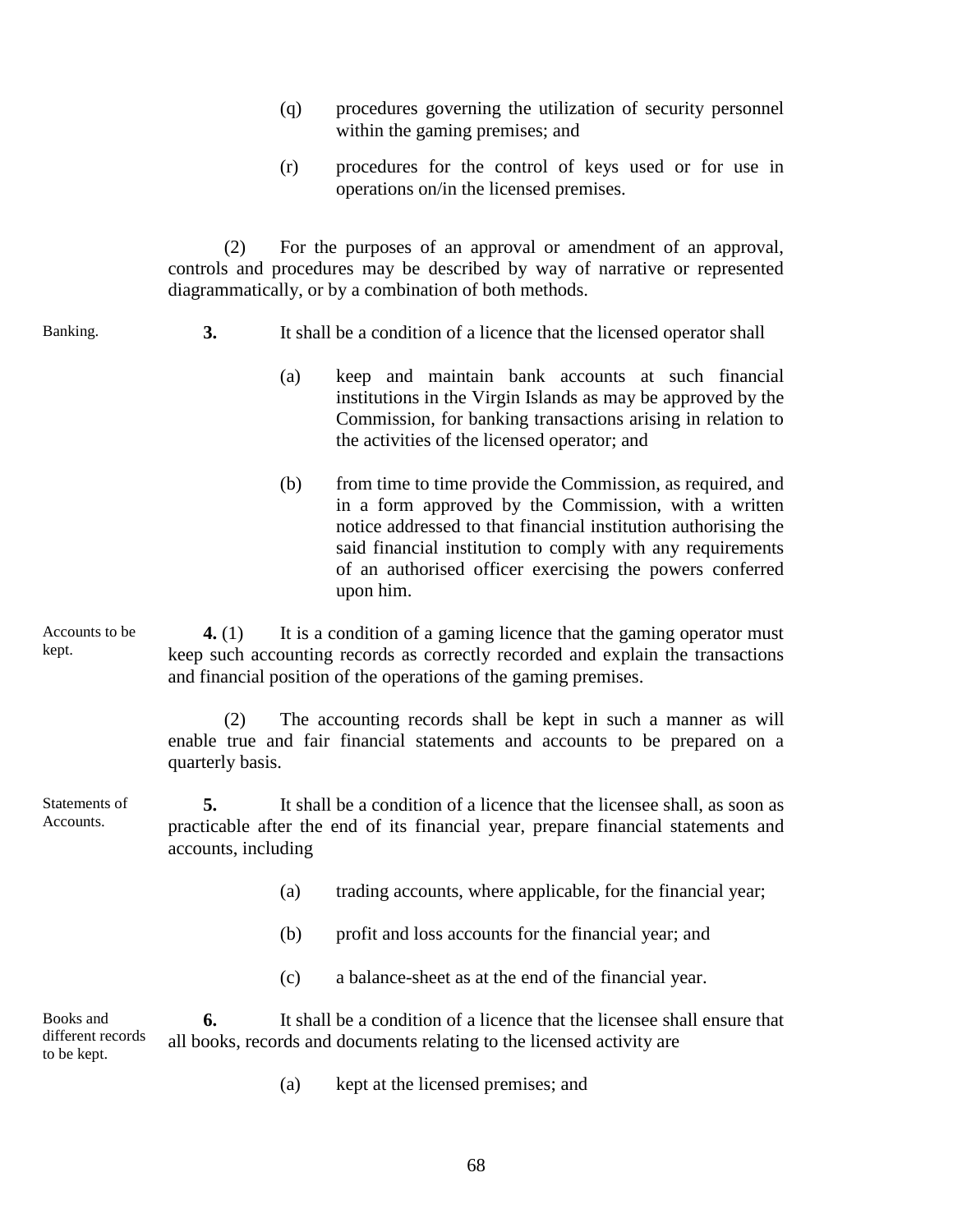(b) retained for not less than seven years after the completion of the transactions to which they relate.

**7.** (1) It shall be a condition of a licence that the licensed operator shall, Audit. as soon as practicable after the end of its financial year, cause the books, accounts and financial statements of the licensed operator in relation to its premises and licensed activity to be audited.

(2) The financial statements and accounts are to be prepared according to International Financial Reporting Standards and audited by a practicing member of the Institute of Chartered Accountants of the British Virgin Islands.

(3) It shall be a condition of a licence that the licensed operator shall cause the auditor's report to be lodged with the Commission within four months after the end of the financial year to which the report relates.

**8.** (1) It is a condition of a licence that the licensed operator shall submit to the Commission accounting and administrative records and reports relating to the operations of the gaming premises, when requested to do so. Submission of Reports.

(2) The accounting and administrative records and reports shall be submitted at such times and shall contain such information, as is specified by the Commission in writing, from time to time.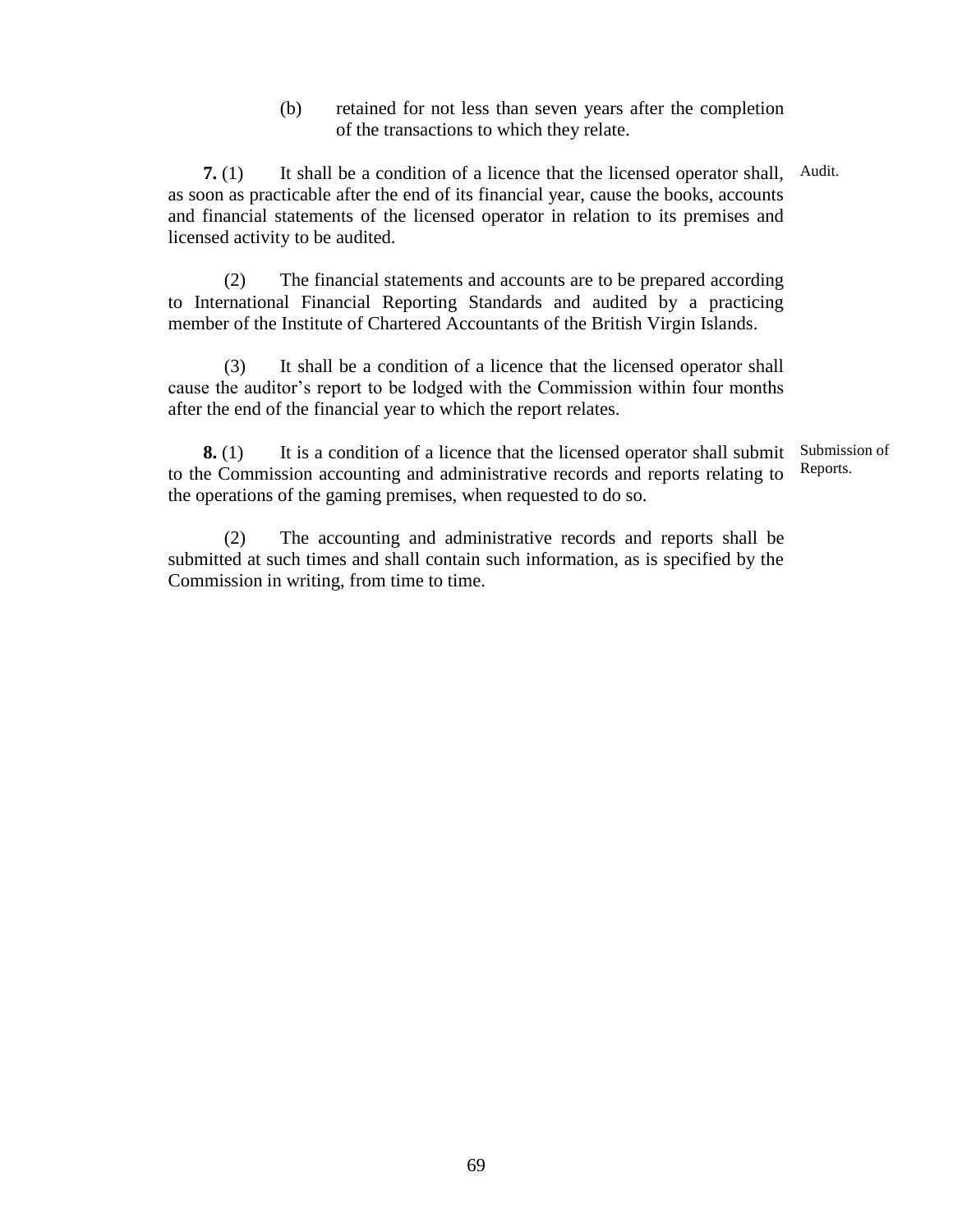## **SCHEDULE 4**

[Section  $12(2)(g)$ ]

## **DATA REQUIREMENTS TO BE MAINTAINED FOR EACH GAMING DEVICE OR MACHINE**

The licensed operator shall install a system for recording each gambling device and machine in use at the licensed premises. Such system shall maintain a record of the following information:

## **(1) General Information:**

- (a) device name;
- (b) device type;
- (c) device identification number;
- (d) device serial number;
- (e) hardware vendor name;
- (f) software vendor name;
- (g) date imported;
- (h) date installed;
- (i) date tested;
- (j) payout ratio; and
- (k) location of machine.

## **(2) Revenue Information per device transaction:**

- (a) device type;
- (b) device ID;
- (c) handle;
- (d) payout;
- (e) payout ratio (percentage);
- (f) transaction take (handle minus payout);
- (g) transaction date and time; and
- (h) customer identification per transaction exceeding a sum to be designated by the Commission.

## **(3) Daily, monthly and annual reports–summary for period per device:**

- (a) device type;
- (b) device ID;
- (c) handle;
- (d) payout;
- (e) take (handle minus payout); and
- (f) take as a percentage of handle.

## **SCHEDULE 5**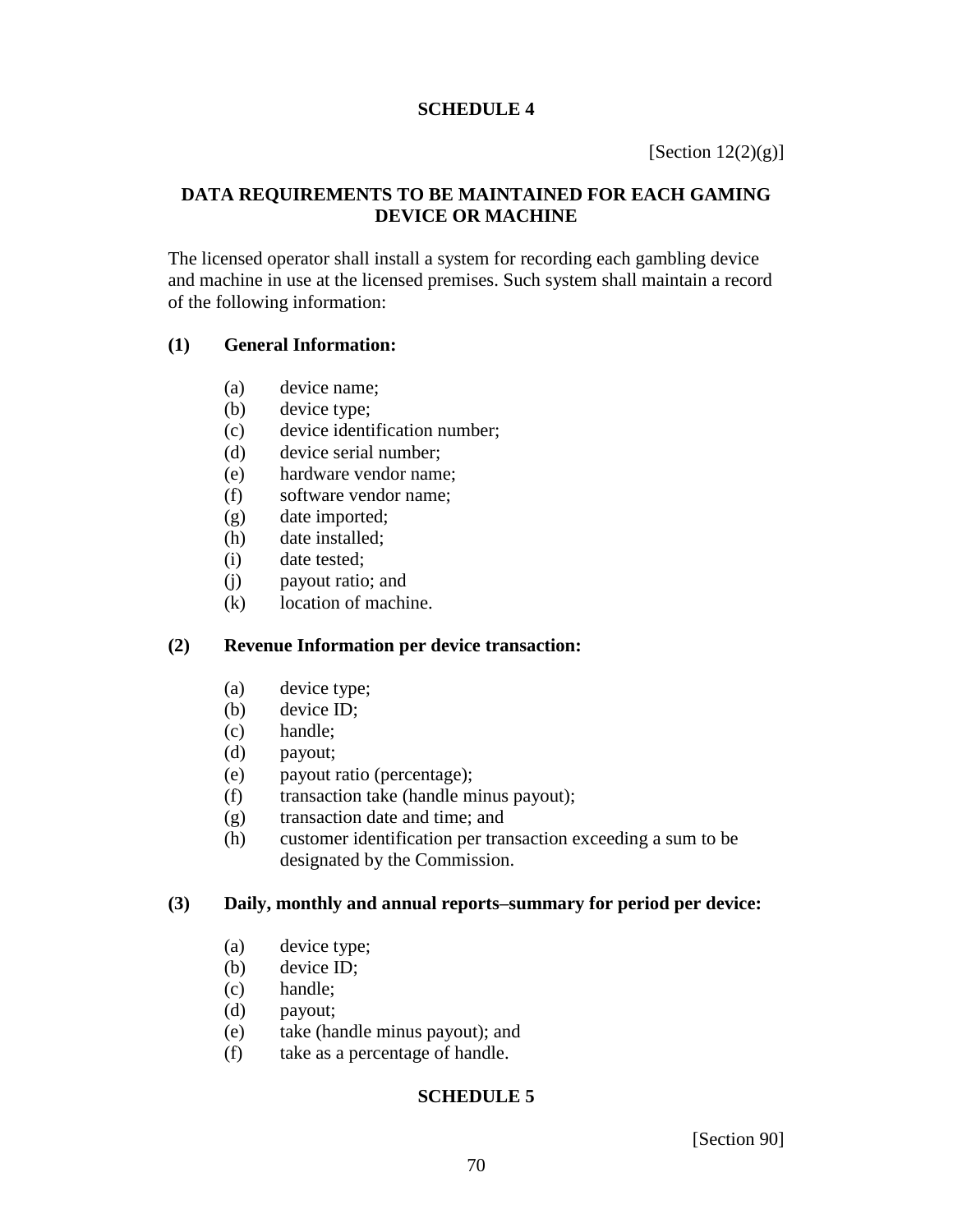# **CONSEQUENTIAL AMENDMENT**

1. The Criminal Code of the Virgin Islands is amended by repealing section 335.

Passed by the House of Assembly this day of , 2020.

Speaker.

Clerk of the House of Assembly.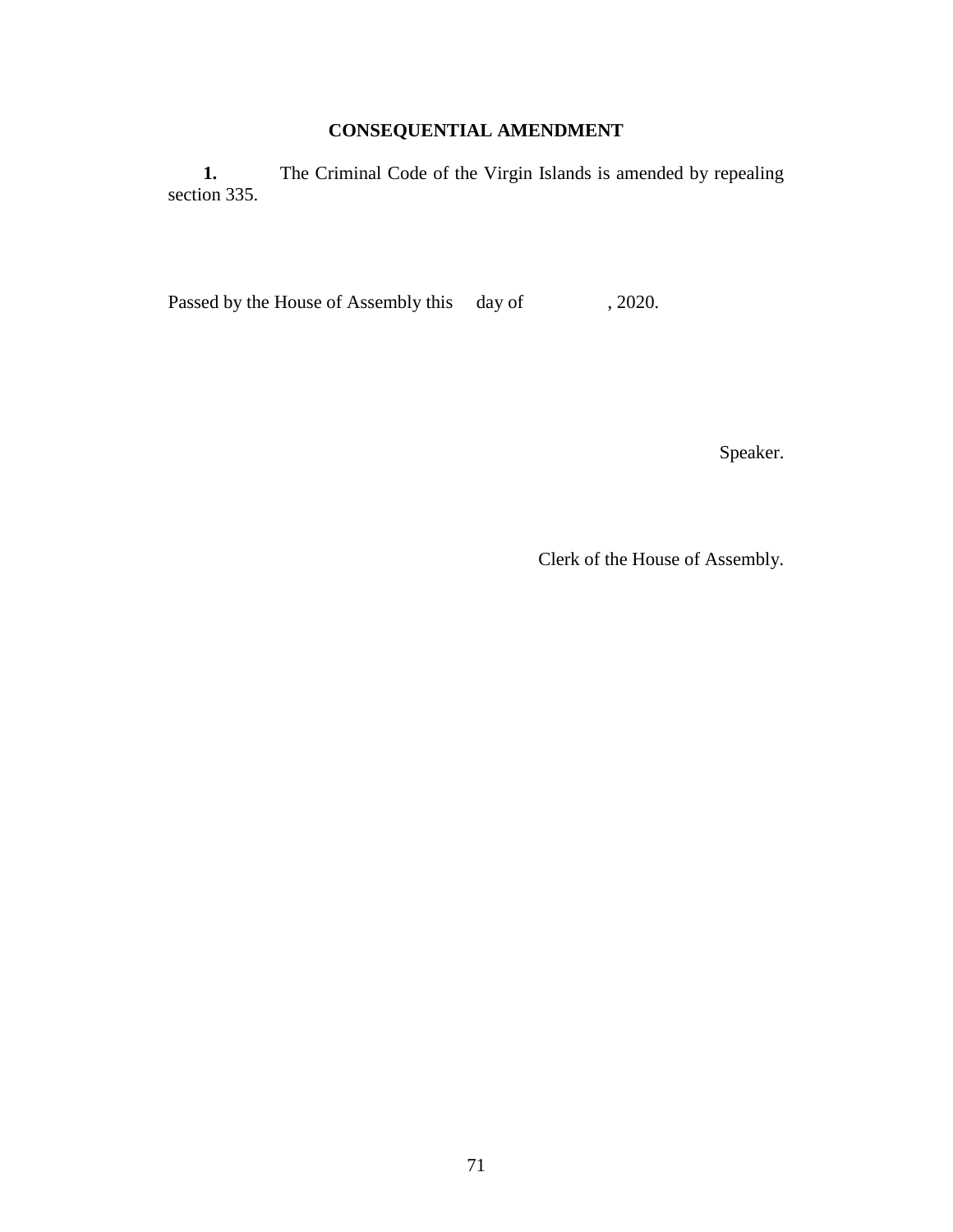## **OBJECTS AND REASONS**

This Bill seeks to provide for the establishment of the Gambling (Gaming and Betting) Control Commission ("the Commission") for the purpose of regulating the Gaming and Betting Sectors which are, both on a global and national level, vulnerable to infiltration by money launderers and terrorist financing. The Commission shall establish a licensing framework which will aid in minimising the potential for money laundering and terrorism financing due to the stringent criteria that will have to be met by anyone desirous of obtaining a licence permitting them to work in the gambling sector. It is recognised too, that these sectors have the potential to contribute meaningfully and positively to the national economy if regulated effectively, by creating employment prospects not only in the sector but in other sectors servicing that sector, thereby creating greater tax revenues.

Part I of the Bill would provide for preliminary matters such as its short title, Interpretation and Objects of the Act.

Part II of the Bill proposes to establish the Gambling (Gaming and Betting) Control Commission ("the Commission") which will be managed by a Board. This Part sets out the constitution and procedures of the Commission and related matters. In this Part therefore, provisions address the appointment of a Commissioner, who will be the Chief Executive Officer of the Commission, staffing of the Commission, funding, allowable expenditure of the Commission, audits, annual reports, procurement rules and other matters that the Commission, as with other statutory authorities, is required to observe.

Part III of the Bill proposes to establish the licensing regime under which the Gambling sector will henceforth be required to operate. As such, clause 29 identifies the different categories of operating licences and clauses 30 to 51 establish the framework for applications, investigations, objections, renewals, suspensions, revocations, appeals and all matters pertinent to a licensing framework.

Part IV of the Bill proposes to address matters peculiar to the Gaming sector. Part V of the Bill is specific to the Betting Sector and as with Part III.

Part VI of the Bill addresses the payment of taxes by licensees under this Act. In that regard, it is proposed that the Commission shall make taxes payable as set out in clause 62 with the exception of levy on bets made on live or simulcast horse racing which shall remain the responsibility of the Commission. This Part proposes also the creation of two funds, the Rehabilitation Fund and the Development Fund, for the purposes of aiding victims of gambling addiction as well as assisting in areas of sport development, arts and culture and health respectively. These funds shall be managed by a Committee established by the Minister who shall appoint the Chairman. The Committee shall take applications for assistance and disburse funds according to the merits of the applications. The Committee is required to establish guidelines to guide applicants in making